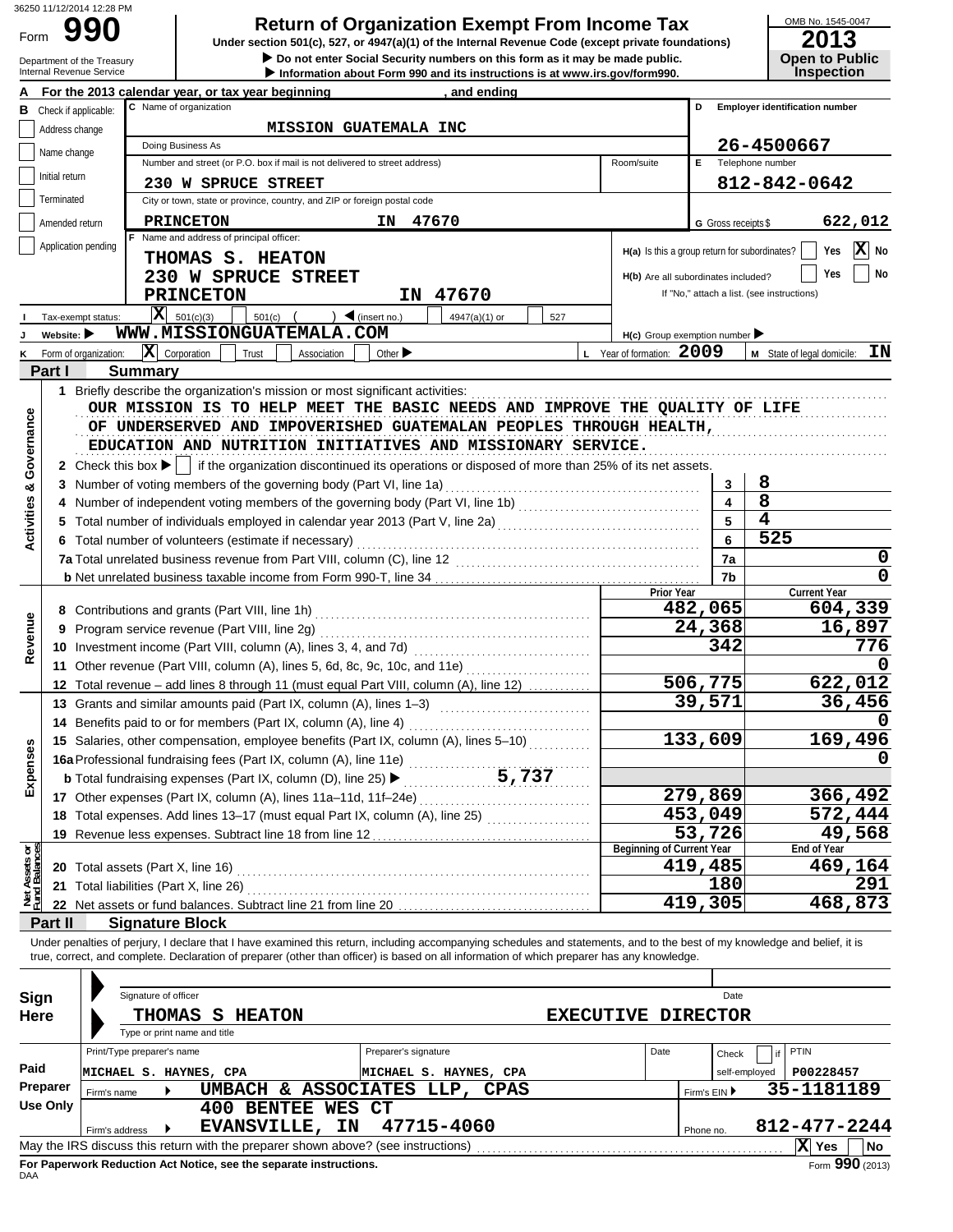|                     | Form 990 (2013) MISSION GUATEMALA INC                                                                                                                                                                                                                                                                                                       |                                                      | 26-4500667             |                                                                                                                                                                                                                                                                      | Page 2          |
|---------------------|---------------------------------------------------------------------------------------------------------------------------------------------------------------------------------------------------------------------------------------------------------------------------------------------------------------------------------------------|------------------------------------------------------|------------------------|----------------------------------------------------------------------------------------------------------------------------------------------------------------------------------------------------------------------------------------------------------------------|-----------------|
| Part III            | <b>Statement of Program Service Accomplishments</b>                                                                                                                                                                                                                                                                                         |                                                      |                        |                                                                                                                                                                                                                                                                      |                 |
|                     |                                                                                                                                                                                                                                                                                                                                             |                                                      |                        |                                                                                                                                                                                                                                                                      | $\mathbf{x}$    |
|                     | 1 Briefly describe the organization's mission:<br>OF UNDERSERVED AND IMPOVERISHED GUATEMALAN PEOPLES THROUGH HEALTH,<br>EDUCATION AND NUTRITION INITIATIVES AND MISSIONARY SERVICE.                                                                                                                                                         |                                                      |                        | OUR MISSION IS TO HELP MEET THE BASIC NEEDS AND IMPROVE THE QUALITY OF LIFE                                                                                                                                                                                          |                 |
|                     | 2 Did the organization undertake any significant program services during the year which were not listed on the<br>prior Form 990 or 990-EZ?<br>If "Yes," describe these new services on Schedule O.                                                                                                                                         |                                                      |                        |                                                                                                                                                                                                                                                                      | Yes $X$ No      |
| 3<br>services?      | Did the organization cease conducting, or make significant changes in how it conducts, any program                                                                                                                                                                                                                                          |                                                      |                        |                                                                                                                                                                                                                                                                      | Yes $X$ No      |
|                     | If "Yes," describe these changes on Schedule O.                                                                                                                                                                                                                                                                                             |                                                      |                        |                                                                                                                                                                                                                                                                      |                 |
|                     | Describe the organization's program service accomplishments for each of its three largest program services, as measured by<br>expenses. Section 501(c)(3) and 501(c)(4) organizations are required to report the amount of grants and allocations to others,<br>the total expenses, and revenue, if any, for each program service reported. |                                                      |                        |                                                                                                                                                                                                                                                                      |                 |
| 4a (Code:<br>MONTH. | ) (Expenses \$<br>MISSION GUATEMALA OPERATES A MEDICAL CLINIC AND DENTAL CLINIC FOR<br>IMPOVERISHED AND UNDERSERVED GUATEMALANS.<br>MEDICAL CARE AND DENTAL CARE.<br>IS DENIED SERVICE.                                                                                                                                                     | 124, 204 including grants of $$$                     |                        | ) (Revenue \$<br>THE CLINIC PROVIDES LOW COST<br>IT ALSO PROVIDES LOW COST MEDICINES.<br>AT YEAR END, THE CLINIC WAS AVERAGING 450 PATIENTS PER                                                                                                                      | NO ONE          |
|                     |                                                                                                                                                                                                                                                                                                                                             |                                                      |                        |                                                                                                                                                                                                                                                                      |                 |
|                     |                                                                                                                                                                                                                                                                                                                                             |                                                      |                        |                                                                                                                                                                                                                                                                      |                 |
|                     |                                                                                                                                                                                                                                                                                                                                             |                                                      |                        |                                                                                                                                                                                                                                                                      |                 |
|                     |                                                                                                                                                                                                                                                                                                                                             |                                                      |                        |                                                                                                                                                                                                                                                                      |                 |
|                     |                                                                                                                                                                                                                                                                                                                                             |                                                      |                        |                                                                                                                                                                                                                                                                      |                 |
| EACH DAY.           | CURRENTLY MISSION GUATEMALA OPERATES TWO FEEDING CENTERS PROVIDING A<br>ESPERANZA AND XEPEC.<br>INDIVIDUALS AND FAMILIES TO HELP RELIEVE HUNGER ISSUES.<br>MALNUTRUTION IS A GROWING ISSUE IN GUATEMALA.                                                                                                                                    | MISSION GUATEMALA ALSO DISTRIBUTES FOOD TO           |                        | HEALTHY LUNCH FIVE DAYS A WEEK TO 160 CHRONICALLY MALNOURISHED CHILDREN<br>THE FEEDING CENTERS ARE LOCATED IN THE COMMUNITIES OF NUEVA<br><b>CHRONIC</b><br>ACCORDING TO THE WORLD FOOD<br>PROGRAM, GUATEMALA IS FOURTH IN THE WORLD FOR CHRONIC CHILD MALNUTRUTION. |                 |
|                     |                                                                                                                                                                                                                                                                                                                                             |                                                      |                        |                                                                                                                                                                                                                                                                      |                 |
|                     |                                                                                                                                                                                                                                                                                                                                             |                                                      |                        |                                                                                                                                                                                                                                                                      |                 |
| 4c (Code:           | ) (Expenses \$<br>NEEDED FACILITIES AT SCHOOLS AND THE COMMUNITY AT LARGE.                                                                                                                                                                                                                                                                  | 66, 909 including grants of \$ 26, 147 ) (Revenue \$ |                        | THE ORGANIZATION USES VOLUNTEERS FROM CHURCHES AND OTHER ORGANIZATIONS IN<br>THE UNITED STATES TO AID IN COMMUNITY DEVELOPMENT BY THE CONSTRUCTION OF                                                                                                                |                 |
|                     | DEFINE THEIR NEEDS IN THE AREAS OF HEALTH, EDUCATION AND NUTRITION.<br>EXAMPLES WOULD BE HANDWASHING SINKS AT SCHOOLS, RECREATION AREAS AT<br>AND CLASSROOMS.                                                                                                                                                                               |                                                      |                        | <b>THESE</b><br>CONSTRUCTION PROJECTS ARE DONE IN PARTNERSHIP WITH COMMUNITIES WHO HELP<br>SCHOOLS, KITCHENS FOR SCHOOL FOOD PREPARATION, COMMUNITY HEALTH CENTERS,                                                                                                  |                 |
|                     |                                                                                                                                                                                                                                                                                                                                             |                                                      |                        |                                                                                                                                                                                                                                                                      |                 |
|                     |                                                                                                                                                                                                                                                                                                                                             |                                                      |                        |                                                                                                                                                                                                                                                                      |                 |
| (Expenses \$        | 4d Other program services. (Describe in Schedule O.)                                                                                                                                                                                                                                                                                        | 189, 594 including grants of \$                      | $10,309$ ) (Revenue \$ |                                                                                                                                                                                                                                                                      |                 |
|                     | 4e Total program service expenses                                                                                                                                                                                                                                                                                                           | 506,863                                              |                        |                                                                                                                                                                                                                                                                      | Form 990 (2013) |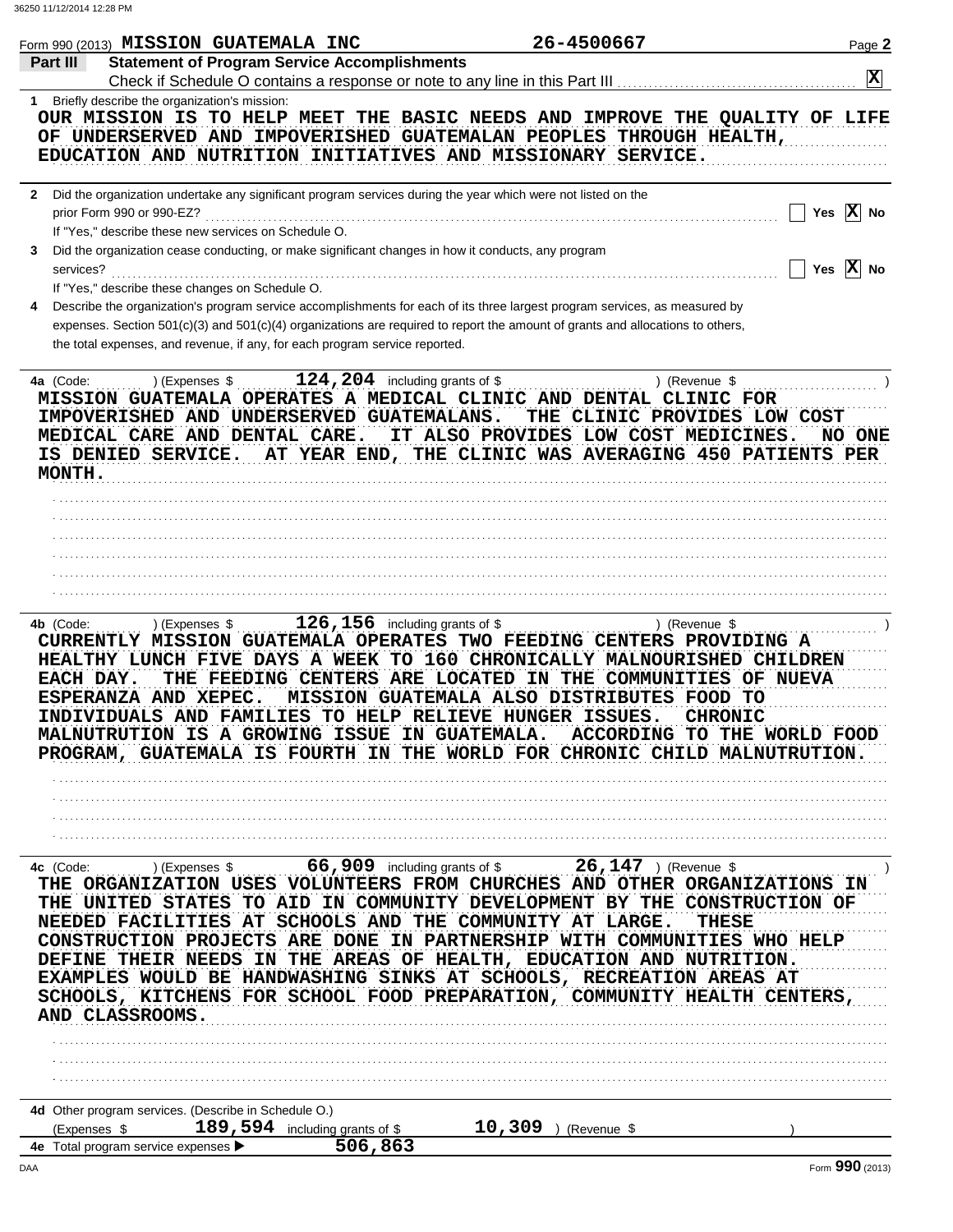|     |                |                                         | Form 990 (2013) MISSION GUATEMALA INC                               |                                                                                                                      | 26-4500667                                                                                                                 |                 |        | Page 3      |
|-----|----------------|-----------------------------------------|---------------------------------------------------------------------|----------------------------------------------------------------------------------------------------------------------|----------------------------------------------------------------------------------------------------------------------------|-----------------|--------|-------------|
|     | <b>Part IV</b> |                                         | <b>Checklist of Required Schedules</b>                              |                                                                                                                      |                                                                                                                            |                 |        |             |
|     |                |                                         |                                                                     |                                                                                                                      |                                                                                                                            |                 | Yes No |             |
| 1.  |                |                                         |                                                                     | Is the organization described in section $501(c)(3)$ or $4947(a)(1)$ (other than a private foundation)? If "Yes,"    |                                                                                                                            |                 |        |             |
|     |                | complete Schedule A                     |                                                                     |                                                                                                                      |                                                                                                                            | 1               | X      |             |
| 2   |                |                                         |                                                                     | Is the organization required to complete Schedule B, Schedule of Contributors (see instructions)?                    |                                                                                                                            | $\overline{2}$  | X      |             |
| 3   |                |                                         |                                                                     | Did the organization engage in direct or indirect political campaign activities on behalf of or in opposition to     |                                                                                                                            |                 |        |             |
|     |                |                                         | candidates for public office? If "Yes," complete Schedule C, Part I |                                                                                                                      |                                                                                                                            | 3               |        | x           |
| 4   |                |                                         |                                                                     | Section 501(c)(3) organizations. Did the organization engage in lobbying activities, or have a section 501(h)        |                                                                                                                            |                 |        |             |
|     |                |                                         |                                                                     | election in effect during the tax year? If "Yes," complete Schedule C, Part II                                       |                                                                                                                            | 4               |        | x           |
| 5   |                |                                         |                                                                     | Is the organization a section $501(c)(4)$ , $501(c)(5)$ , or $501(c)(6)$ organization that receives membership dues, |                                                                                                                            |                 |        |             |
|     |                |                                         |                                                                     | assessments, or similar amounts as defined in Revenue Procedure 98-19? If "Yes," complete Schedule C,                |                                                                                                                            |                 |        |             |
|     | Part III       |                                         |                                                                     |                                                                                                                      |                                                                                                                            | 5               |        | x           |
| 6   |                |                                         |                                                                     | Did the organization maintain any donor advised funds or any similar funds or accounts for which donors              |                                                                                                                            |                 |        |             |
|     |                |                                         |                                                                     | have the right to provide advice on the distribution or investment of amounts in such funds or accounts? If          |                                                                                                                            |                 |        |             |
|     |                | "Yes," complete Schedule D, Part I      |                                                                     |                                                                                                                      |                                                                                                                            | 6               |        | X           |
| 7   |                |                                         |                                                                     | Did the organization receive or hold a conservation easement, including easements to preserve open space,            |                                                                                                                            |                 |        |             |
|     |                |                                         |                                                                     | the environment, historic land areas, or historic structures? If "Yes," complete Schedule D, Part II                 |                                                                                                                            | 7               |        | x           |
| 8   |                |                                         |                                                                     | Did the organization maintain collections of works of art, historical treasures, or other similar assets? If "Yes,"  |                                                                                                                            |                 |        |             |
|     |                | complete Schedule D, Part III           |                                                                     |                                                                                                                      |                                                                                                                            | 8               |        | x           |
| 9   |                |                                         |                                                                     | Did the organization report an amount in Part X, line 21, for escrow or custodial account liability; serve as a      |                                                                                                                            |                 |        |             |
|     |                |                                         |                                                                     | custodian for amounts not listed in Part X; or provide credit counseling, debt management, credit repair, or         |                                                                                                                            |                 |        |             |
|     |                |                                         | debt negotiation services? If "Yes," complete Schedule D, Part IV   |                                                                                                                      |                                                                                                                            | 9               |        | x           |
| 10  |                |                                         |                                                                     | Did the organization, directly or through a related organization, hold assets in temporarily restricted              |                                                                                                                            |                 |        |             |
|     |                |                                         |                                                                     | endowments, permanent endowments, or quasi-endowments? If "Yes," complete Schedule D, Part V                         |                                                                                                                            | 10              |        | x           |
| 11  |                |                                         |                                                                     | If the organization's answer to any of the following questions is "Yes," then complete Schedule D, Parts VI,         |                                                                                                                            |                 |        |             |
|     |                | VII, VIII, IX, or X as applicable.      |                                                                     |                                                                                                                      |                                                                                                                            |                 |        |             |
| а   |                |                                         |                                                                     | Did the organization report an amount for land, buildings, and equipment in Part X, line 10? If "Yes,"               |                                                                                                                            |                 |        |             |
|     |                | complete Schedule D, Part VI            |                                                                     |                                                                                                                      |                                                                                                                            | 11a             | X      |             |
| b   |                |                                         |                                                                     | Did the organization report an amount for investments—other securities in Part X, line 12 that is 5% or more         |                                                                                                                            |                 |        |             |
|     |                |                                         |                                                                     | of its total assets reported in Part X, line 16? If "Yes," complete Schedule D, Part VII                             |                                                                                                                            | 11 <sub>b</sub> |        | x           |
| c   |                |                                         |                                                                     | Did the organization report an amount for investments—program related in Part X, line 13 that is 5% or more          |                                                                                                                            |                 |        |             |
|     |                |                                         |                                                                     | of its total assets reported in Part X, line 16? If "Yes," complete Schedule D, Part VIII                            |                                                                                                                            | 11c             |        | X           |
| d   |                |                                         |                                                                     | Did the organization report an amount for other assets in Part X, line 15 that is 5% or more of its total assets     |                                                                                                                            |                 |        |             |
|     |                |                                         | reported in Part X, line 16? If "Yes," complete Schedule D, Part IX |                                                                                                                      |                                                                                                                            | 11d             |        | x           |
|     |                |                                         |                                                                     |                                                                                                                      | Did the organization report an amount for other liabilities in Part X, line 25? If "Yes," complete Schedule D, Part X      | 11e             |        | X           |
|     |                |                                         |                                                                     |                                                                                                                      | Did the organization's separate or consolidated financial statements for the tax year include a footnote that addresses    |                 |        |             |
|     |                |                                         |                                                                     |                                                                                                                      | the organization's liability for uncertain tax positions under FIN 48 (ASC 740)? If "Yes," complete Schedule D, Part X     | 11f             |        | Χ           |
|     |                |                                         |                                                                     |                                                                                                                      | 12a Did the organization obtain separate, independent audited financial statements for the tax year? If "Yes," complete    |                 |        |             |
|     |                |                                         |                                                                     |                                                                                                                      |                                                                                                                            | 12a             |        | x           |
| b   |                |                                         |                                                                     |                                                                                                                      | Was the organization included in consolidated, independent audited financial statements for the tax year? If "Yes," and if |                 |        |             |
|     |                |                                         |                                                                     |                                                                                                                      |                                                                                                                            | 12b             |        | x           |
| 13  |                |                                         |                                                                     |                                                                                                                      |                                                                                                                            | 13              |        | x           |
| 14a |                |                                         |                                                                     | Did the organization maintain an office, employees, or agents outside of the United States?                          |                                                                                                                            | 14a             | x      |             |
| b   |                |                                         |                                                                     | Did the organization have aggregate revenues or expenses of more than \$10,000 from grantmaking,                     |                                                                                                                            |                 |        |             |
|     |                |                                         |                                                                     | fundraising, business, investment, and program service activities outside the United States, or aggregate            |                                                                                                                            |                 |        |             |
|     |                |                                         |                                                                     |                                                                                                                      | foreign investments valued at \$100,000 or more? If "Yes," complete Schedule F, Parts I and IV [[[[[[[[[[[[[[[[            | 14b             | х      |             |
| 15  |                |                                         |                                                                     |                                                                                                                      | Did the organization report on Part IX, column (A), line 3, more than \$5,000 of grants or other assistance to or          |                 |        |             |
|     |                |                                         |                                                                     | for any foreign organization? If "Yes," complete Schedule F, Parts II and IV                                         |                                                                                                                            | 15              | X      |             |
| 16  |                |                                         |                                                                     | Did the organization report on Part IX, column (A), line 3, more than \$5,000 of aggregate grants or other           |                                                                                                                            |                 |        |             |
|     |                |                                         |                                                                     |                                                                                                                      |                                                                                                                            |                 | X      |             |
|     |                |                                         |                                                                     |                                                                                                                      | assistance to or for foreign individuals? If "Yes," complete Schedule F, Parts III and IV [[[[[[[[[[[[[[[[[[[              | 16              |        |             |
| 17  |                |                                         |                                                                     | Did the organization report a total of more than \$15,000 of expenses for professional fundraising services on       |                                                                                                                            |                 |        |             |
|     |                |                                         |                                                                     |                                                                                                                      |                                                                                                                            | 17              |        | X           |
| 18  |                |                                         |                                                                     | Did the organization report more than \$15,000 total of fundraising event gross income and contributions on          |                                                                                                                            |                 |        |             |
|     |                |                                         | Part VIII, lines 1c and 8a? If "Yes," complete Schedule G, Part II  |                                                                                                                      |                                                                                                                            | 18              |        | X           |
| 19  |                |                                         |                                                                     | Did the organization report more than \$15,000 of gross income from gaming activities on Part VIII, line 9a?         |                                                                                                                            |                 |        |             |
|     |                | If "Yes," complete Schedule G, Part III |                                                                     |                                                                                                                      |                                                                                                                            | 19              |        | X           |
| 20a |                |                                         |                                                                     |                                                                                                                      |                                                                                                                            | 20a             |        | $\mathbf x$ |
| b   |                |                                         |                                                                     |                                                                                                                      |                                                                                                                            | 20 <sub>b</sub> |        |             |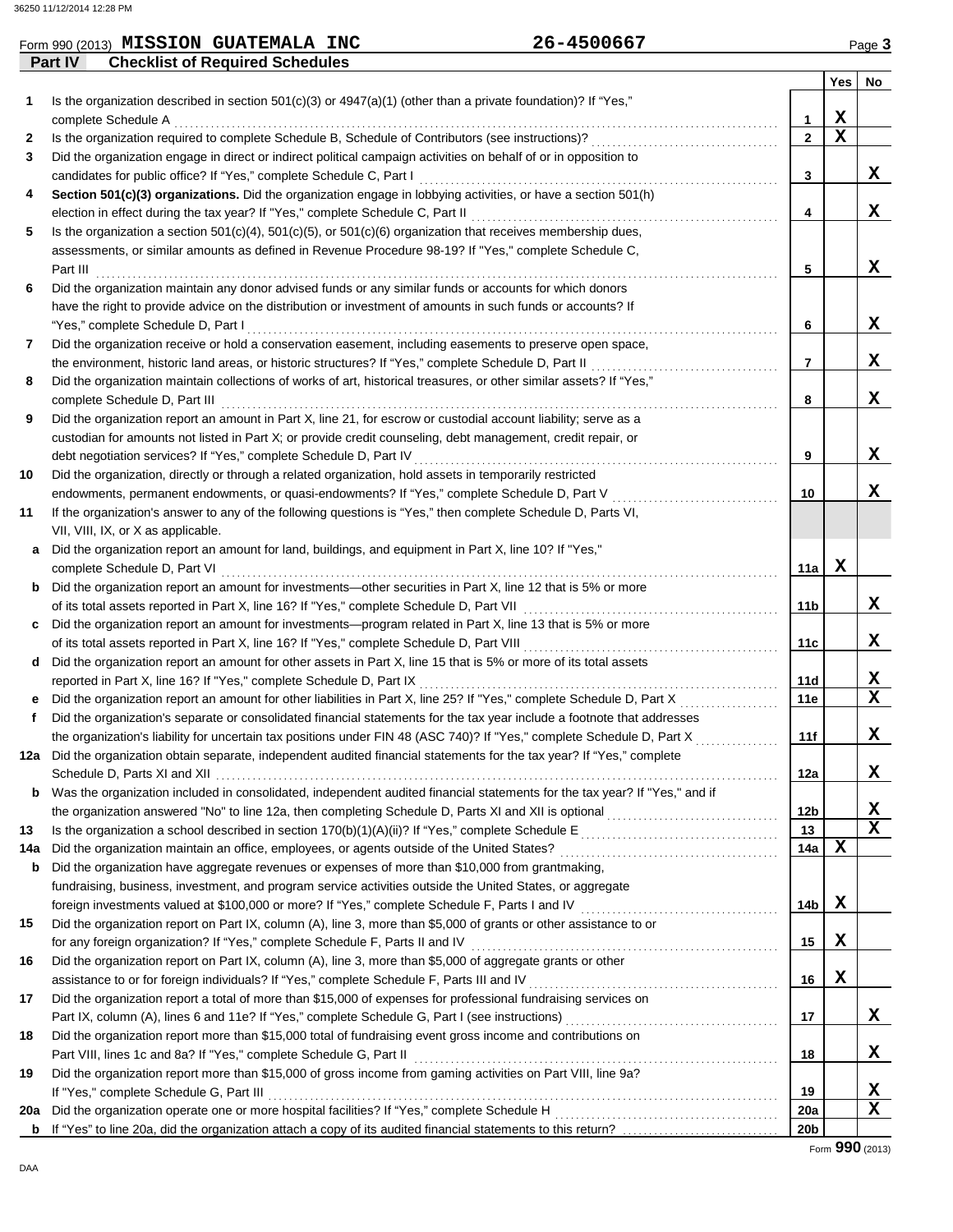#### **Yes No** Form 990 (2013) Page **4 MISSION GUATEMALA INC 26-4500667 Part IV** Checklist of Required Schedules (continued) **21 22 23 24a 24b 24c 24d** to defease any tax-exempt bonds? . . . . . . . . . . . . . . . . . . . . . . . . . . . . . . . . . . . . . . . . . . . . . . . . . . . . . . . . . . . . . . . . . . . . . . . . . . . . . . . . . . . . . . . . . . . . . . . . . . . . . . Did the organization maintain an escrow account other than a refunding escrow at any time during the year **c** Did the organization invest any proceeds of tax-exempt bonds beyond a temporary period exception? . . . . . . . . . . . . . . . . . . . . . . . . . . . . . . . . **b** through 24d and complete Schedule K. If "No," go to line 25a . . . . . . . . . . . . . . . . . . . . . . . . . . . . . . . . . . . . . . . . . . . . . . . . . . . . . . . . . . . . . . . . . . . . . . . . . . \$100,000 as of the last day of the year, that was issued after December 31, 2002? If "Yes," answer lines 24b Did the organization have a tax-exempt bond issue with an outstanding principal amount of more than **24a** organization's current and former officers, directors, trustees, key employees, and highest compensated Did the organization answer "Yes" to Part VII, Section A, line 3, 4, or 5 about compensation of the Did the organization report more than \$5,000 of grants or other assistance to individuals in the United States Did the organization report more than \$5,000 of grants or other assistance to any domestic organization or **23 22 21** government on Part IX, column (A), line 1? If "Yes," complete Schedule I, Parts I and II . . . . . . . . . . . . . . . . . . . . . . . . . . . . . . . . . . . . . . . . . . . . . . . on Part IX, column (A), line 2? If "Yes," complete Schedule I, Parts I and III . . . . . . . . . . . . . . . . . . . . . . . . . . . . . . . . . . . . . . . . . . . . . . . . . . . . . . . . . . . employees? If "Yes," complete Schedule J . . . . . . . . . . . . . . . . . . . . . . . . . . . . . . . . . . . . . . . . . . . . . . . . . . . . . . . . . . . . . . . . . . . . . . . . . . . . . . . . . . . . . . . . . . . . .

| d Did the organization act as an "on behalf of" issuer for bonds outstanding at any time during the year?                 |
|---------------------------------------------------------------------------------------------------------------------------|
| 25a Section 501(c)(3) and 501(c)(4) organizations. Did the organization engage in an excess benefit transaction           |
| with a disqualified person during the year? If "Yes," complete Schedule L, Part I                                         |
| <b>b</b> Is the organization aware that it engaged in an excess benefit transaction with a disqualified person in a prior |

|                                       | year, and that the transaction has not been reported on any of the organization's prior Forms 990 or 990-EZ? |  |  |  |  |  |
|---------------------------------------|--------------------------------------------------------------------------------------------------------------|--|--|--|--|--|
| If "Yes," complete Schedule L, Part I |                                                                                                              |  |  |  |  |  |
| 26                                    | Did the organization report any amount on Part X, line 5, 6, or 22 for receivables from or payables to any   |  |  |  |  |  |
|                                       | current or former officers, directors, trustees, key employees, highest compensated employees, or            |  |  |  |  |  |
|                                       | disqualified persons? If so, complete Schedule L, Part II                                                    |  |  |  |  |  |

| -27 | Did the organization provide a grant or other assistance to an officer, director, trustee, key employee,  |
|-----|-----------------------------------------------------------------------------------------------------------|
|     | substantial contributor or employee thereof, a grant selection committee member, or to a 35% controlled   |
|     | entity or family member of any of these persons? If "Yes," complete Schedule L, Part III                  |
| 28  | Was the organization a party to a business transaction with one of the following parties (see Schedule L, |
|     | Part IV instructions for applicable filing thresholds, conditions, and exceptions):                       |
|     | A current or former officer, director, trustee, or key employee? If "Yes," complete Schedule L, Part IV   |

| a   | A current or former officer, director, trustee, or key employee? If "Yes," complete Schedule L, Part IV         | 28a             |   | х |
|-----|-----------------------------------------------------------------------------------------------------------------|-----------------|---|---|
| b   | A family member of a current or former officer, director, trustee, or key employee? If "Yes," complete          |                 |   |   |
|     | Schedule L, Part IV                                                                                             | 28 <sub>b</sub> |   | x |
| С   | An entity of which a current or former officer, director, trustee, or key employee (or a family member thereof) |                 |   |   |
|     | was an officer, director, trustee, or direct or indirect owner? If "Yes," complete Schedule L, Part IV          | 28c             |   | x |
| 29  | Did the organization receive more than \$25,000 in non-cash contributions? If "Yes," complete Schedule M        | 29              | x |   |
| 30  | Did the organization receive contributions of art, historical treasures, or other similar assets, or qualified  |                 |   |   |
|     | conservation contributions? If "Yes," complete Schedule M                                                       | 30              |   | х |
| 31  | Did the organization liquidate, terminate, or dissolve and cease operations? If "Yes," complete Schedule N,     |                 |   |   |
|     | Part I                                                                                                          | 31              |   | х |
| 32  | Did the organization sell, exchange, dispose of, or transfer more than 25% of its net assets? If "Yes,"         |                 |   |   |
|     | complete Schedule N, Part II                                                                                    | 32              |   | x |
| 33  | Did the organization own 100% of an entity disregarded as separate from the organization under Regulations      |                 |   |   |
|     | sections 301.7701-2 and 301.7701-3? If "Yes," complete Schedule R, Part I                                       | 33              |   | x |
| 34  | Was the organization related to any tax-exempt or taxable entity? If "Yes," complete Schedule R, Parts II, III, |                 |   |   |
|     | or IV, and Part V, line 1                                                                                       | 34              |   | х |
| 35а | Did the organization have a controlled entity within the meaning of section 512(b)(13)?                         | 35a             |   | х |

|    | <b>JJA</b> DIU the Ulganization have a controlled entity within the meaning of Section JTZ(D)(TJ):               | vva             |  |
|----|------------------------------------------------------------------------------------------------------------------|-----------------|--|
| b  | If "Yes" to line 35a, did the organization receive any payment from or engage in any transaction with a          |                 |  |
|    | controlled entity within the meaning of section 512(b)(13)? If "Yes," complete Schedule R, Part V, line 2        | 35 <sub>b</sub> |  |
| 36 | Section 501(c)(3) organizations. Did the organization make any transfers to an exempt non-charitable             |                 |  |
|    | related organization? If "Yes," complete Schedule R, Part V, line 2                                              | 36              |  |
| 37 | Did the organization conduct more than 5% of its activities through an entity that is not a related organization |                 |  |
|    | and that is treated as a partnership for federal income tax purposes? If "Yes," complete Schedule R,             |                 |  |
|    | Part VI                                                                                                          | 37              |  |
| 38 | Did the organization complete Schedule O and provide explanations in Schedule O for Part VI, lines 11b and       |                 |  |
|    | 19? Note. All Form 990 filers are required to complete Schedule O                                                | 38              |  |

Form **990** (2013)

**X**

**X**

**X**

**X**

**X**

**X**

**X**

**X**

**X**

**X**

**25a**

**25b**

**26**

**27**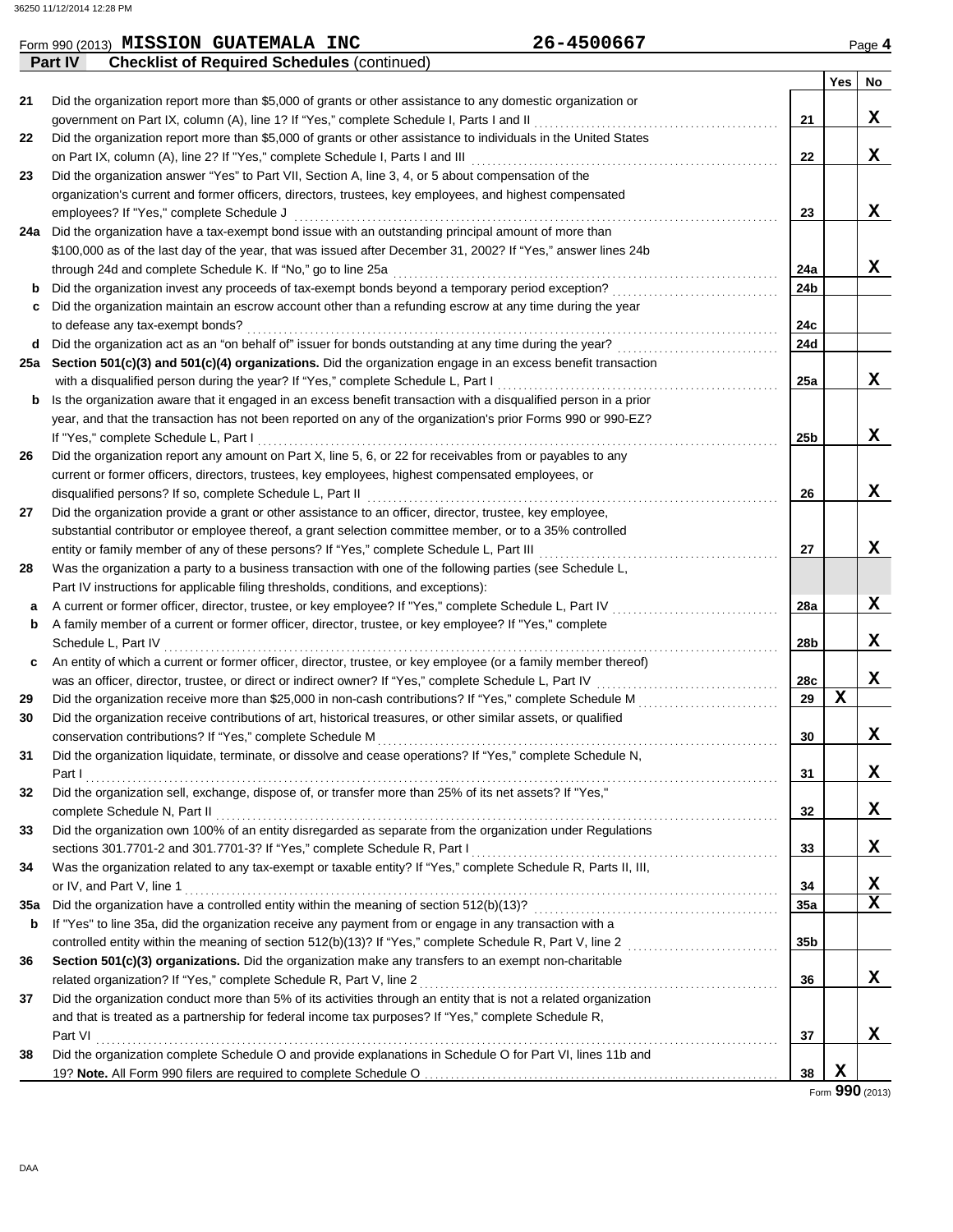|     | Form 990 (2013) MISSION GUATEMALA INC                                                                                              | 26-4500667 |                 |             |                 |     | Page 5                  |
|-----|------------------------------------------------------------------------------------------------------------------------------------|------------|-----------------|-------------|-----------------|-----|-------------------------|
|     | <b>Statements Regarding Other IRS Filings and Tax Compliance</b><br>Part V                                                         |            |                 |             |                 |     |                         |
|     |                                                                                                                                    |            |                 |             |                 |     |                         |
|     |                                                                                                                                    |            |                 |             |                 | Yes | No                      |
| 1а  | Enter the number reported in Box 3 of Form 1096. Enter -0- if not applicable                                                       |            | 1a              | $\mathbf 0$ |                 |     |                         |
| b   | Enter the number of Forms W-2G included in line 1a. Enter -0- if not applicable                                                    |            | 1 <sub>b</sub>  | $\mathbf 0$ |                 |     |                         |
| c   | Did the organization comply with backup withholding rules for reportable payments to vendors and                                   |            |                 |             |                 |     |                         |
|     | reportable gaming (gambling) winnings to prize winners?                                                                            |            |                 |             | 1c              |     |                         |
| 2a  | Enter the number of employees reported on Form W-3, Transmittal of Wage and Tax                                                    |            |                 |             |                 |     |                         |
|     | Statements, filed for the calendar year ending with or within the year covered by this return                                      |            | 2a              | 4           |                 |     |                         |
| b   | If at least one is reported on line 2a, did the organization file all required federal employment tax returns?                     |            |                 |             | 2 <sub>b</sub>  | X   |                         |
|     | Note. If the sum of lines 1a and 2a is greater than 250, you may be required to e-file (see instructions)                          |            |                 |             |                 |     |                         |
| За  | Did the organization have unrelated business gross income of \$1,000 or more during the year?                                      |            |                 |             | За              |     | x                       |
| b   |                                                                                                                                    |            |                 |             | 3 <sub>b</sub>  |     |                         |
| 4a  | At any time during the calendar year, did the organization have an interest in, or a signature or other authority                  |            |                 |             |                 |     |                         |
|     | over, a financial account in a foreign country (such as a bank account, securities account, or other financial                     |            |                 |             |                 |     |                         |
|     | account)?                                                                                                                          |            |                 |             | 4a              | X   |                         |
| b   | If "Yes," enter the name of the foreign country: CUATEMALA                                                                         |            |                 |             |                 |     |                         |
|     | See instructions for filing requirements for Form TD F 90-22.1, Report of Foreign Bank and Financial Accounts.                     |            |                 |             |                 |     |                         |
| 5а  | Was the organization a party to a prohibited tax shelter transaction at any time during the tax year?                              |            |                 |             | 5a              |     | X                       |
| b   |                                                                                                                                    |            |                 |             | 5 <sub>b</sub>  |     | $\overline{\mathbf{x}}$ |
| c   | If "Yes" to line 5a or 5b, did the organization file Form 8886-T?                                                                  |            |                 |             | 5 <sub>c</sub>  |     |                         |
| 6а  | Does the organization have annual gross receipts that are normally greater than \$100,000, and did the                             |            |                 |             |                 |     |                         |
|     | organization solicit any contributions that were not tax deductible as charitable contributions?                                   |            |                 |             | 6a              |     | x                       |
| b   | If "Yes," did the organization include with every solicitation an express statement that such contributions or                     |            |                 |             |                 |     |                         |
|     | gifts were not tax deductible?                                                                                                     |            |                 |             | 6b              |     |                         |
| 7   | Organizations that may receive deductible contributions under section 170(c).                                                      |            |                 |             |                 |     |                         |
| a   | Did the organization receive a payment in excess of \$75 made partly as a contribution and partly for goods                        |            |                 |             |                 |     |                         |
|     | and services provided to the payor?                                                                                                |            |                 |             | 7a              |     | X                       |
| b   |                                                                                                                                    |            |                 |             | 7b              |     |                         |
| c   | Did the organization sell, exchange, or otherwise dispose of tangible personal property for which it was                           |            |                 |             |                 |     |                         |
|     | required to file Form 8282?                                                                                                        |            |                 |             | 7c              |     | x                       |
| d   |                                                                                                                                    |            | 7d              |             |                 |     |                         |
| е   |                                                                                                                                    |            |                 |             | 7e              |     | x                       |
|     | Did the organization, during the year, pay premiums, directly or indirectly, on a personal benefit contract?                       |            |                 |             | 7f              |     | $\mathbf x$             |
|     | If the organization received a contribution of qualified intellectual property, did the organization file Form 8899 as required?   |            |                 |             | 7g              |     | $\mathbf x$             |
| h.  | If the organization received a contribution of cars, boats, airplanes, or other vehicles, did the organization file a Form 1098-C? |            |                 |             | 7h              |     | $\overline{\mathbf{x}}$ |
| 8   | Sponsoring organizations maintaining donor advised funds and section 509(a)(3) supporting                                          |            |                 |             |                 |     |                         |
|     | organizations. Did the supporting organization, or a donor advised fund maintained by a sponsoring                                 |            |                 |             |                 |     |                         |
|     |                                                                                                                                    |            |                 |             | 8               |     |                         |
| 9   | Sponsoring organizations maintaining donor advised funds.                                                                          |            |                 |             |                 |     |                         |
| a   | Did the organization make any taxable distributions under section 4966?                                                            |            |                 |             | 9а              |     |                         |
| b   |                                                                                                                                    |            |                 |             | 9b              |     |                         |
| 10  | Section 501(c)(7) organizations. Enter:                                                                                            |            |                 |             |                 |     |                         |
| а   |                                                                                                                                    |            | 10a             |             |                 |     |                         |
| b   | Gross receipts, included on Form 990, Part VIII, line 12, for public use of club facilities                                        |            | 10 <sub>b</sub> |             |                 |     |                         |
| 11  | Section 501(c)(12) organizations. Enter:                                                                                           |            | 11a             |             |                 |     |                         |
| a   | Gross income from other sources (Do not net amounts due or paid to other sources                                                   |            |                 |             |                 |     |                         |
| b   | against amounts due or received from them.)                                                                                        |            | 11 <sub>b</sub> |             |                 |     |                         |
| 12a | Section 4947(a)(1) non-exempt charitable trusts. Is the organization filing Form 990 in lieu of Form 1041?                         |            |                 |             | 12a             |     |                         |
| b   | If "Yes," enter the amount of tax-exempt interest received or accrued during the year                                              |            | 12 <b>b</b>     |             |                 |     |                         |
| 13  | Section 501(c)(29) qualified nonprofit health insurance issuers.                                                                   |            |                 |             |                 |     |                         |
| а   |                                                                                                                                    |            |                 |             | 13а             |     |                         |
|     | Note. See the instructions for additional information the organization must report on Schedule O.                                  |            |                 |             |                 |     |                         |
| b   | Enter the amount of reserves the organization is required to maintain by the states in which                                       |            |                 |             |                 |     |                         |
|     |                                                                                                                                    |            | 13 <sub>b</sub> |             |                 |     |                         |
| c   | Enter the amount of reserves on hand                                                                                               |            | 13 <sub>c</sub> |             |                 |     |                         |
| 14a |                                                                                                                                    |            |                 |             | 14a             |     | X                       |
|     |                                                                                                                                    |            |                 |             | 14 <sub>b</sub> |     |                         |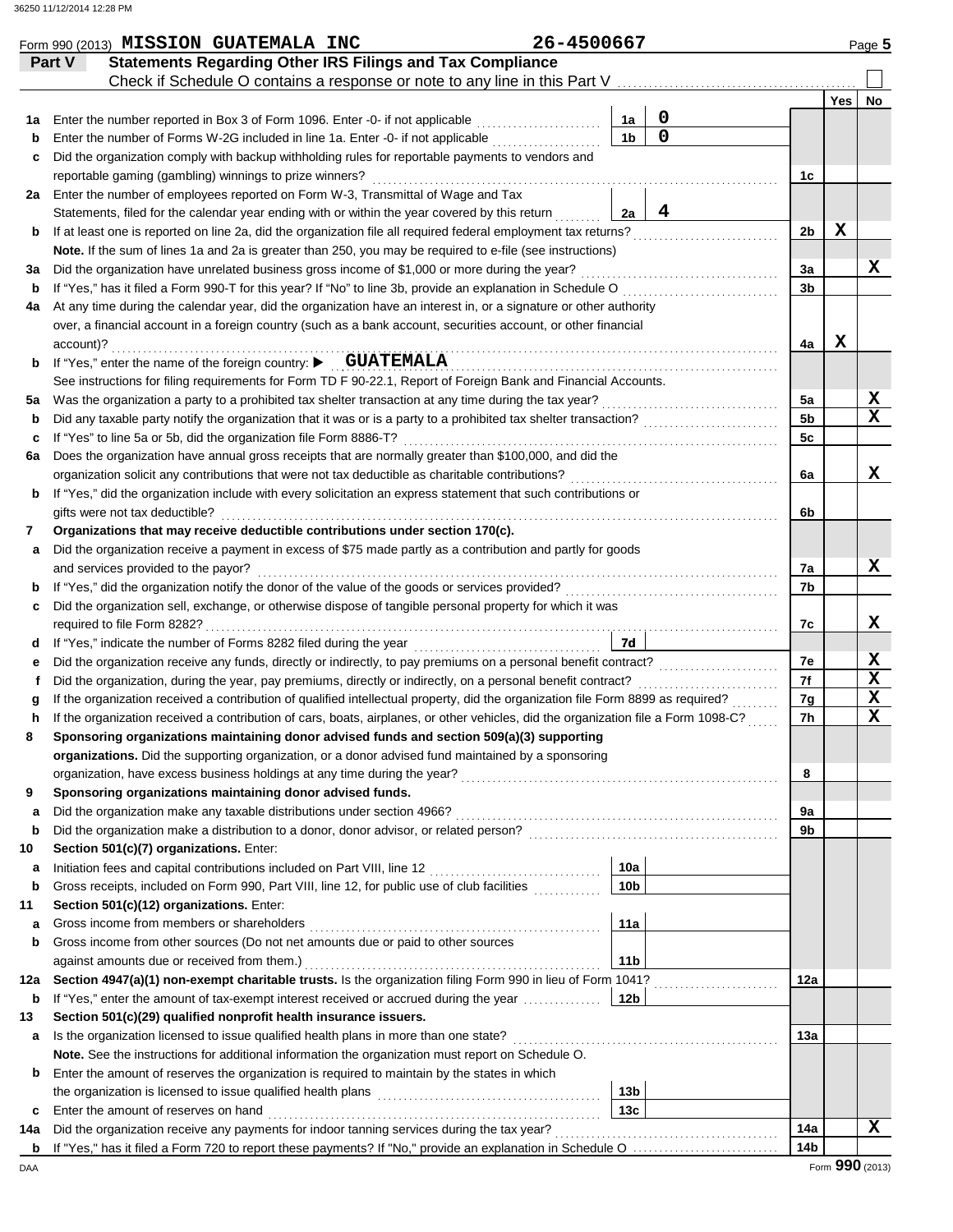|     | Form 990 (2013) MISSION GUATEMALA INC                                                                                               | 26-4500667        |    |   |                 |             | Page 6          |
|-----|-------------------------------------------------------------------------------------------------------------------------------------|-------------------|----|---|-----------------|-------------|-----------------|
|     | Governance, Management, and Disclosure For each "Yes" response to lines 2 through 7b below, and for a "No"<br><b>Part VI</b>        |                   |    |   |                 |             |                 |
|     | response to line 8a, 8b, or 10b below, describe the circumstances, processes, or changes in Schedule O. See instructions.           |                   |    |   |                 |             |                 |
|     |                                                                                                                                     |                   |    |   |                 |             | ΙXΙ             |
|     | <b>Section A. Governing Body and Management</b>                                                                                     |                   |    |   |                 |             |                 |
|     |                                                                                                                                     |                   |    |   |                 | <b>Yes</b>  | No              |
| 1a  | Enter the number of voting members of the governing body at the end of the tax year                                                 |                   | 1a | 8 |                 |             |                 |
|     | If there are material differences in voting rights among members of the governing body, or                                          |                   |    |   |                 |             |                 |
|     | if the governing body delegated broad authority to an executive committee or similar                                                |                   |    |   |                 |             |                 |
|     | committee, explain in Schedule O.                                                                                                   |                   |    |   |                 |             |                 |
|     |                                                                                                                                     |                   |    | 8 |                 |             |                 |
| b   | Enter the number of voting members included in line 1a, above, who are independent                                                  |                   | 1b |   |                 |             |                 |
| 2   | Did any officer, director, trustee, or key employee have a family relationship or a business relationship with                      |                   |    |   |                 |             |                 |
|     | any other officer, director, trustee, or key employee?                                                                              |                   |    |   | 2               |             | x               |
| 3   | Did the organization delegate control over management duties customarily performed by or under the direct                           |                   |    |   |                 |             |                 |
|     | supervision of officers, directors, or trustees, or key employees to a management company or other person?                          |                   |    |   | 3               |             | x               |
| 4   | Did the organization make any significant changes to its governing documents since the prior Form 990 was filed?                    |                   |    |   | 4               |             | X               |
| 5   | Did the organization become aware during the year of a significant diversion of the organization's assets?                          |                   |    |   | 5               |             | X               |
| 6   | Did the organization have members or stockholders?                                                                                  |                   |    |   | 6               |             | X               |
| 7a  | Did the organization have members, stockholders, or other persons who had the power to elect or appoint                             |                   |    |   |                 |             |                 |
|     | one or more members of the governing body?                                                                                          |                   |    |   | 7a              |             | x               |
| b   | Are any governance decisions of the organization reserved to (or subject to approval by) members,                                   |                   |    |   |                 |             |                 |
|     | stockholders, or persons other than the governing body?                                                                             |                   |    |   | 7b              |             | x               |
| 8   | Did the organization contemporaneously document the meetings held or written actions undertaken during the year by the following:   |                   |    |   |                 |             |                 |
| а   | The governing body?                                                                                                                 |                   |    |   | 8а              | X           |                 |
| b   | Each committee with authority to act on behalf of the governing body?                                                               |                   |    |   | 8b              | X           |                 |
| 9   | Is there any officer, director, trustee, or key employee listed in Part VII, Section A, who cannot be reached at                    |                   |    |   |                 |             |                 |
|     |                                                                                                                                     |                   |    |   | 9               |             | х               |
|     | Section B. Policies (This Section B requests information about policies not required by the Internal Revenue Code.)                 |                   |    |   |                 |             |                 |
|     |                                                                                                                                     |                   |    |   |                 | Yes         |                 |
|     |                                                                                                                                     |                   |    |   |                 |             | No<br>x         |
| 10a | Did the organization have local chapters, branches, or affiliates?                                                                  |                   |    |   | 10a             |             |                 |
| b   | If "Yes," did the organization have written policies and procedures governing the activities of such chapters,                      |                   |    |   |                 |             |                 |
|     | affiliates, and branches to ensure their operations are consistent with the organization's exempt purposes?                         |                   |    |   | 10 <sub>b</sub> |             |                 |
| 11a | Has the organization provided a complete copy of this Form 990 to all members of its governing body before filing the form?         |                   |    |   | 11a             | X           |                 |
| b   | Describe in Schedule O the process, if any, used by the organization to review this Form 990.                                       |                   |    |   |                 |             |                 |
| 12a | Did the organization have a written conflict of interest policy? If "No," go to line 13                                             |                   |    |   | 12a             | X           |                 |
| b   | Were officers, directors, or trustees, and key employees required to disclose annually interests that could give rise to conflicts? |                   |    |   | 12 <sub>b</sub> | X           |                 |
| c   | Did the organization regularly and consistently monitor and enforce compliance with the policy? If "Yes,"                           |                   |    |   |                 |             |                 |
|     | describe in Schedule O how this was done                                                                                            |                   |    |   | 12c             | $\mathbf x$ |                 |
| 13  | Did the organization have a written whistleblower policy?                                                                           |                   |    |   | 13              |             | x               |
| 14  | Did the organization have a written document retention and destruction policy?                                                      |                   |    |   | 14              |             | x               |
| 15  | Did the process for determining compensation of the following persons include a review and approval by                              |                   |    |   |                 |             |                 |
|     | independent persons, comparability data, and contemporaneous substantiation of the deliberation and decision?                       |                   |    |   |                 |             |                 |
| a   | The organization's CEO, Executive Director, or top management official                                                              |                   |    |   | 15a             | х           |                 |
| b   | Other officers or key employees of the organization                                                                                 |                   |    |   | 15b             |             | x               |
|     | If "Yes" to line 15a or 15b, describe the process in Schedule O (see instructions).                                                 |                   |    |   |                 |             |                 |
| 16a | Did the organization invest in, contribute assets to, or participate in a joint venture or similar arrangement                      |                   |    |   |                 |             |                 |
|     | with a taxable entity during the year?                                                                                              |                   |    |   | 16a             |             | x               |
|     | If "Yes," did the organization follow a written policy or procedure requiring the organization to evaluate its                      |                   |    |   |                 |             |                 |
| b   | participation in joint venture arrangements under applicable federal tax law, and take steps to safeguard the                       |                   |    |   |                 |             |                 |
|     |                                                                                                                                     |                   |    |   |                 |             |                 |
|     |                                                                                                                                     |                   |    |   | 16b             |             |                 |
|     | <b>Section C. Disclosure</b>                                                                                                        |                   |    |   |                 |             |                 |
| 17  | List the states with which a copy of this Form 990 is required to be filed ><br>IN                                                  |                   |    |   |                 |             |                 |
| 18  | Section 6104 requires an organization to make its Forms 1023 (or 1024 if applicable), 990, and 990-T (Section 501(c)(3)s only)      |                   |    |   |                 |             |                 |
|     | available for public inspection. Indicate how you made these available. Check all that apply.                                       |                   |    |   |                 |             |                 |
|     | X <br>Own website<br>Another's website<br>Upon request<br>Other (explain in Schedule O)                                             |                   |    |   |                 |             |                 |
| 19  | Describe in Schedule O whether (and if so, how) the organization made its governing documents, conflict of interest policy, and     |                   |    |   |                 |             |                 |
|     | financial statements available to the public during the tax year.                                                                   |                   |    |   |                 |             |                 |
| 20  | State the name, physical address, and telephone number of the person who possesses the books and records of the                     |                   |    |   |                 |             |                 |
|     | THOMAS S. HEATON<br>organization: $\blacktriangleright$                                                                             | 230 SPRUCE STREET |    |   |                 |             |                 |
|     | <b>PRINCETON</b>                                                                                                                    | IN 47670          |    |   | 812-303-3382    |             |                 |
| DAA |                                                                                                                                     |                   |    |   |                 |             | Form 990 (2013) |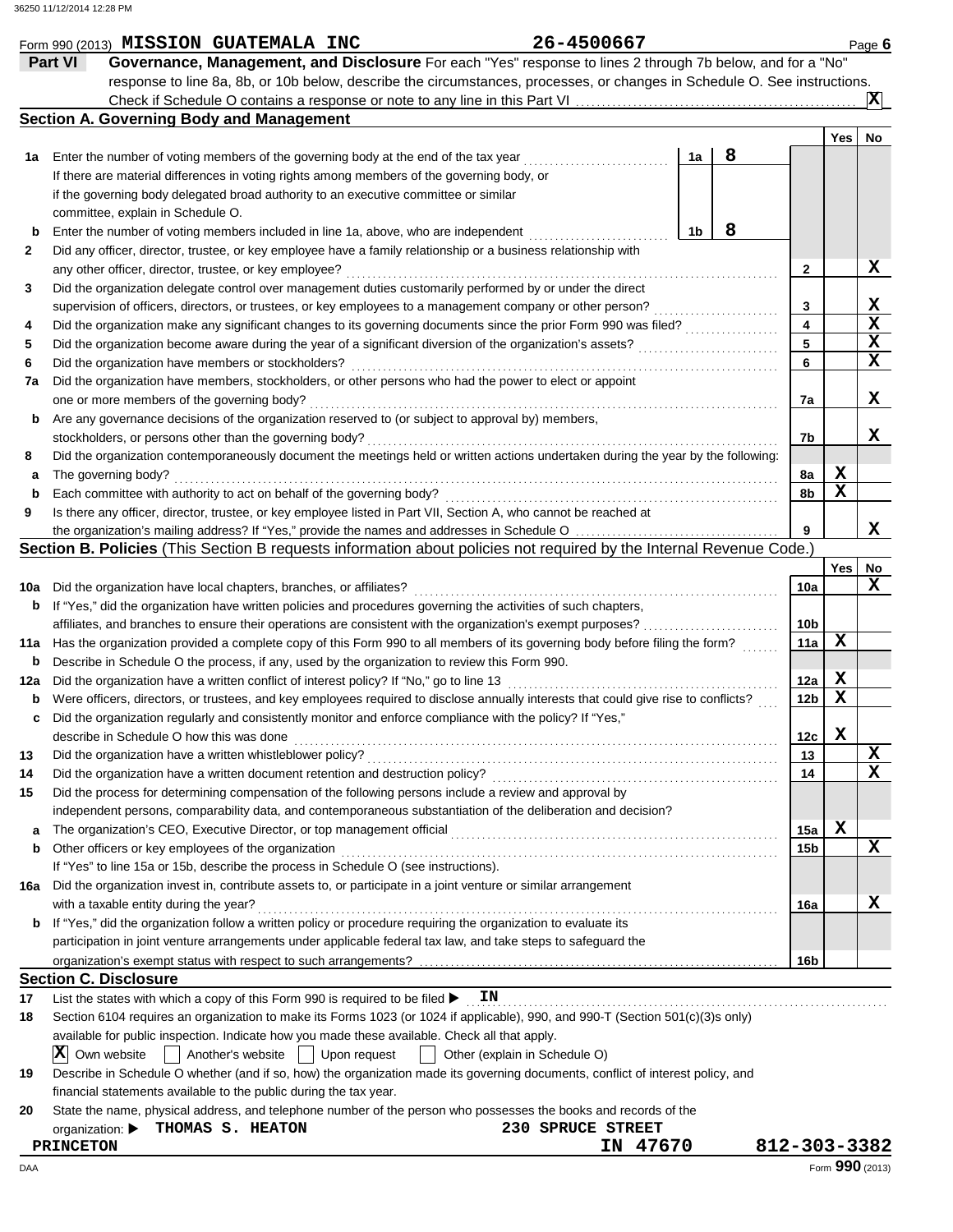|                                                                                                                                                               | Form 990 (2013) MISSION GUATEMALA INC                                                                                                                | 26-4500667 | Page 7 |  |  |  |  |
|---------------------------------------------------------------------------------------------------------------------------------------------------------------|------------------------------------------------------------------------------------------------------------------------------------------------------|------------|--------|--|--|--|--|
| <b>Part VII</b>                                                                                                                                               | Compensation of Officers, Directors, Trustees, Key Employees, Highest Compensated Employees, and                                                     |            |        |  |  |  |  |
|                                                                                                                                                               | <b>Independent Contractors</b>                                                                                                                       |            |        |  |  |  |  |
|                                                                                                                                                               | Check if Schedule O contains a response or note to any line in this Part VII                                                                         |            |        |  |  |  |  |
| Section A.                                                                                                                                                    | Officers, Directors, Trustees, Key Employees, and Highest Compensated Employees                                                                      |            |        |  |  |  |  |
| 1a Complete this table for all persons required to be listed. Report compensation for the calendar year ending with or within the<br>organization's tax year. |                                                                                                                                                      |            |        |  |  |  |  |
|                                                                                                                                                               | <b>A</b> list all of the organization's <b>current</b> officers, directors, trustees (whether individuals or organizations), regardless of amount of |            |        |  |  |  |  |

ctors, trustees (whether individuals or organizations), regardless of amount of ● List all of the organization's **current** officers, directors, trustees (whether ind compensation. Enter -0- in columns (D), (E), and (F) if no compensation was paid.

● List all of the organization's **current** key employees, if any. See instructions for definition of "key employee."

who received reportable compensation (Box 5 of Form W-2 and/or Box 7 of Form 1099-MISC) of more than \$100,000 from the organization and any related organizations. ■ List the organization's five **current** highest compensated employees (other than an officer, director, trustee, or key employee)<br> **•** Presented reportable compensation (Pox 5 of Ferm W 2 and/or Box 7 of Ferm 1000 MISC)

● List all of the organization's **former** officers, key employees, and highest compensated employees who received more than<br> **•** 00.00 of repertable compensation from the ergenization and any related ergenizations \$100,000 of reportable compensation from the organization and any related organizations.

■ List all of the organization's **former directors or trustees** that received, in the capacity as a former director or trustee of the precision more than \$10,000 of reportable componention from the organization and any re organization, more than \$10,000 of reportable compensation from the organization and any related organizations. List persons in the following order: individual trustees or directors; institutional trustees; officers; key employees; highest

compensated employees; and former such persons.

Check this box if neither the organization nor any related organizations compensated any current officer, director, or trustee.

| (A)<br>Name and Title                   | (B)<br>Average<br>hours per<br>week<br>(list any               |                                   |                      | (C)<br>Position |              | (do not check more than one<br>box, unless person is both an<br>officer and a director/trustee) |        | (D)<br>Reportable<br>compensation<br>from<br>the | (E)<br>Reportable<br>compensation from<br>related<br>organizations | (F)<br>Estimated<br>amount of<br>other<br>compensation   |
|-----------------------------------------|----------------------------------------------------------------|-----------------------------------|----------------------|-----------------|--------------|-------------------------------------------------------------------------------------------------|--------|--------------------------------------------------|--------------------------------------------------------------------|----------------------------------------------------------|
|                                         | hours for<br>related<br>organizations<br>below dotted<br>line) | Individual trustee<br>or director | nstitutional trustee | Officer         | Key employee | Highest compensated<br>employee                                                                 | Former | organization<br>(W-2/1099-MISC)                  | (W-2/1099-MISC)                                                    | from the<br>organization<br>and related<br>organizations |
| (1) J ZACHARY HOPKINS                   |                                                                |                                   |                      |                 |              |                                                                                                 |        |                                                  |                                                                    |                                                          |
|                                         | 2.00                                                           |                                   |                      |                 |              |                                                                                                 |        |                                                  |                                                                    |                                                          |
| <b>TREASURER</b>                        | 0.00                                                           | $\mathbf x$                       |                      | $\mathbf x$     |              |                                                                                                 |        | 0                                                | 0                                                                  | 0                                                        |
| (2) VINCENT ANDERSON                    | 2.00                                                           |                                   |                      |                 |              |                                                                                                 |        |                                                  |                                                                    |                                                          |
|                                         | 0.00                                                           | $\mathbf x$                       |                      | $\mathbf x$     |              |                                                                                                 |        | 0                                                | 0                                                                  | 0                                                        |
| <b>VICE PRESIDENT</b><br>(3) FRAN BLACK |                                                                |                                   |                      |                 |              |                                                                                                 |        |                                                  |                                                                    |                                                          |
|                                         | 2.00                                                           |                                   |                      |                 |              |                                                                                                 |        |                                                  |                                                                    |                                                          |
| <b>SECRETARY</b>                        | 0.00                                                           | $\mathbf x$                       |                      | $\mathbf x$     |              |                                                                                                 |        | 0                                                | $\mathbf 0$                                                        | $\mathbf 0$                                              |
| (4) PAUL PEACH                          |                                                                |                                   |                      |                 |              |                                                                                                 |        |                                                  |                                                                    |                                                          |
|                                         | 2.00                                                           |                                   |                      |                 |              |                                                                                                 |        |                                                  |                                                                    |                                                          |
| <b>DIRECTOR</b>                         | 0.00                                                           | $\mathbf x$                       |                      | $\mathbf x$     |              |                                                                                                 |        | 0                                                | 0                                                                  | 0                                                        |
| (5) KEITH LEONHARDT                     |                                                                |                                   |                      |                 |              |                                                                                                 |        |                                                  |                                                                    |                                                          |
|                                         | 2.00                                                           |                                   |                      |                 |              |                                                                                                 |        |                                                  |                                                                    |                                                          |
| <b>PRESIDENT</b>                        | 0.00                                                           | $\mathbf x$                       |                      |                 |              |                                                                                                 |        | 0                                                | 0                                                                  | $\mathbf 0$                                              |
| (6) KAREN WALKER                        |                                                                |                                   |                      |                 |              |                                                                                                 |        |                                                  |                                                                    |                                                          |
|                                         | 2.00                                                           |                                   |                      |                 |              |                                                                                                 |        |                                                  |                                                                    |                                                          |
| <b>DIRECTOR</b>                         | 0.00                                                           | $\mathbf x$                       |                      |                 |              |                                                                                                 |        | 0                                                | 0                                                                  | $\mathbf 0$                                              |
| (7) LYNN PENLAND                        |                                                                |                                   |                      |                 |              |                                                                                                 |        |                                                  |                                                                    |                                                          |
|                                         | 2.00                                                           |                                   |                      |                 |              |                                                                                                 |        |                                                  |                                                                    |                                                          |
| <b>DIRECTOR</b>                         | 0.00                                                           | $\mathbf x$                       |                      |                 |              |                                                                                                 |        | 0                                                | 0                                                                  | $\mathbf 0$                                              |
| (8) COREY HERRIN                        | 2.00                                                           |                                   |                      |                 |              |                                                                                                 |        |                                                  |                                                                    |                                                          |
| <b>DIRECTOR</b>                         | 0.00                                                           | $\mathbf x$                       |                      |                 |              |                                                                                                 |        | 0                                                | $\mathbf 0$                                                        | $\mathbf 0$                                              |
| (9) THOMAS HEATON                       |                                                                |                                   |                      |                 |              |                                                                                                 |        |                                                  |                                                                    |                                                          |
|                                         | 40.00                                                          |                                   |                      |                 |              |                                                                                                 |        |                                                  |                                                                    |                                                          |
| <b>EXECUTIVE DIRECTOR</b>               | 0.00                                                           |                                   |                      | $\mathbf x$     |              |                                                                                                 |        | 35,300                                           | $\mathbf 0$                                                        | $\mathbf 0$                                              |
| (10)                                    |                                                                |                                   |                      |                 |              |                                                                                                 |        |                                                  |                                                                    |                                                          |
|                                         |                                                                |                                   |                      |                 |              |                                                                                                 |        |                                                  |                                                                    |                                                          |
| (11)                                    |                                                                |                                   |                      |                 |              |                                                                                                 |        |                                                  |                                                                    |                                                          |
|                                         |                                                                |                                   |                      |                 |              |                                                                                                 |        |                                                  |                                                                    |                                                          |
|                                         |                                                                |                                   |                      |                 |              |                                                                                                 |        |                                                  |                                                                    |                                                          |
| DAA                                     |                                                                |                                   |                      |                 |              |                                                                                                 |        |                                                  |                                                                    | Form 990 (2013)                                          |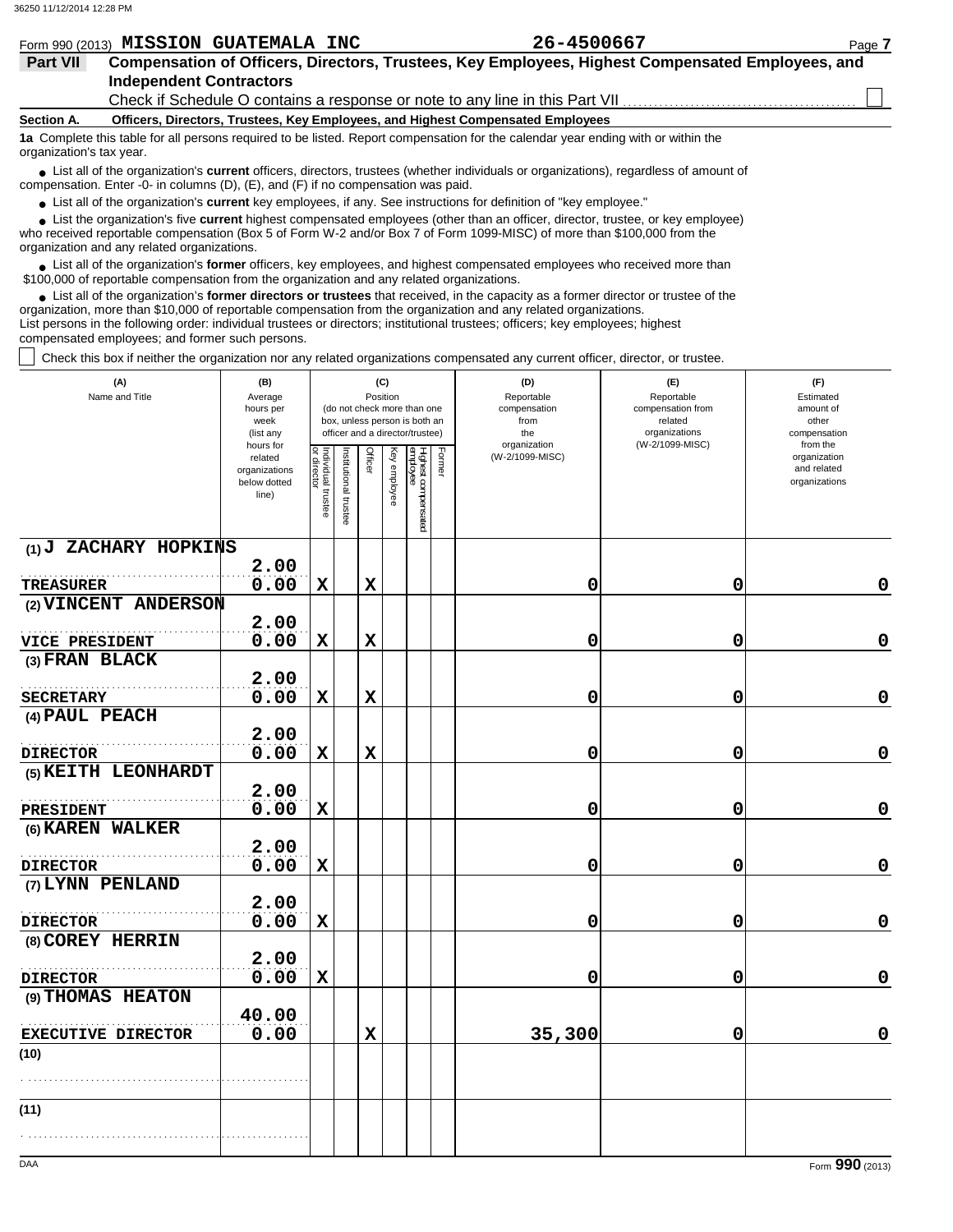|              | 36250 11/12/2014 12:28 PM<br>Form 990 (2013) MISSION GUATEMALA INC<br>Part VII                                                                                                                                                                                                                                                                 |                                                                      |                                   |                      |         |                 |                                                                                                 |        | 26-4500667<br>Section A. Officers, Directors, Trustees, Key Employees, and Highest Compensated Employees (continued) |                                                                                       | Page 8                                                             |
|--------------|------------------------------------------------------------------------------------------------------------------------------------------------------------------------------------------------------------------------------------------------------------------------------------------------------------------------------------------------|----------------------------------------------------------------------|-----------------------------------|----------------------|---------|-----------------|-------------------------------------------------------------------------------------------------|--------|----------------------------------------------------------------------------------------------------------------------|---------------------------------------------------------------------------------------|--------------------------------------------------------------------|
|              | (A)<br>Name and title                                                                                                                                                                                                                                                                                                                          | (B)<br>Average<br>hours per<br>week<br>(list any                     |                                   |                      |         | (C)<br>Position | (do not check more than one<br>box, unless person is both an<br>officer and a director/trustee) |        | (D)<br>Reportable<br>compensation<br>from<br>the                                                                     | (E)<br>Reportable<br>compensation from<br>related<br>organizations<br>(W-2/1099-MISC) | (F)<br>Estimated<br>amount of<br>other<br>compensation<br>from the |
|              |                                                                                                                                                                                                                                                                                                                                                | hours for<br>related<br>organizations<br>below dotted<br>line)       | Individual trustee<br>or director | nstitutional trustee | Officer | Key employee    | Highest compensated<br>employee                                                                 | Former | organization<br>(W-2/1099-MISC)                                                                                      |                                                                                       | organization<br>and related<br>organizations                       |
| (12)         |                                                                                                                                                                                                                                                                                                                                                |                                                                      |                                   |                      |         |                 |                                                                                                 |        |                                                                                                                      |                                                                                       |                                                                    |
|              |                                                                                                                                                                                                                                                                                                                                                |                                                                      |                                   |                      |         |                 |                                                                                                 |        |                                                                                                                      |                                                                                       |                                                                    |
| (13)         |                                                                                                                                                                                                                                                                                                                                                |                                                                      |                                   |                      |         |                 |                                                                                                 |        |                                                                                                                      |                                                                                       |                                                                    |
| (14)         |                                                                                                                                                                                                                                                                                                                                                |                                                                      |                                   |                      |         |                 |                                                                                                 |        |                                                                                                                      |                                                                                       |                                                                    |
| (15)         |                                                                                                                                                                                                                                                                                                                                                |                                                                      |                                   |                      |         |                 |                                                                                                 |        |                                                                                                                      |                                                                                       |                                                                    |
|              |                                                                                                                                                                                                                                                                                                                                                |                                                                      |                                   |                      |         |                 |                                                                                                 |        |                                                                                                                      |                                                                                       |                                                                    |
| (16)         |                                                                                                                                                                                                                                                                                                                                                |                                                                      |                                   |                      |         |                 |                                                                                                 |        |                                                                                                                      |                                                                                       |                                                                    |
| (17)         |                                                                                                                                                                                                                                                                                                                                                |                                                                      |                                   |                      |         |                 |                                                                                                 |        |                                                                                                                      |                                                                                       |                                                                    |
|              |                                                                                                                                                                                                                                                                                                                                                |                                                                      |                                   |                      |         |                 |                                                                                                 |        |                                                                                                                      |                                                                                       |                                                                    |
| (18)         |                                                                                                                                                                                                                                                                                                                                                |                                                                      |                                   |                      |         |                 |                                                                                                 |        |                                                                                                                      |                                                                                       |                                                                    |
|              |                                                                                                                                                                                                                                                                                                                                                |                                                                      |                                   |                      |         |                 |                                                                                                 |        |                                                                                                                      |                                                                                       |                                                                    |
| (19)         |                                                                                                                                                                                                                                                                                                                                                |                                                                      |                                   |                      |         |                 |                                                                                                 |        |                                                                                                                      |                                                                                       |                                                                    |
|              |                                                                                                                                                                                                                                                                                                                                                |                                                                      |                                   |                      |         |                 |                                                                                                 |        |                                                                                                                      |                                                                                       |                                                                    |
|              |                                                                                                                                                                                                                                                                                                                                                |                                                                      |                                   |                      |         |                 |                                                                                                 |        | 35,300                                                                                                               |                                                                                       |                                                                    |
| c<br>d.      | Total from continuation sheets to Part VII, Section A                                                                                                                                                                                                                                                                                          |                                                                      |                                   |                      |         |                 |                                                                                                 |        | 35,300                                                                                                               |                                                                                       |                                                                    |
| $\mathbf{2}$ | Total number of individuals (including but not limited to those listed above) who received more than \$100,000 in<br>reportable compensation from the organization $\triangleright$ 0                                                                                                                                                          |                                                                      |                                   |                      |         |                 |                                                                                                 |        |                                                                                                                      |                                                                                       |                                                                    |
| 3            | Did the organization list any former officer, director, or trustee, key employee, or highest compensated                                                                                                                                                                                                                                       |                                                                      |                                   |                      |         |                 |                                                                                                 |        |                                                                                                                      |                                                                                       | Yes<br>No.                                                         |
| 4            | For any individual listed on line 1a, is the sum of reportable compensation and other compensation from the<br>organization and related organizations greater than \$150,000? If "Yes," complete Schedule J for such                                                                                                                           |                                                                      |                                   |                      |         |                 |                                                                                                 |        |                                                                                                                      |                                                                                       | X<br>3                                                             |
| 5            | individual communications and contact the contact of the contact of the contact of the contact of the contact of the contact of the contact of the contact of the contact of the contact of the contact of the contact of the<br>Did any person listed on line 1a receive or accrue compensation from any unrelated organization or individual |                                                                      |                                   |                      |         |                 |                                                                                                 |        |                                                                                                                      |                                                                                       | x<br>4                                                             |
|              |                                                                                                                                                                                                                                                                                                                                                |                                                                      |                                   |                      |         |                 |                                                                                                 |        |                                                                                                                      |                                                                                       | X<br>5                                                             |
| 1            | <b>Section B. Independent Contractors</b><br>Complete this table for your five highest compensated independent contractors that received more than \$100,000 of                                                                                                                                                                                |                                                                      |                                   |                      |         |                 |                                                                                                 |        |                                                                                                                      |                                                                                       |                                                                    |
|              | compensation from the organization. Report compensation for the calendar year ending with or within the organization's tax year.                                                                                                                                                                                                               | (A)<br>Name and business address                                     |                                   |                      |         |                 |                                                                                                 |        |                                                                                                                      | (B)<br>Description of services                                                        | (C)<br>Compensation                                                |
|              |                                                                                                                                                                                                                                                                                                                                                |                                                                      |                                   |                      |         |                 |                                                                                                 |        |                                                                                                                      |                                                                                       |                                                                    |
|              |                                                                                                                                                                                                                                                                                                                                                |                                                                      |                                   |                      |         |                 |                                                                                                 |        |                                                                                                                      |                                                                                       |                                                                    |
|              |                                                                                                                                                                                                                                                                                                                                                |                                                                      |                                   |                      |         |                 |                                                                                                 |        |                                                                                                                      |                                                                                       |                                                                    |
|              |                                                                                                                                                                                                                                                                                                                                                |                                                                      |                                   |                      |         |                 |                                                                                                 |        |                                                                                                                      |                                                                                       |                                                                    |
|              |                                                                                                                                                                                                                                                                                                                                                |                                                                      |                                   |                      |         |                 |                                                                                                 |        |                                                                                                                      |                                                                                       |                                                                    |
| $\mathbf{2}$ | Total number of independent contractors (including but not limited to those listed above) who                                                                                                                                                                                                                                                  | received more than \$100,000 of compensation from the organization ▶ |                                   |                      |         |                 |                                                                                                 |        |                                                                                                                      |                                                                                       |                                                                    |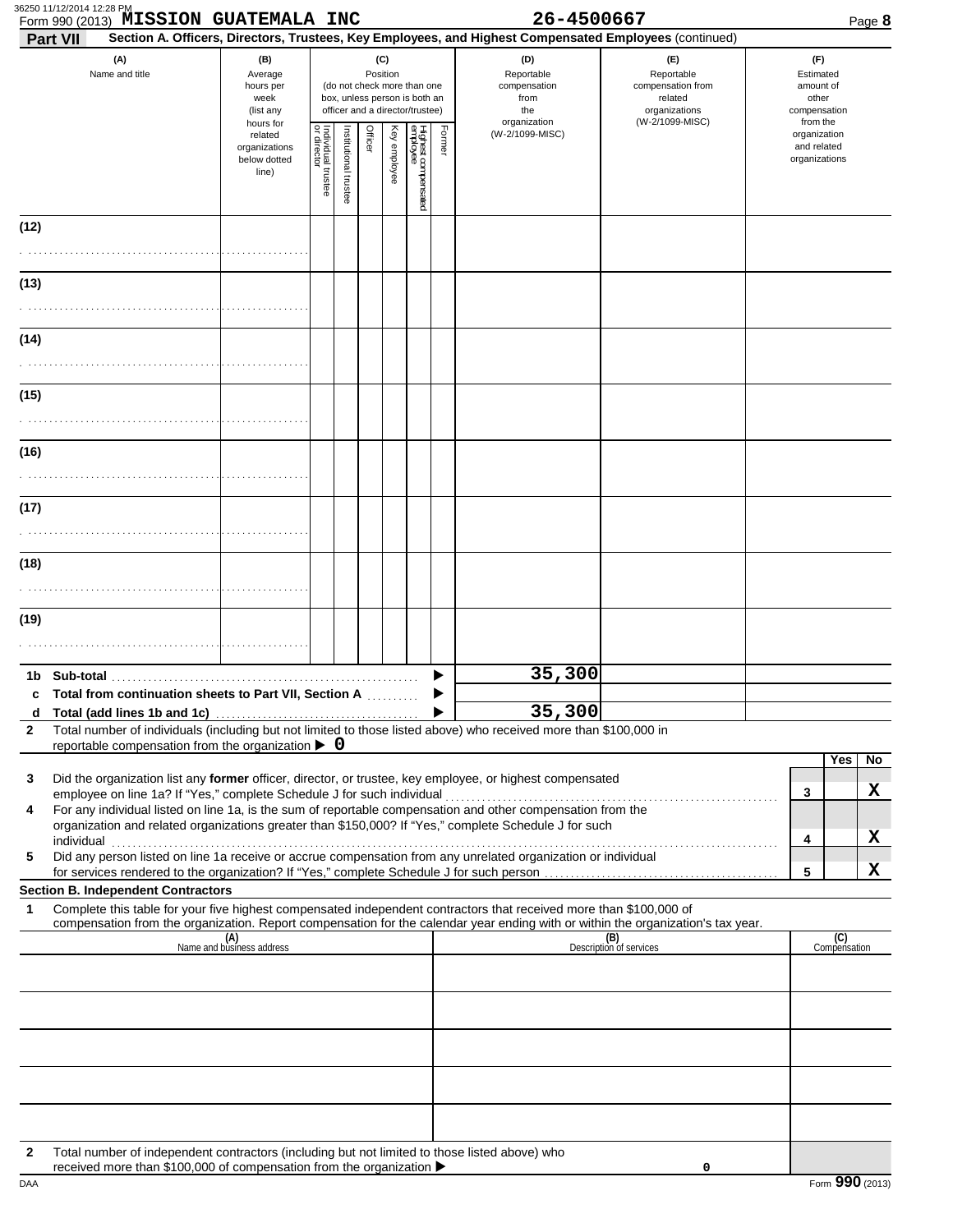|                                         | Form 990 (2013) MISSION GUATEMALA INC                                               |                |               |                       |                      | 26-4500667                                         |                                         | Page 9                                                           |
|-----------------------------------------|-------------------------------------------------------------------------------------|----------------|---------------|-----------------------|----------------------|----------------------------------------------------|-----------------------------------------|------------------------------------------------------------------|
| <b>Part VIII</b>                        | <b>Statement of Revenue</b>                                                         |                |               |                       |                      |                                                    |                                         |                                                                  |
|                                         |                                                                                     |                |               |                       | (A)<br>Total revenue | (B)<br>Related or<br>exempt<br>function<br>revenue | (C)<br>Unrelated<br>business<br>revenue | (D)<br>Revenue<br>excluded from tax<br>under sections<br>512-514 |
| Gifts, Grants                           | 1a Federated campaigns                                                              |                | 1a            |                       |                      |                                                    |                                         |                                                                  |
|                                         | <b>b</b> Membership dues                                                            | .              | 1b            |                       |                      |                                                    |                                         |                                                                  |
|                                         | c Fundraising events                                                                |                | 1c            |                       |                      |                                                    |                                         |                                                                  |
|                                         | d Related organizations                                                             |                | 1d            |                       |                      |                                                    |                                         |                                                                  |
|                                         | <b>e</b> Government grants (contributions)                                          |                | 1e            |                       |                      |                                                    |                                         |                                                                  |
| <b>Contributions,<br/>and Other Sim</b> | f All other contributions, gifts, grants,<br>and similar amounts not included above |                | 1f            | 604,339               |                      |                                                    |                                         |                                                                  |
|                                         | g Noncash contributions included in lines 1a-1f:                                    |                | $\frac{1}{2}$ | 73,216                |                      |                                                    |                                         |                                                                  |
|                                         |                                                                                     |                |               |                       | 604,339              |                                                    |                                         |                                                                  |
|                                         |                                                                                     |                |               | <b>Busn. Code</b>     |                      |                                                    |                                         |                                                                  |
| Program Service Revenue<br>2a           | CLINIC PATIENT FEES                                                                 |                |               | 621400                | 16,897               | 16,897                                             |                                         |                                                                  |
| b                                       |                                                                                     |                |               |                       |                      |                                                    |                                         |                                                                  |
| c                                       |                                                                                     |                |               |                       |                      |                                                    |                                         |                                                                  |
| d                                       |                                                                                     |                |               |                       |                      |                                                    |                                         |                                                                  |
|                                         |                                                                                     |                |               |                       |                      |                                                    |                                         |                                                                  |
|                                         | f All other program service revenue                                                 |                |               |                       |                      |                                                    |                                         |                                                                  |
|                                         |                                                                                     |                |               |                       | 16,897               |                                                    |                                         |                                                                  |
| 3                                       | Investment income (including dividends, interest,                                   |                |               |                       |                      |                                                    |                                         |                                                                  |
|                                         | and other similar amounts)                                                          |                |               |                       | 776                  | 776                                                |                                         |                                                                  |
| 4                                       | Income from investment of tax-exempt bond proceeds >                                |                |               |                       |                      |                                                    |                                         |                                                                  |
| 5                                       |                                                                                     |                |               |                       |                      |                                                    |                                         |                                                                  |
|                                         |                                                                                     | (i) Real       |               | (ii) Personal         |                      |                                                    |                                         |                                                                  |
|                                         | <b>6a</b> Gross rents                                                               |                |               |                       |                      |                                                    |                                         |                                                                  |
| b                                       | Less: rental exps.                                                                  |                |               |                       |                      |                                                    |                                         |                                                                  |
|                                         | Rental inc. or (loss)                                                               |                |               |                       |                      |                                                    |                                         |                                                                  |
|                                         |                                                                                     |                |               |                       |                      |                                                    |                                         |                                                                  |
|                                         | <b>7a</b> Gross amount from                                                         | (i) Securities |               | (ii) Other            |                      |                                                    |                                         |                                                                  |
|                                         | sales of assets<br>other than inventory                                             |                |               |                       |                      |                                                    |                                         |                                                                  |
|                                         | <b>b</b> Less: cost or other                                                        |                |               |                       |                      |                                                    |                                         |                                                                  |
|                                         | basis & sales exps.                                                                 |                |               |                       |                      |                                                    |                                         |                                                                  |
|                                         | c Gain or (loss)                                                                    |                |               |                       |                      |                                                    |                                         |                                                                  |
|                                         |                                                                                     |                |               |                       |                      |                                                    |                                         |                                                                  |
|                                         | 8a Gross income from fundraising events                                             |                |               |                       |                      |                                                    |                                         |                                                                  |
|                                         | (not including $\$\dots$                                                            |                |               |                       |                      |                                                    |                                         |                                                                  |
| Other Revenue                           | of contributions reported on line 1c).                                              |                |               |                       |                      |                                                    |                                         |                                                                  |
|                                         | See Part IV, line 18 $\dots$                                                        |                |               |                       |                      |                                                    |                                         |                                                                  |
|                                         | <b>b</b> Less: direct expenses                                                      |                | $\mathbf{b}$  |                       |                      |                                                    |                                         |                                                                  |
|                                         | c Net income or (loss) from fundraising events                                      |                |               |                       |                      |                                                    |                                         |                                                                  |
|                                         | 9a Gross income from gaming activities.                                             |                |               |                       |                      |                                                    |                                         |                                                                  |
|                                         | See Part IV, line 19 $\ldots$                                                       |                |               |                       |                      |                                                    |                                         |                                                                  |
|                                         | <b>b</b> Less: direct expenses <i>minimals</i>                                      |                | $\mathbf{b}$  |                       |                      |                                                    |                                         |                                                                  |
|                                         | c Net income or (loss) from gaming activities                                       |                |               |                       |                      |                                                    |                                         |                                                                  |
|                                         | 10a Gross sales of inventory, less                                                  |                |               |                       |                      |                                                    |                                         |                                                                  |
|                                         | returns and allowances  a                                                           |                |               |                       |                      |                                                    |                                         |                                                                  |
|                                         | <b>b</b> Less: $cost$ of goods sold $\ldots$                                        |                | $\mathbf{b}$  |                       |                      |                                                    |                                         |                                                                  |
|                                         | c Net income or (loss) from sales of inventory                                      |                |               |                       |                      |                                                    |                                         |                                                                  |
|                                         | Miscellaneous Revenue                                                               |                |               | <b>Busn. Code</b>     |                      |                                                    |                                         |                                                                  |
| 11a                                     |                                                                                     |                |               |                       |                      |                                                    |                                         |                                                                  |
| b                                       |                                                                                     |                |               |                       |                      |                                                    |                                         |                                                                  |
|                                         |                                                                                     |                |               |                       |                      |                                                    |                                         |                                                                  |
| с                                       |                                                                                     |                |               |                       |                      |                                                    |                                         |                                                                  |
| d                                       |                                                                                     |                |               | $\blacktriangleright$ |                      |                                                    |                                         |                                                                  |
|                                         |                                                                                     |                |               |                       | 622,012              | 17,673                                             | $\Omega$                                |                                                                  |
| 12                                      |                                                                                     |                |               |                       |                      |                                                    |                                         |                                                                  |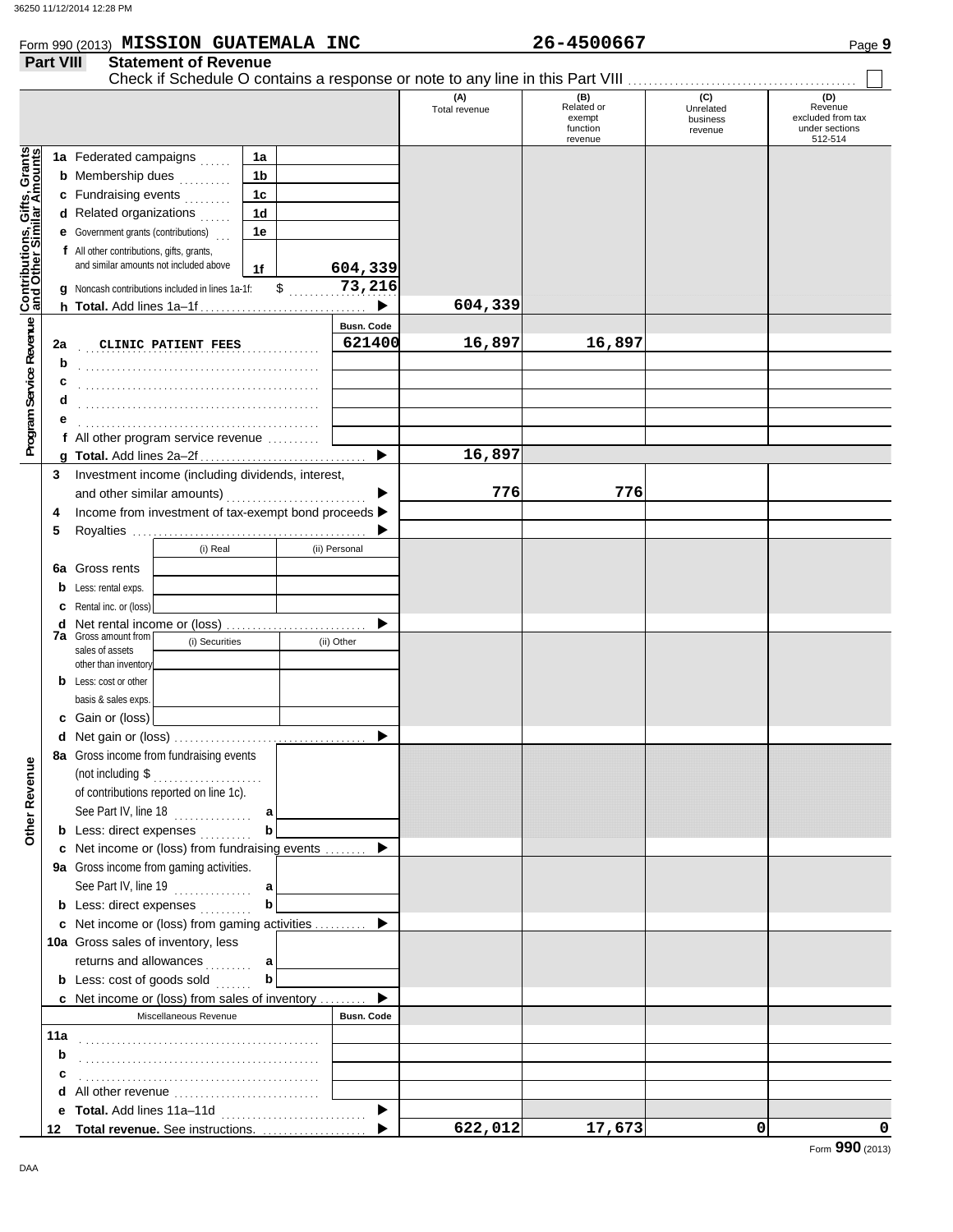## **Part IX Statement of Functional Expenses** Form 990 (2013) Page **10 MISSION GUATEMALA INC 26-4500667**

|              | $1$ all $1$<br>Statement of Functional Experises<br>Section 501(c)(3) and 501(c)(4) organizations must complete all columns. All other organizations must complete column (A).                                                  |                       |                                    |                                           |                                |
|--------------|---------------------------------------------------------------------------------------------------------------------------------------------------------------------------------------------------------------------------------|-----------------------|------------------------------------|-------------------------------------------|--------------------------------|
|              | Check if Schedule O contains a response or note to any line in this Part IX                                                                                                                                                     |                       |                                    |                                           |                                |
|              | Do not include amounts reported on lines 6b,<br>7b, 8b, 9b, and 10b of Part VIII.                                                                                                                                               | (A)<br>Total expenses | (B)<br>Program service<br>expenses | (C)<br>Management and<br>general expenses | (D)<br>Fundraising<br>expenses |
|              | 1 Grants and other assistance to governments and                                                                                                                                                                                |                       |                                    |                                           |                                |
|              | organizations in the U.S. See Part IV, line 21                                                                                                                                                                                  |                       |                                    |                                           |                                |
| $\mathbf{2}$ | Grants and other assistance to individuals in                                                                                                                                                                                   |                       |                                    |                                           |                                |
|              | the U.S. See Part IV, line 22<br>.                                                                                                                                                                                              |                       |                                    |                                           |                                |
| 3            | Grants and other assistance to governments,                                                                                                                                                                                     |                       |                                    |                                           |                                |
|              | organizations, and individuals outside the                                                                                                                                                                                      |                       |                                    |                                           |                                |
|              | U.S. See Part IV, lines 15 and 16                                                                                                                                                                                               | 36,456                | 36,456                             |                                           |                                |
| 4            | Benefits paid to or for members                                                                                                                                                                                                 |                       |                                    |                                           |                                |
| 5            | Compensation of current officers, directors,                                                                                                                                                                                    |                       |                                    |                                           |                                |
|              | trustees, and key employees                                                                                                                                                                                                     | 35,300                | 26,475                             | 5,295                                     | 3,530                          |
| 6            | Compensation not included above, to disqualified                                                                                                                                                                                |                       |                                    |                                           |                                |
|              | persons (as defined under section 4958(f)(1)) and                                                                                                                                                                               |                       |                                    |                                           |                                |
|              | persons described in section 4958(c)(3)(B)                                                                                                                                                                                      |                       |                                    |                                           |                                |
| 7            | Other salaries and wages                                                                                                                                                                                                        | 122,667               | 109,225                            | 13,442                                    |                                |
| 8            | Pension plan accruals and contributions (include<br>section 401(k) and 403(b) employer contributions)                                                                                                                           |                       |                                    |                                           |                                |
| 9            | Other employee benefits                                                                                                                                                                                                         | 1,485                 | 835                                | 628                                       | 22                             |
| 10           | Payroll taxes                                                                                                                                                                                                                   | 10,044                | 8,629                              | 1,191                                     | $\overline{224}$               |
| 11           | Fees for services (non-employees):                                                                                                                                                                                              |                       |                                    |                                           |                                |
|              | a Management                                                                                                                                                                                                                    |                       |                                    |                                           |                                |
| b            | Legal                                                                                                                                                                                                                           | 233                   |                                    | 233                                       |                                |
| c            |                                                                                                                                                                                                                                 | 5,309                 |                                    | 5,309                                     |                                |
|              | <b>d</b> Lobbying                                                                                                                                                                                                               |                       |                                    |                                           |                                |
|              | Professional fundraising services. See Part IV, line 17                                                                                                                                                                         |                       |                                    |                                           |                                |
| f            | Investment management fees<br>.                                                                                                                                                                                                 |                       |                                    |                                           |                                |
| g            | Other. (If line 11g amount exceeds 10% of line 25, column                                                                                                                                                                       |                       |                                    |                                           |                                |
|              | (A) amount, list line 11g expenses on Schedule O.)                                                                                                                                                                              | 2,405                 | 492                                |                                           | <u>1,913</u>                   |
| 12           |                                                                                                                                                                                                                                 | 2,327                 |                                    | 2,279                                     | 48                             |
| 13           |                                                                                                                                                                                                                                 | 7,421                 | 1,525                              | 5,896                                     |                                |
| 14           |                                                                                                                                                                                                                                 | 629                   | 529                                | 100                                       |                                |
| 15           |                                                                                                                                                                                                                                 |                       |                                    |                                           |                                |
| 16           | Occupancy                                                                                                                                                                                                                       | 14,678                | 12,591                             | 2,087                                     |                                |
| 17           | Travel                                                                                                                                                                                                                          | 44,930                | 29,886                             | 15,044                                    |                                |
|              | 18 Payments of travel or entertainment expenses                                                                                                                                                                                 |                       |                                    |                                           |                                |
|              | for any federal, state, or local public officials                                                                                                                                                                               |                       |                                    |                                           |                                |
| 19           | Conferences, conventions, and meetings                                                                                                                                                                                          |                       |                                    |                                           |                                |
| 20           | Interest                                                                                                                                                                                                                        |                       |                                    |                                           |                                |
| 21           | Payments to affiliates                                                                                                                                                                                                          | 19,914                | 19,138                             | 776                                       |                                |
| 22<br>23     | Depreciation, depletion, and amortization<br>Insurance                                                                                                                                                                          | $\overline{630}$      |                                    | 630                                       |                                |
| 24           | Other expenses. Itemize expenses not covered                                                                                                                                                                                    |                       |                                    |                                           |                                |
|              | above (List miscellaneous expenses in line 24e. If                                                                                                                                                                              |                       |                                    |                                           |                                |
|              | line 24e amount exceeds 10% of line 25, column                                                                                                                                                                                  |                       |                                    |                                           |                                |
|              | (A) amount, list line 24e expenses on Schedule O.)                                                                                                                                                                              |                       |                                    |                                           |                                |
| a            | <b>SUPPLIES</b>                                                                                                                                                                                                                 | 138,306               | 138,306                            |                                           |                                |
| b            | TEAM LODGING AND MEALS                                                                                                                                                                                                          | 97,849                | 96,805                             | 1,044                                     |                                |
| с            | GIFTS FOR GUATEMALA                                                                                                                                                                                                             | 7,917                 | 7,917                              |                                           |                                |
| d            | TEAM TRANSLATION                                                                                                                                                                                                                | 6,558                 | 6,558                              |                                           |                                |
| е            | All other expenses<br>.                                                                                                                                                                                                         | 17,386                | 11,496                             | 5,890                                     |                                |
| 25           | Total functional expenses. Add lines 1 through 24e .                                                                                                                                                                            | $\overline{572, 444}$ | 506,863                            | 59,844                                    | 5,737                          |
| 26           | Joint costs. Complete this line only if the<br>organization reported in column (B) joint costs<br>from a combined educational campaign and<br>fundraising solicitation. Check here ▶<br>if<br>following SOP 98-2 (ASC 958-720). |                       |                                    |                                           |                                |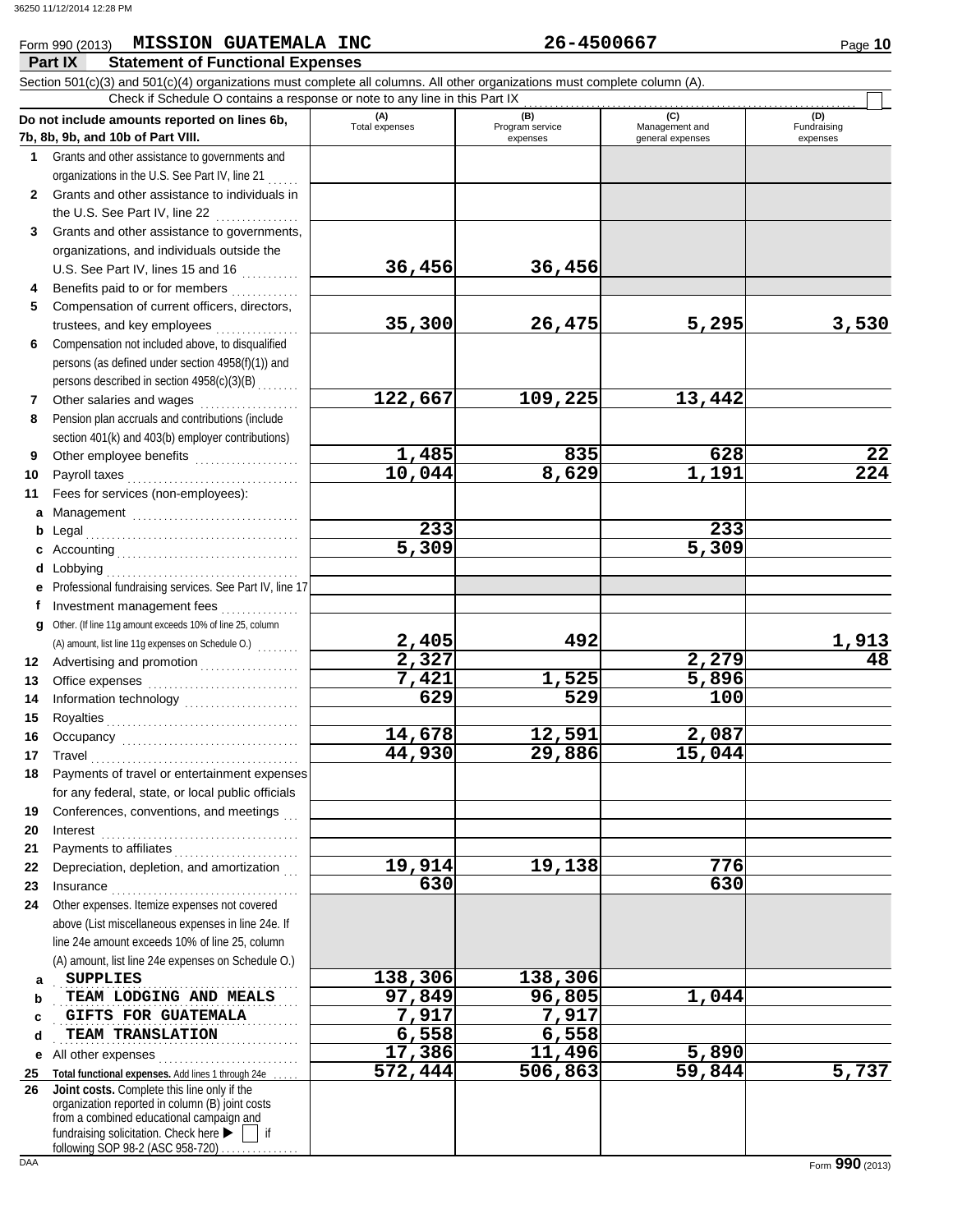#### Form 990 (2013) Page **11 MISSION GUATEMALA INC 26-4500667**

|                             | Part X | <b>Balance Sheet</b>                                                                                                                                                                                                           |                 |                       |                          |                 |                    |
|-----------------------------|--------|--------------------------------------------------------------------------------------------------------------------------------------------------------------------------------------------------------------------------------|-----------------|-----------------------|--------------------------|-----------------|--------------------|
|                             |        | Check if Schedule O contains a response or note to any line in this Part X.                                                                                                                                                    |                 |                       |                          |                 |                    |
|                             |        |                                                                                                                                                                                                                                |                 |                       | (A)<br>Beginning of year |                 | (B)<br>End of year |
|                             | 1      | Cash-non-interest bearing                                                                                                                                                                                                      |                 |                       | 75,260                   | $\blacksquare$  | 119,575            |
|                             | 2      |                                                                                                                                                                                                                                |                 |                       | 143,766                  | $\overline{2}$  | 132,580            |
|                             | 3      |                                                                                                                                                                                                                                |                 |                       |                          | 3               |                    |
|                             | 4      | Accounts receivable, net                                                                                                                                                                                                       |                 |                       |                          | 4               |                    |
|                             | 5      | Loans and other receivables from current and former officers, directors,                                                                                                                                                       |                 |                       |                          |                 |                    |
|                             |        | trustees, key employees, and highest compensated employees.                                                                                                                                                                    |                 |                       |                          |                 |                    |
|                             |        | Complete Part II of Schedule L                                                                                                                                                                                                 |                 |                       |                          | 5               |                    |
|                             | 6      | Loans and other receivables from other disqualified persons (as defined under section                                                                                                                                          |                 |                       |                          |                 |                    |
|                             |        | $4958(f)(1)$ ), persons described in section $4958(c)(3)(B)$ , and contributing employers and                                                                                                                                  |                 |                       |                          |                 |                    |
|                             |        | sponsoring organizations of section 501(c)(9) voluntary employees' beneficiary                                                                                                                                                 |                 |                       |                          |                 |                    |
|                             |        | organizations (see instructions). Complete Part II of Schedule L [111] [11]                                                                                                                                                    |                 |                       |                          | 6               |                    |
| Assets                      | 7      |                                                                                                                                                                                                                                |                 |                       |                          | $\overline{7}$  |                    |
|                             | 8      | Inventories for sale or use                                                                                                                                                                                                    |                 |                       |                          | 8               |                    |
|                             | 9      |                                                                                                                                                                                                                                |                 |                       |                          | 9               |                    |
|                             |        | 10a Land, buildings, and equipment: cost or                                                                                                                                                                                    |                 |                       |                          |                 |                    |
|                             |        |                                                                                                                                                                                                                                |                 | 266,688               |                          |                 |                    |
|                             |        | b Less: accumulated depreciation [1] [1] Less: accumulated depreciation                                                                                                                                                        | 10 <sub>b</sub> | 49,679                | 200,459                  | 10 <sub>c</sub> | 217,009            |
|                             | 11     |                                                                                                                                                                                                                                |                 |                       |                          | 11              |                    |
|                             | 12     |                                                                                                                                                                                                                                |                 |                       |                          | 12              |                    |
|                             | 13     |                                                                                                                                                                                                                                |                 |                       |                          | 13              |                    |
|                             | 14     | Intangible assets                                                                                                                                                                                                              |                 |                       |                          | 14              |                    |
|                             | 15     | Other assets. See Part IV, line 11                                                                                                                                                                                             |                 |                       |                          | 15              |                    |
|                             | 16     |                                                                                                                                                                                                                                |                 |                       | 419,485                  | 16              | 469,164            |
|                             | 17     |                                                                                                                                                                                                                                |                 |                       | 180                      | 17              | 291                |
|                             | 18     |                                                                                                                                                                                                                                |                 |                       |                          | 18              |                    |
|                             | 19     | Deferred revenue communications and contain the contract of the contract of the contract of the contract of the contract of the contract of the contract of the contract of the contract of the contract of the contract of th |                 |                       |                          | 19              |                    |
|                             | 20     |                                                                                                                                                                                                                                |                 |                       |                          | 20              |                    |
|                             | 21     |                                                                                                                                                                                                                                |                 |                       |                          | 21              |                    |
|                             | 22     | Loans and other payables to current and former officers, directors,                                                                                                                                                            |                 |                       |                          |                 |                    |
| Liabilities                 |        | trustees, key employees, highest compensated employees, and                                                                                                                                                                    |                 |                       |                          |                 |                    |
|                             |        | disqualified persons. Complete Part II of Schedule L                                                                                                                                                                           |                 |                       |                          | 22              |                    |
|                             | 23     | Secured mortgages and notes payable to unrelated third parties                                                                                                                                                                 |                 |                       |                          | 23              |                    |
|                             | 24     | Unsecured notes and loans payable to unrelated third parties                                                                                                                                                                   |                 |                       |                          | 24              |                    |
|                             |        | Other liabilities (including federal income tax, payables to related third                                                                                                                                                     |                 |                       |                          |                 |                    |
|                             |        | parties, and other liabilities not included on lines 17-24). Complete Part X                                                                                                                                                   |                 |                       |                          |                 |                    |
|                             |        | of Schedule D                                                                                                                                                                                                                  |                 |                       |                          | 25              |                    |
|                             | 26     |                                                                                                                                                                                                                                |                 |                       | 180                      | 26              | 291                |
|                             |        | Organizations that follow SFAS 117 (ASC 958), check here >                                                                                                                                                                     |                 | and                   |                          |                 |                    |
|                             |        | complete lines 27 through 29, and lines 33 and 34.                                                                                                                                                                             |                 |                       |                          |                 |                    |
|                             | 27     | Unrestricted net assets                                                                                                                                                                                                        |                 |                       |                          | 27              |                    |
|                             | 28     | Temporarily restricted net assets                                                                                                                                                                                              |                 |                       |                          | 28              |                    |
|                             | 29     | Permanently restricted net assets                                                                                                                                                                                              |                 |                       |                          | 29              |                    |
|                             |        | Organizations that do not follow SFAS 117 (ASC 958), check here ▶                                                                                                                                                              |                 | $ \mathbf{X} $<br>and |                          |                 |                    |
| Net Assets or Fund Balances |        | complete lines 30 through 34.                                                                                                                                                                                                  |                 |                       |                          |                 |                    |
|                             | 30     | Capital stock or trust principal, or current funds                                                                                                                                                                             |                 |                       |                          | 30              |                    |
|                             | 31     | Paid-in or capital surplus, or land, building, or equipment fund                                                                                                                                                               |                 |                       |                          | 31              |                    |
|                             | 32     |                                                                                                                                                                                                                                |                 |                       | 419,305 32               |                 | 468,873            |
|                             | 33     | Total net assets or fund balances                                                                                                                                                                                              |                 |                       | 419, 305 33              |                 | 468,873<br>469,164 |
|                             | 34     |                                                                                                                                                                                                                                |                 |                       | 419, 485 34              |                 |                    |

Form **990** (2013)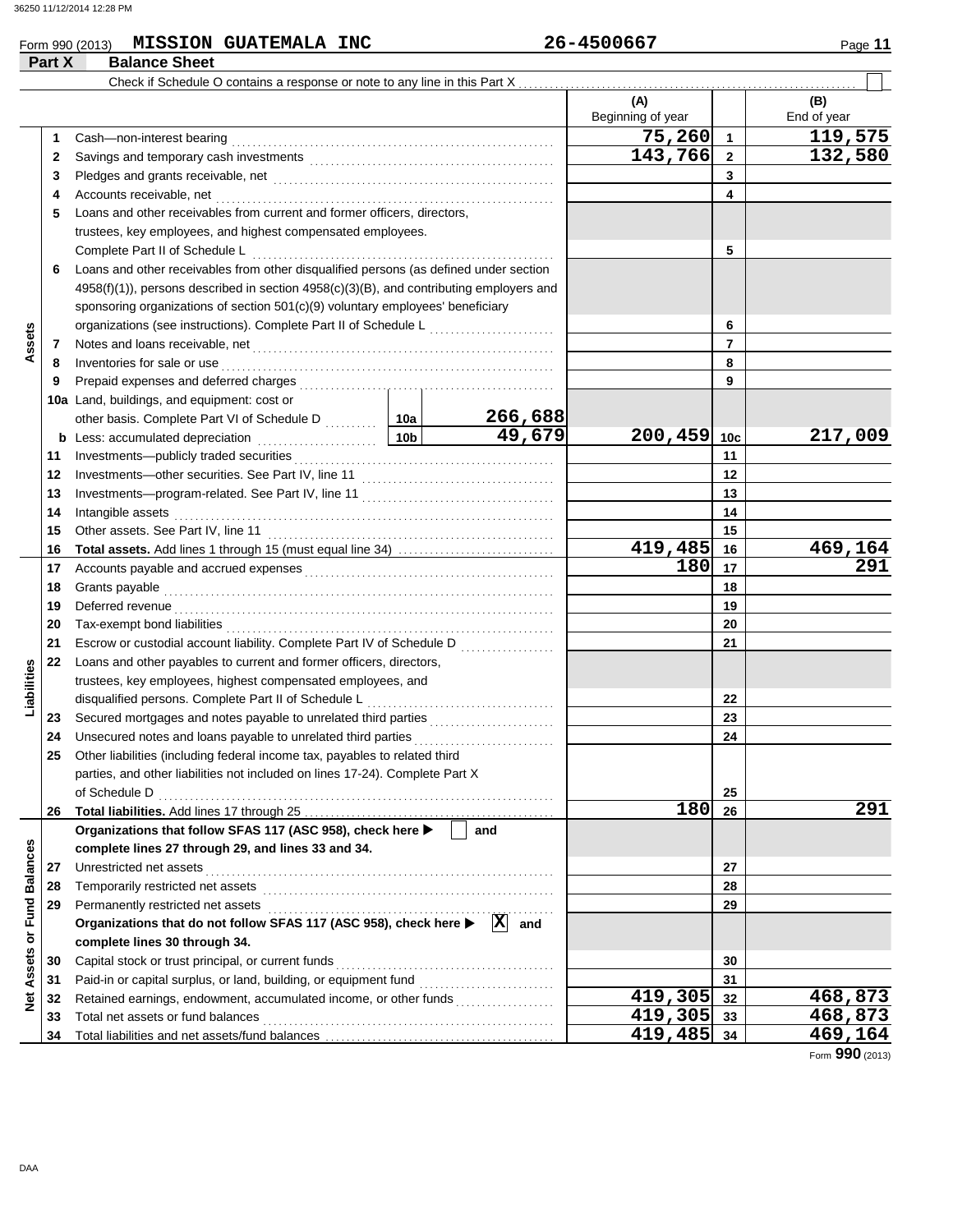|    | Form 990 (2013) MISSION GUATEMALA INC                                                                                                                                                                                                | 26-4500667                           |                         |                |            | Page 12                |
|----|--------------------------------------------------------------------------------------------------------------------------------------------------------------------------------------------------------------------------------------|--------------------------------------|-------------------------|----------------|------------|------------------------|
|    | <b>Reconciliation of Net Assets</b><br>Part XI                                                                                                                                                                                       |                                      |                         |                |            |                        |
|    |                                                                                                                                                                                                                                      |                                      |                         |                |            |                        |
| 1  |                                                                                                                                                                                                                                      |                                      | $\mathbf{1}$            |                |            | 622,012                |
| 2  |                                                                                                                                                                                                                                      |                                      | $\overline{2}$          |                | 572,444    |                        |
| 3  | Revenue less expenses. Subtract line 2 from line 1                                                                                                                                                                                   |                                      | $\mathbf{3}$            |                |            | 49,568                 |
| 4  |                                                                                                                                                                                                                                      |                                      | $\overline{\mathbf{4}}$ |                |            | $\overline{419}$ , 305 |
| 5  | Net unrealized gains (losses) on investments [11] Martin Martin Martin Martin Martin Martin Martin Martin Marti                                                                                                                      |                                      | 5                       |                |            |                        |
| 6  |                                                                                                                                                                                                                                      |                                      | 6                       |                |            |                        |
| 7  | Investment expenses <b>contract and the contract of the contract of the contract of the contract of the contract of the contract of the contract of the contract of the contract of the contract of the contract of the contract</b> |                                      | $\overline{7}$          |                |            |                        |
| 8  | Prior period adjustments entertainments and a statement of the statement of the statement of the statement of                                                                                                                        |                                      | 8                       |                |            |                        |
| 9  |                                                                                                                                                                                                                                      |                                      | 9                       |                |            |                        |
| 10 | Net assets or fund balances at end of year. Combine lines 3 through 9 (must equal Part X, line                                                                                                                                       |                                      |                         |                |            |                        |
|    | 33, column (B))                                                                                                                                                                                                                      |                                      | 10                      |                | 468,873    |                        |
|    | <b>Financial Statements and Reporting</b><br>Part XII                                                                                                                                                                                |                                      |                         |                |            |                        |
|    |                                                                                                                                                                                                                                      |                                      |                         |                |            |                        |
|    |                                                                                                                                                                                                                                      |                                      |                         |                | <b>Yes</b> | <b>No</b>              |
| 1  | $ \mathbf{X} $ Cash<br>Accounting method used to prepare the Form 990:                                                                                                                                                               | Accrual<br>Other                     |                         |                |            |                        |
|    | If the organization changed its method of accounting from a prior year or checked "Other," explain in                                                                                                                                |                                      |                         |                |            |                        |
|    | Schedule O.                                                                                                                                                                                                                          |                                      |                         |                |            |                        |
|    | 2a Were the organization's financial statements compiled or reviewed by an independent accountant?                                                                                                                                   |                                      |                         | 2a             |            | x                      |
|    | If "Yes," check a box below to indicate whether the financial statements for the year were compiled or                                                                                                                               |                                      |                         |                |            |                        |
|    | reviewed on a separate basis, consolidated basis, or both:                                                                                                                                                                           |                                      |                         |                |            |                        |
|    | <b>Consolidated basis</b><br>Separate basis                                                                                                                                                                                          | Both consolidated and separate basis |                         |                |            |                        |
|    |                                                                                                                                                                                                                                      |                                      |                         | 2 <sub>b</sub> |            | х                      |
|    | If "Yes," check a box below to indicate whether the financial statements for the year were audited on a                                                                                                                              |                                      |                         |                |            |                        |
|    | separate basis, consolidated basis, or both:                                                                                                                                                                                         |                                      |                         |                |            |                        |
|    | Separate basis<br>Consolidated basis                                                                                                                                                                                                 | Both consolidated and separate basis |                         |                |            |                        |
|    | c If "Yes" to line 2a or 2b, does the organization have a committee that assumes responsibility for oversight                                                                                                                        |                                      |                         |                |            |                        |
|    | of the audit, review, or compilation of its financial statements and selection of an independent accountant?                                                                                                                         |                                      |                         | 2c             |            |                        |
|    | If the organization changed either its oversight process or selection process during the tax year, explain in                                                                                                                        |                                      |                         |                |            |                        |
|    | Schedule O.                                                                                                                                                                                                                          |                                      |                         |                |            |                        |
|    | 3a As a result of a federal award, was the organization required to undergo an audit or audits as set forth in                                                                                                                       |                                      |                         |                |            |                        |
|    | the Single Audit Act and OMB Circular A-133?                                                                                                                                                                                         |                                      |                         | 3a             |            |                        |
|    | <b>b</b> If "Yes," did the organization undergo the required audit or audits? If the organization did not undergo the                                                                                                                |                                      |                         |                |            |                        |
|    | required audit or audits, explain why in Schedule O and describe any steps taken to undergo such audits.                                                                                                                             |                                      |                         | 3b             |            |                        |
|    |                                                                                                                                                                                                                                      |                                      |                         |                |            | Form 990 (2013)        |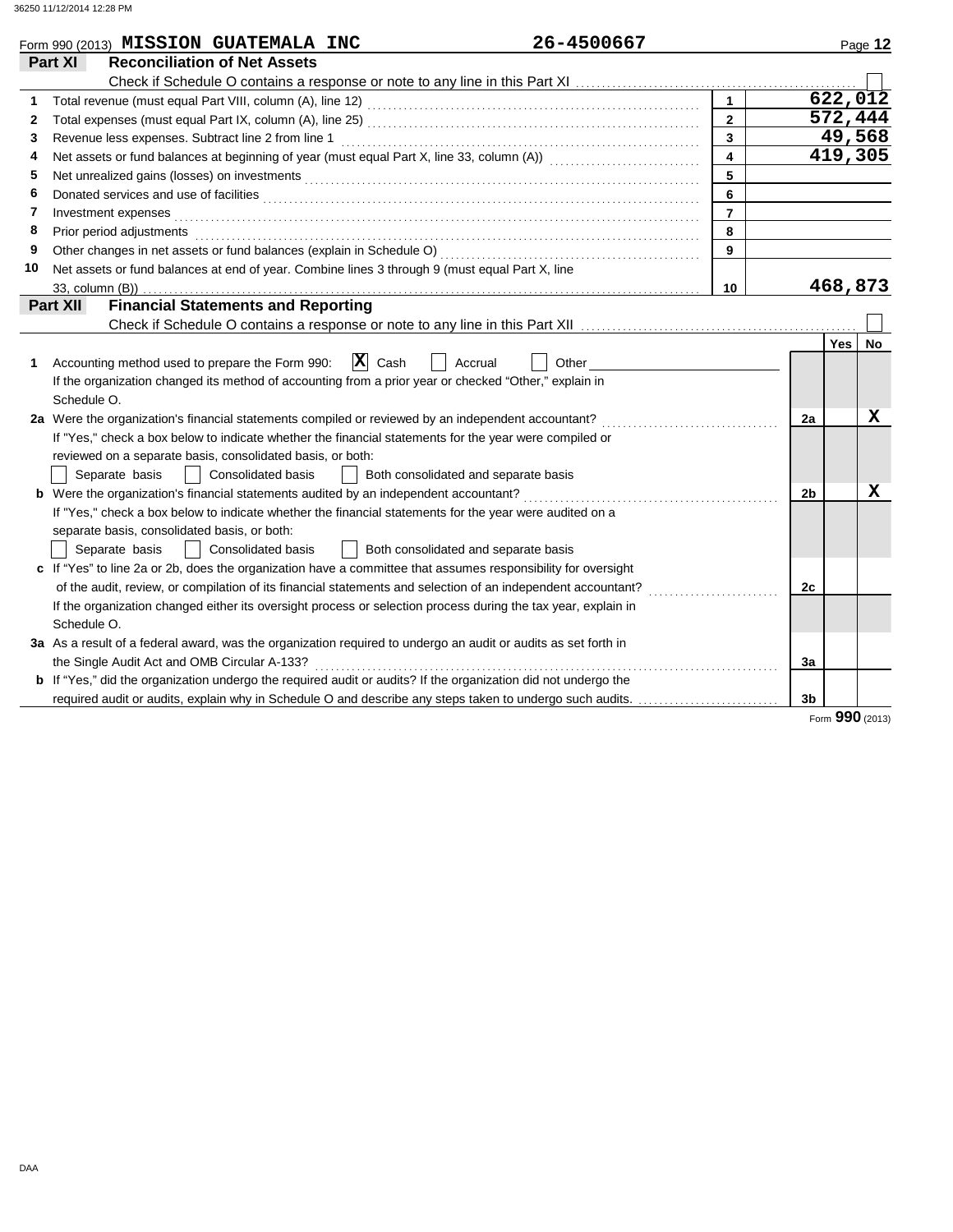| (Form 990 or 990-EZ)                                   |                                                                      | Complete if the organization is a section 501(c)(3) organization or a section<br>4947(a)(1) nonexempt charitable trust.<br>Attach to Form 990 or Form 990-EZ.                                                                                              |     |                                                   |     |                                         |     |                                              |                                       | <b>2013</b><br><b>Open to Public</b> |
|--------------------------------------------------------|----------------------------------------------------------------------|------------------------------------------------------------------------------------------------------------------------------------------------------------------------------------------------------------------------------------------------------------|-----|---------------------------------------------------|-----|-----------------------------------------|-----|----------------------------------------------|---------------------------------------|--------------------------------------|
| Department of the Treasury<br>Internal Revenue Service |                                                                      | Information about Schedule A (Form 990 or 990-EZ) and its instructions is at www.irs.gov/form990.                                                                                                                                                          |     |                                                   |     |                                         |     |                                              |                                       | <b>Inspection</b>                    |
| Name of the organization                               |                                                                      |                                                                                                                                                                                                                                                            |     |                                                   |     |                                         |     |                                              | <b>Employer identification number</b> |                                      |
|                                                        | <b>MISSION GUATEMALA INC</b>                                         |                                                                                                                                                                                                                                                            |     |                                                   |     |                                         |     | 26-4500667                                   |                                       |                                      |
| Part I                                                 |                                                                      | Reason for Public Charity Status (All organizations must complete this part.) See instructions.                                                                                                                                                            |     |                                                   |     |                                         |     |                                              |                                       |                                      |
|                                                        |                                                                      | The organization is not a private foundation because it is: (For lines 1 through 11, check only one box.)                                                                                                                                                  |     |                                                   |     |                                         |     |                                              |                                       |                                      |
| 1                                                      |                                                                      | A church, convention of churches, or association of churches described in section 170(b)(1)(A)(i).                                                                                                                                                         |     |                                                   |     |                                         |     |                                              |                                       |                                      |
| 2                                                      | A school described in section 170(b)(1)(A)(ii). (Attach Schedule E.) |                                                                                                                                                                                                                                                            |     |                                                   |     |                                         |     |                                              |                                       |                                      |
| 3                                                      |                                                                      | A hospital or a cooperative hospital service organization described in section 170(b)(1)(A)(iii).                                                                                                                                                          |     |                                                   |     |                                         |     |                                              |                                       |                                      |
| 4                                                      |                                                                      | A medical research organization operated in conjunction with a hospital described in section 170(b)(1)(A)(iii). Enter the hospital's name,                                                                                                                 |     |                                                   |     |                                         |     |                                              |                                       |                                      |
| city, and state:                                       |                                                                      |                                                                                                                                                                                                                                                            |     |                                                   |     |                                         |     |                                              |                                       |                                      |
| 5                                                      |                                                                      | An organization operated for the benefit of a college or university owned or operated by a governmental unit described in                                                                                                                                  |     |                                                   |     |                                         |     |                                              |                                       |                                      |
|                                                        | section 170(b)(1)(A)(iv). (Complete Part II.)                        |                                                                                                                                                                                                                                                            |     |                                                   |     |                                         |     |                                              |                                       |                                      |
| 6                                                      |                                                                      | A federal, state, or local government or governmental unit described in section 170(b)(1)(A)(v).                                                                                                                                                           |     |                                                   |     |                                         |     |                                              |                                       |                                      |
| $ \mathbf{X} $<br>7                                    |                                                                      | An organization that normally receives a substantial part of its support from a governmental unit or from the general public                                                                                                                               |     |                                                   |     |                                         |     |                                              |                                       |                                      |
|                                                        | described in section 170(b)(1)(A)(vi). (Complete Part II.)           |                                                                                                                                                                                                                                                            |     |                                                   |     |                                         |     |                                              |                                       |                                      |
| 8                                                      |                                                                      | A community trust described in section 170(b)(1)(A)(vi). (Complete Part II.)                                                                                                                                                                               |     |                                                   |     |                                         |     |                                              |                                       |                                      |
| 9                                                      |                                                                      | An organization that normally receives: (1) more than 33 1/3% of its support from contributions, membership fees, and gross<br>receipts from activities related to its exempt functions—subject to certain exceptions, and (2) no more than 33 1/3% of its |     |                                                   |     |                                         |     |                                              |                                       |                                      |
|                                                        |                                                                      | support from gross investment income and unrelated business taxable income (less section 511 tax) from businesses                                                                                                                                          |     |                                                   |     |                                         |     |                                              |                                       |                                      |
|                                                        |                                                                      | acquired by the organization after June 30, 1975. See section 509(a)(2). (Complete Part III.)                                                                                                                                                              |     |                                                   |     |                                         |     |                                              |                                       |                                      |
| 10                                                     |                                                                      | An organization organized and operated exclusively to test for public safety. See section 509(a)(4).                                                                                                                                                       |     |                                                   |     |                                         |     |                                              |                                       |                                      |
| 11                                                     |                                                                      | An organization organized and operated exclusively for the benefit of, to perform the functions of, or to carry out the                                                                                                                                    |     |                                                   |     |                                         |     |                                              |                                       |                                      |
|                                                        |                                                                      | purposes of one or more publicly supported organizations described in section $509(a)(1)$ or section $509(a)(2)$ . See section                                                                                                                             |     |                                                   |     |                                         |     |                                              |                                       |                                      |
|                                                        |                                                                      | 509(a)(3). Check the box that describes the type of supporting organization and complete lines 11e through 11h.                                                                                                                                            |     |                                                   |     |                                         |     |                                              |                                       |                                      |
| Type I<br>a                                            | b<br>Type II                                                         | Type III-Functionally integrated<br>c                                                                                                                                                                                                                      |     |                                                   | d   |                                         |     |                                              | Type III-Non-functionally integrated  |                                      |
| е                                                      |                                                                      | By checking this box, I certify that the organization is not controlled directly or indirectly by one or more disqualified persons                                                                                                                         |     |                                                   |     |                                         |     |                                              |                                       |                                      |
|                                                        |                                                                      | other than foundation managers and other than one or more publicly supported organizations described in section 509(a)(1)                                                                                                                                  |     |                                                   |     |                                         |     |                                              |                                       |                                      |
| or section $509(a)(2)$ .                               |                                                                      |                                                                                                                                                                                                                                                            |     |                                                   |     |                                         |     |                                              |                                       |                                      |
| f                                                      |                                                                      | If the organization received a written determination from the IRS that it is a Type I, Type II, or Type III supporting                                                                                                                                     |     |                                                   |     |                                         |     |                                              |                                       |                                      |
|                                                        | organization, check this box                                         |                                                                                                                                                                                                                                                            |     |                                                   |     |                                         |     |                                              |                                       |                                      |
| g                                                      |                                                                      | Since August 17, 2006, has the organization accepted any gift or contribution from any of the                                                                                                                                                              |     |                                                   |     |                                         |     |                                              |                                       |                                      |
| following persons?                                     |                                                                      |                                                                                                                                                                                                                                                            |     |                                                   |     |                                         |     |                                              |                                       |                                      |
|                                                        |                                                                      | (i) A person who directly or indirectly controls, either alone or together with persons described in (ii) and                                                                                                                                              |     |                                                   |     |                                         |     |                                              |                                       | Yes<br>No                            |
|                                                        | (iii) below, the governing body of the supported organization?       |                                                                                                                                                                                                                                                            |     |                                                   |     |                                         |     |                                              | 11g(i)                                |                                      |
|                                                        | (ii) A family member of a person described in (i) above?             |                                                                                                                                                                                                                                                            |     |                                                   |     |                                         |     |                                              | 11g(ii)                               |                                      |
|                                                        |                                                                      | (iii) A 35% controlled entity of a person described in (i) or (ii) above?                                                                                                                                                                                  |     |                                                   |     |                                         |     |                                              | 11g(iii)                              |                                      |
| h.                                                     |                                                                      | Provide the following information about the supported organization(s).                                                                                                                                                                                     |     |                                                   |     |                                         |     |                                              |                                       |                                      |
| (i) Name of supported                                  | (ii) EIN                                                             | (iii) Type of organization                                                                                                                                                                                                                                 |     | (iv) Is the organization                          |     | (v) Did you notify                      |     | $(vi)$ is the                                |                                       | (vii) Amount of monetary             |
| organization                                           |                                                                      | (described on lines 1-9<br>above or IRC section                                                                                                                                                                                                            |     | in col. (i) listed in your<br>governing document? |     | the organization in<br>col. (i) of your |     | organization in col.<br>(i) organized in the |                                       | support                              |
|                                                        |                                                                      | (see instructions))                                                                                                                                                                                                                                        |     |                                                   |     | support?                                |     | U.S.?                                        |                                       |                                      |
|                                                        |                                                                      |                                                                                                                                                                                                                                                            | Yes | No                                                | Yes | No                                      | Yes | No                                           |                                       |                                      |
| (A)                                                    |                                                                      |                                                                                                                                                                                                                                                            |     |                                                   |     |                                         |     |                                              |                                       |                                      |
|                                                        |                                                                      |                                                                                                                                                                                                                                                            |     |                                                   |     |                                         |     |                                              |                                       |                                      |
| (B)                                                    |                                                                      |                                                                                                                                                                                                                                                            |     |                                                   |     |                                         |     |                                              |                                       |                                      |
|                                                        |                                                                      |                                                                                                                                                                                                                                                            |     |                                                   |     |                                         |     |                                              |                                       |                                      |
| (C)                                                    |                                                                      |                                                                                                                                                                                                                                                            |     |                                                   |     |                                         |     |                                              |                                       |                                      |
|                                                        |                                                                      |                                                                                                                                                                                                                                                            |     |                                                   |     |                                         |     |                                              |                                       |                                      |
| (D)                                                    |                                                                      |                                                                                                                                                                                                                                                            |     |                                                   |     |                                         |     |                                              |                                       |                                      |
| (E)                                                    |                                                                      |                                                                                                                                                                                                                                                            |     |                                                   |     |                                         |     |                                              |                                       |                                      |
|                                                        |                                                                      |                                                                                                                                                                                                                                                            |     |                                                   |     |                                         |     |                                              |                                       |                                      |
|                                                        |                                                                      |                                                                                                                                                                                                                                                            |     |                                                   |     |                                         |     |                                              |                                       |                                      |

## **Total**

**For Paperwork Reduction Act Notice, see the Instructions for Form 990 or 990-EZ.**

**Schedule A (Form 990 or 990-EZ) 2013**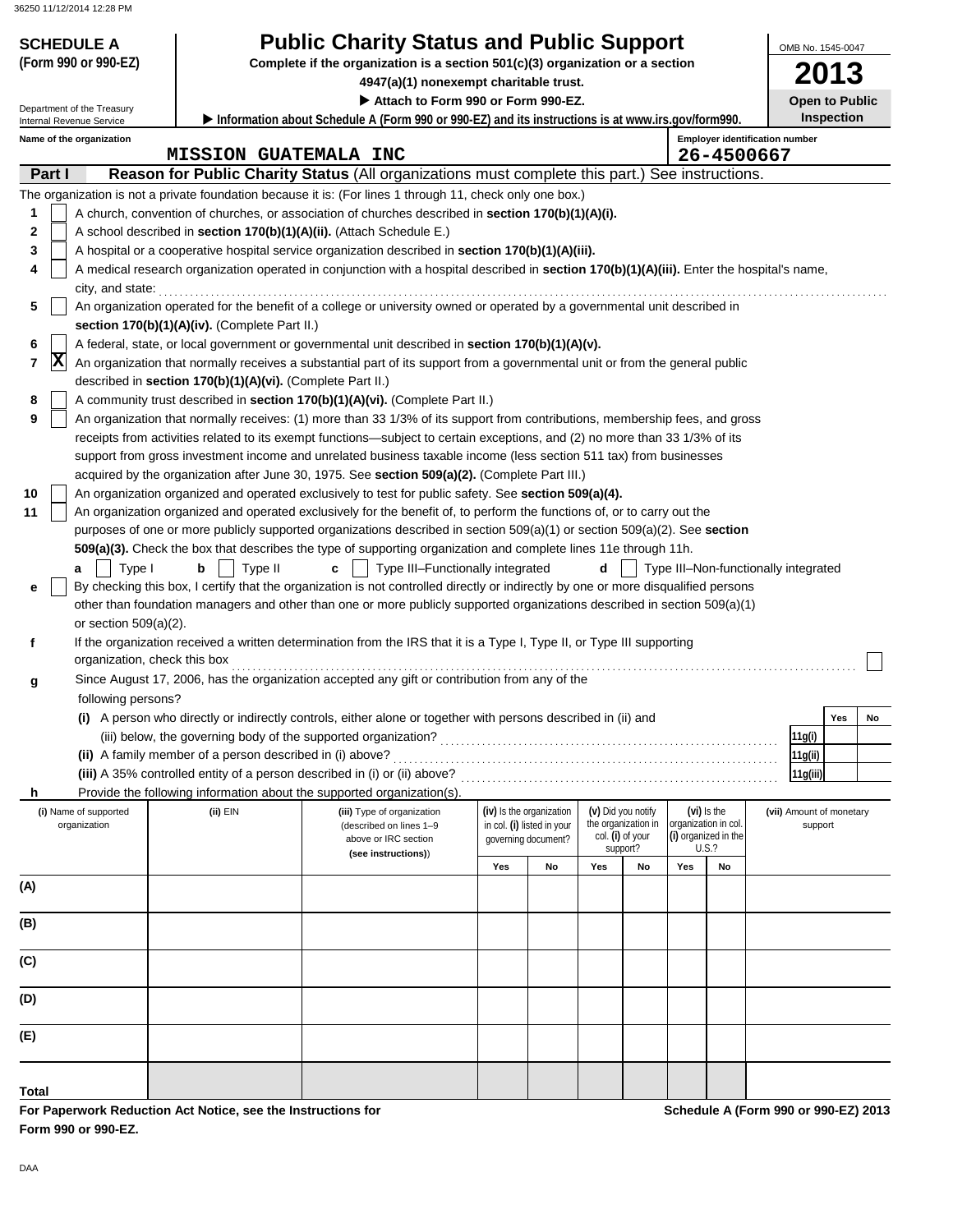|              | Schedule A (Form 990 or 990-EZ) 2013 MISSION GUATEMALA INC                                                                                                                                                                                                                                |          |          |            |            | 26-4500667 | Page 2                             |
|--------------|-------------------------------------------------------------------------------------------------------------------------------------------------------------------------------------------------------------------------------------------------------------------------------------------|----------|----------|------------|------------|------------|------------------------------------|
|              | Support Schedule for Organizations Described in Sections 170(b)(1)(A)(iv) and 170(b)(1)(A)(vi)<br>Part II                                                                                                                                                                                 |          |          |            |            |            |                                    |
|              | (Complete only if you checked the box on line 5, 7, or 8 of Part I or if the organization failed to qualify under                                                                                                                                                                         |          |          |            |            |            |                                    |
|              | Part III. If the organization fails to qualify under the tests listed below, please complete Part III.)                                                                                                                                                                                   |          |          |            |            |            |                                    |
|              | <b>Section A. Public Support</b>                                                                                                                                                                                                                                                          |          |          |            |            |            |                                    |
|              | Calendar year (or fiscal year beginning in)                                                                                                                                                                                                                                               | (a) 2009 | (b) 2010 | $(c)$ 2011 | $(d)$ 2012 | $(e)$ 2013 | (f) Total                          |
|              |                                                                                                                                                                                                                                                                                           |          |          |            |            |            |                                    |
| $\mathbf{1}$ | Gifts, grants, contributions, and                                                                                                                                                                                                                                                         |          |          |            |            |            |                                    |
|              | membership fees received. (Do not<br>include any "unusual grants.")                                                                                                                                                                                                                       | 73,846   | 167,781  | 494,040    | 482,065    | 604,339    | 1,822,071                          |
|              |                                                                                                                                                                                                                                                                                           |          |          |            |            |            |                                    |
| $\mathbf{2}$ | Tax revenues levied for the                                                                                                                                                                                                                                                               |          |          |            |            |            |                                    |
|              | organization's benefit and either paid                                                                                                                                                                                                                                                    |          |          |            |            |            |                                    |
|              | to or expended on its behalf                                                                                                                                                                                                                                                              |          |          |            |            |            |                                    |
| 3            | The value of services or facilities                                                                                                                                                                                                                                                       |          |          |            |            |            |                                    |
|              | furnished by a governmental unit to the                                                                                                                                                                                                                                                   |          |          |            |            |            |                                    |
|              | organization without charge                                                                                                                                                                                                                                                               |          |          |            |            |            |                                    |
| 4            | Total. Add lines 1 through 3                                                                                                                                                                                                                                                              | 73,846   | 167,781  | 494,040    | 482,065    | 604,339    | 1,822,071                          |
| 5            | The portion of total contributions by                                                                                                                                                                                                                                                     |          |          |            |            |            |                                    |
|              | each person (other than a                                                                                                                                                                                                                                                                 |          |          |            |            |            |                                    |
|              | governmental unit or publicly<br>supported organization) included on                                                                                                                                                                                                                      |          |          |            |            |            |                                    |
|              | line 1 that exceeds 2% of the amount                                                                                                                                                                                                                                                      |          |          |            |            |            |                                    |
|              | shown on line 11, column (f)                                                                                                                                                                                                                                                              |          |          |            |            |            |                                    |
|              | Public support. Subtract line 5 from line 4.                                                                                                                                                                                                                                              |          |          |            |            |            | 1,822,071                          |
|              | <b>Section B. Total Support</b>                                                                                                                                                                                                                                                           |          |          |            |            |            |                                    |
|              | Calendar year (or fiscal year beginning in)                                                                                                                                                                                                                                               | (a) 2009 | (b) 2010 | $(c)$ 2011 | $(d)$ 2012 | $(e)$ 2013 | (f) Total                          |
| 7            | Amounts from line 4                                                                                                                                                                                                                                                                       | 73,846   | 167,781  | 494,040    | 482,065    | 604,339    | 1,822,071                          |
| 8            | Gross income from interest, dividends,                                                                                                                                                                                                                                                    |          |          |            |            |            |                                    |
|              | payments received on securities loans,                                                                                                                                                                                                                                                    |          |          |            |            |            |                                    |
|              | rents, royalties and income from similar                                                                                                                                                                                                                                                  |          |          | 337        | 342        | 776        | 1,455                              |
|              | $sources \dots \dots \dots \dots \dots \dots \dots \dots \dots \dots \dots \dots$                                                                                                                                                                                                         |          |          |            |            |            |                                    |
| 9            | Net income from unrelated business                                                                                                                                                                                                                                                        |          |          |            |            |            |                                    |
|              | activities, whether or not the business                                                                                                                                                                                                                                                   |          |          |            |            |            |                                    |
|              | is regularly carried on $\ldots$ , $\ldots$ , $\ldots$                                                                                                                                                                                                                                    |          |          |            |            |            |                                    |
| 10           | Other income. Do not include gain or                                                                                                                                                                                                                                                      |          |          |            |            |            |                                    |
|              | loss from the sale of capital assets                                                                                                                                                                                                                                                      |          |          |            |            |            |                                    |
|              | (Explain in Part IV.)<br>Total support. Add lines 7 through 10                                                                                                                                                                                                                            |          |          |            |            |            |                                    |
| 11           |                                                                                                                                                                                                                                                                                           |          |          |            |            |            | 1,823,526                          |
| 12           | Gross receipts from related activities, etc. (see instructions)                                                                                                                                                                                                                           |          |          |            |            | $12 \,$    | 41,889                             |
| 13           | First five years. If the Form 990 is for the organization's first, second, third, fourth, or fifth tax year as a section 501(c)(3)                                                                                                                                                        |          |          |            |            |            |                                    |
|              | organization, check this box and stop here <b>construction</b> and construction of the construction of the construction of the construction of the construction of the construction of the construction of the construction of the<br>Section C. Computation of Public Support Percentage |          |          |            |            |            | $\blacktriangleright$ $\mathbf{X}$ |
|              |                                                                                                                                                                                                                                                                                           |          |          |            |            |            |                                    |
| 14           | Public support percentage for 2013 (line 6, column (f) divided by line 11, column (f)) [[[[[[[[[[[[[[[[[[[[[[                                                                                                                                                                             |          |          |            |            | 14         | %                                  |
| 15           |                                                                                                                                                                                                                                                                                           |          |          |            |            | 15         | %                                  |
| 16a          | 33 1/3% support test-2013. If the organization did not check the box on line 13, and line 14 is 33 1/3% or more, check this                                                                                                                                                               |          |          |            |            |            |                                    |
|              | box and stop here. The organization qualifies as a publicly supported organization                                                                                                                                                                                                        |          |          |            |            |            |                                    |
| b            | 33 1/3% support test-2012. If the organization did not check a box on line 13 or 16a, and line 15 is 33 1/3% or more,                                                                                                                                                                     |          |          |            |            |            |                                    |
|              |                                                                                                                                                                                                                                                                                           |          |          |            |            |            |                                    |
| 17a          | 10%-facts-and-circumstances test-2013. If the organization did not check a box on line 13, 16a, or 16b, and line 14 is                                                                                                                                                                    |          |          |            |            |            |                                    |
|              | 10% or more, and if the organization meets the "facts-and-circumstances" test, check this box and stop here. Explain in                                                                                                                                                                   |          |          |            |            |            |                                    |
|              | Part IV how the organization meets the "facts-and-circumstances" test. The organization qualifies as a publicly supported                                                                                                                                                                 |          |          |            |            |            |                                    |
|              | organization                                                                                                                                                                                                                                                                              |          |          |            |            |            |                                    |
| b            | 10%-facts-and-circumstances test-2012. If the organization did not check a box on line 13, 16a, 16b, or 17a, and line                                                                                                                                                                     |          |          |            |            |            |                                    |
|              | 15 is 10% or more, and if the organization meets the "facts-and-circumstances" test, check this box and stop here.                                                                                                                                                                        |          |          |            |            |            |                                    |
|              | Explain in Part IV how the organization meets the "facts-and-circumstances" test. The organization qualifies as a publicly                                                                                                                                                                |          |          |            |            |            |                                    |
|              | supported organization                                                                                                                                                                                                                                                                    |          |          |            |            |            |                                    |
| 18           | Private foundation. If the organization did not check a box on line 13, 16a, 16b, 17a, or 17b, check this box and see                                                                                                                                                                     |          |          |            |            |            |                                    |
|              | <b>instructions</b>                                                                                                                                                                                                                                                                       |          |          |            |            |            |                                    |
|              |                                                                                                                                                                                                                                                                                           |          |          |            |            |            |                                    |

**Schedule A (Form 990 or 990-EZ) 2013**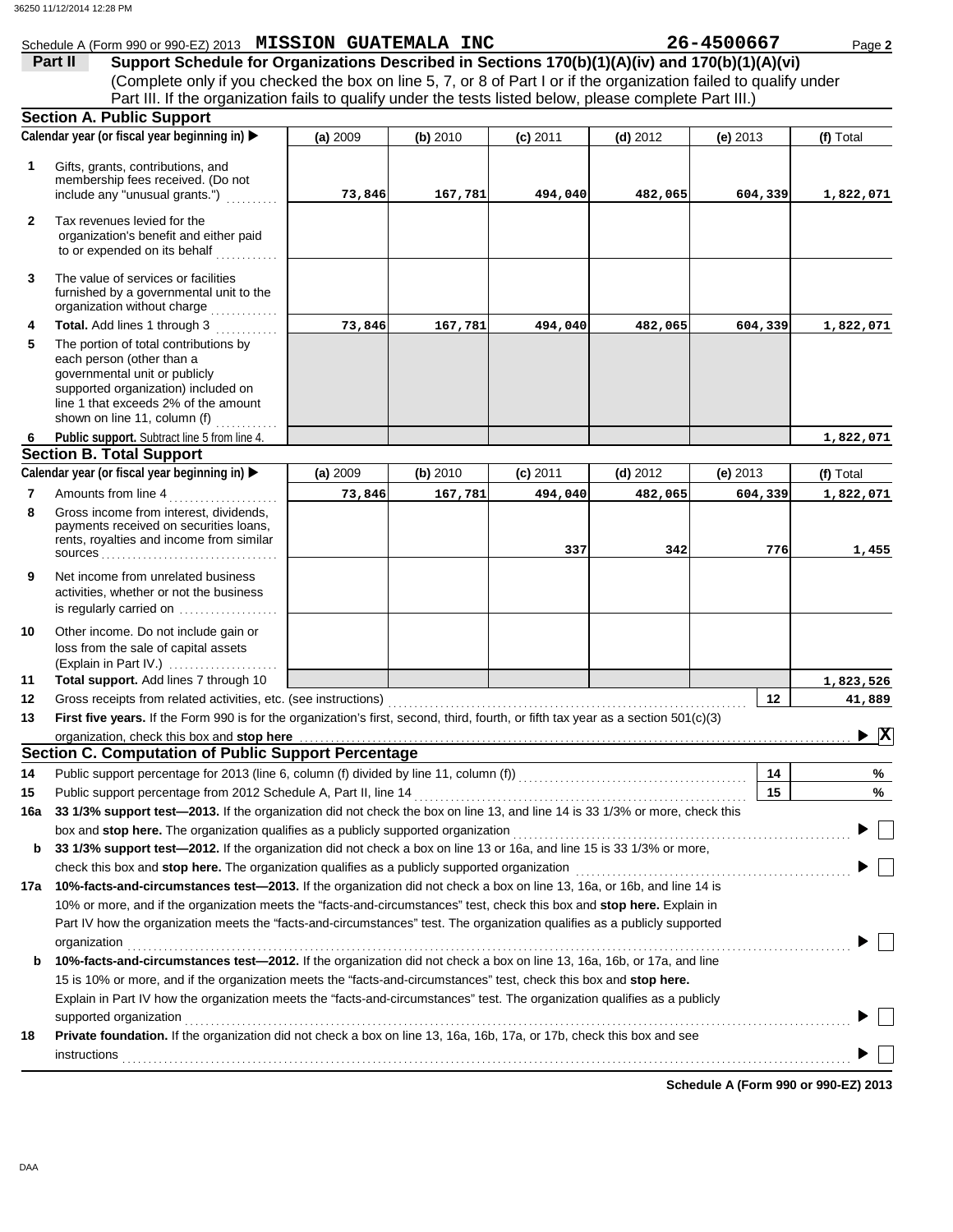|              | Schedule A (Form 990 or 990-EZ) 2013 MISSION GUATEMALA INC                                                                                                                            |          |          |            |            | 26-4500667 | Page 3    |
|--------------|---------------------------------------------------------------------------------------------------------------------------------------------------------------------------------------|----------|----------|------------|------------|------------|-----------|
|              | Part III<br>Support Schedule for Organizations Described in Section 509(a)(2)                                                                                                         |          |          |            |            |            |           |
|              | (Complete only if you checked the box on line 9 of Part I or if the organization failed to qualify under Part II.                                                                     |          |          |            |            |            |           |
|              | If the organization fails to qualify under the tests listed below, please complete Part II.)                                                                                          |          |          |            |            |            |           |
|              | <b>Section A. Public Support</b>                                                                                                                                                      |          |          |            |            |            |           |
|              | Calendar year (or fiscal year beginning in) ▶                                                                                                                                         | (a) 2009 | (b) 2010 | $(c)$ 2011 | $(d)$ 2012 | $(e)$ 2013 | (f) Total |
| $\mathbf{1}$ | Gifts, grants, contributions, and membership<br>fees received. (Do not include any "unusual                                                                                           |          |          |            |            |            |           |
| $\mathbf{2}$ | Gross receipts from admissions, merchandise<br>sold or services performed, or facilities<br>furnished in any activity that is related to the<br>organization's tax-exempt purpose     |          |          |            |            |            |           |
| 3            | Gross receipts from activities that are not an<br>unrelated trade or business under section 513                                                                                       |          |          |            |            |            |           |
| 4            | Tax revenues levied for the<br>organization's benefit and either paid                                                                                                                 |          |          |            |            |            |           |
| 5            | The value of services or facilities<br>furnished by a governmental unit to the<br>organization without charge                                                                         |          |          |            |            |            |           |
| 6            | Total. Add lines 1 through 5                                                                                                                                                          |          |          |            |            |            |           |
| 7a           | Amounts included on lines 1, 2, and 3<br>received from disqualified persons                                                                                                           |          |          |            |            |            |           |
| b            | Amounts included on lines 2 and 3<br>received from other than disqualified<br>persons that exceed the greater of \$5,000<br>or 1% of the amount on line 13 for the year $\frac{1}{1}$ |          |          |            |            |            |           |
|              | Add lines 7a and 7b                                                                                                                                                                   |          |          |            |            |            |           |
| 8            | Public support (Subtract line 7c from                                                                                                                                                 |          |          |            |            |            |           |
|              | line $6.$ )                                                                                                                                                                           |          |          |            |            |            |           |
|              | <b>Section B. Total Support</b>                                                                                                                                                       |          |          |            |            |            |           |
|              | Calendar year (or fiscal year beginning in)                                                                                                                                           | (a) 2009 | (b) 2010 | $(c)$ 2011 | $(d)$ 2012 | $(e)$ 2013 | (f) Total |
| 9            | Amounts from line 6                                                                                                                                                                   |          |          |            |            |            |           |
| 10a          | Gross income from interest, dividends,<br>payments received on securities loans, rents,<br>royalties and income from similar sources                                                  |          |          |            |            |            |           |
| b            | Unrelated business taxable income (less<br>section 511 taxes) from businesses<br>acquired after June 30, 1975                                                                         |          |          |            |            |            |           |
| c            | Add lines 10a and 10b                                                                                                                                                                 |          |          |            |            |            |           |
| 11           | Net income from unrelated business<br>activities not included in line 10b, whether<br>or not the business is regularly carried on                                                     |          |          |            |            |            |           |
| 12           | Other income. Do not include gain or<br>loss from the sale of capital assets<br>(Explain in Part IV.)                                                                                 |          |          |            |            |            |           |
| 13           | Total support. (Add lines 9, 10c, 11,                                                                                                                                                 |          |          |            |            |            |           |
| 14           | First five years. If the Form 990 is for the organization's first, second, third, fourth, or fifth tax year as a section 501(c)(3)<br>organization, check this box and stop here      |          |          |            |            |            |           |
|              | <b>Section C. Computation of Public Support Percentage</b>                                                                                                                            |          |          |            |            |            |           |
| 15           | Public support percentage for 2013 (line 8, column (f) divided by line 13, column (f)) [[[[[[[[[[[[[[[[[[[[[[                                                                         |          |          |            |            | 15         | %         |
| 16           |                                                                                                                                                                                       |          |          |            |            | 16         | %         |
|              | Section D. Computation of Investment Income Percentage                                                                                                                                |          |          |            |            |            |           |
| 17           |                                                                                                                                                                                       |          |          |            |            | 17         | %         |
| 18           | Investment income percentage from 2012 Schedule A, Part III, line 17                                                                                                                  |          |          |            |            | 18         | %         |
| 19a          | 33 1/3% support tests-2013. If the organization did not check the box on line 14, and line 15 is more than 33 1/3%, and line                                                          |          |          |            |            |            |           |
|              | 17 is not more than 33 1/3%, check this box and stop here. The organization qualifies as a publicly supported organization                                                            |          |          |            |            |            |           |
| b            | 33 1/3% support tests-2012. If the organization did not check a box on line 14 or line 19a, and line 16 is more than 33 1/3%, and                                                     |          |          |            |            |            |           |
|              | line 18 is not more than 33 1/3%, check this box and stop here. The organization qualifies as a publicly supported organization <i>[[[[[[[[[[[[[[[[[[[[]]]]</i>                       |          |          |            |            |            |           |
| 20           | Private foundation. If the organization did not check a box on line 14, 19a, or 19b, check this box and see instructions                                                              |          |          |            |            |            |           |

**Schedule A (Form 990 or 990-EZ) 2013**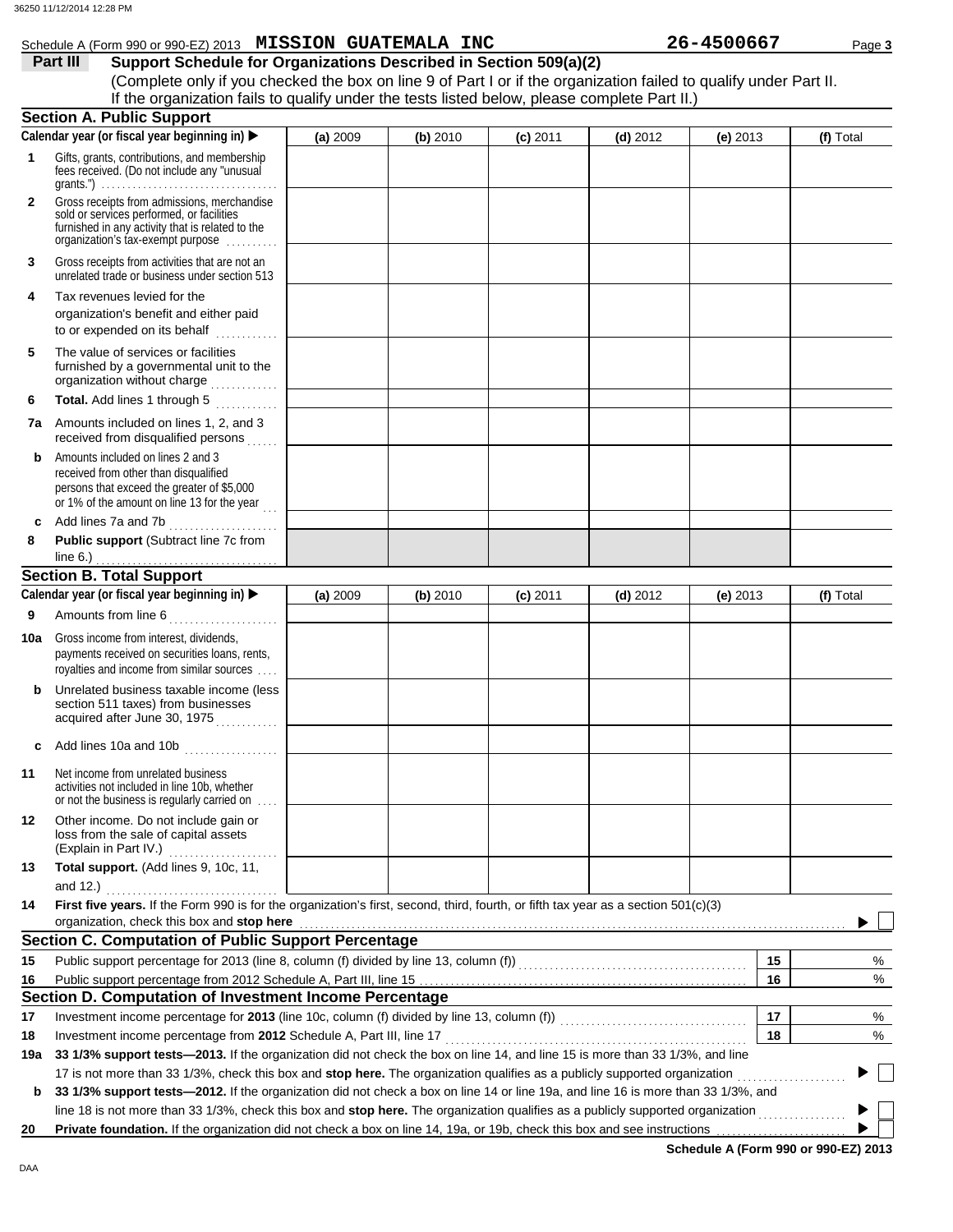|         | Schedule A (Form 990 or 990-EZ) 2013 MISSION GUATEMALA INC |  | 26-4500667<br>Page 4                                                                                           |
|---------|------------------------------------------------------------|--|----------------------------------------------------------------------------------------------------------------|
| Part IV |                                                            |  | Supplemental Information. Provide the explanations required by Part II, line 10; Part II, line 17a or 17b; and |
|         |                                                            |  | Part III, line 12. Also complete this part for any additional information. (See instructions).                 |
|         |                                                            |  |                                                                                                                |
|         |                                                            |  |                                                                                                                |
|         |                                                            |  |                                                                                                                |
|         |                                                            |  |                                                                                                                |
|         |                                                            |  |                                                                                                                |
|         |                                                            |  |                                                                                                                |
|         |                                                            |  |                                                                                                                |
|         |                                                            |  |                                                                                                                |
|         |                                                            |  |                                                                                                                |
|         |                                                            |  |                                                                                                                |
|         |                                                            |  |                                                                                                                |
|         |                                                            |  |                                                                                                                |
|         |                                                            |  |                                                                                                                |
|         |                                                            |  |                                                                                                                |
|         |                                                            |  |                                                                                                                |
|         |                                                            |  |                                                                                                                |
|         |                                                            |  |                                                                                                                |
|         |                                                            |  |                                                                                                                |
|         |                                                            |  |                                                                                                                |
|         |                                                            |  |                                                                                                                |
|         |                                                            |  |                                                                                                                |
|         |                                                            |  |                                                                                                                |
|         |                                                            |  |                                                                                                                |
|         |                                                            |  |                                                                                                                |
|         |                                                            |  |                                                                                                                |
|         |                                                            |  |                                                                                                                |
|         |                                                            |  |                                                                                                                |
|         |                                                            |  |                                                                                                                |
|         |                                                            |  |                                                                                                                |
|         |                                                            |  |                                                                                                                |
|         |                                                            |  |                                                                                                                |
|         |                                                            |  |                                                                                                                |
|         |                                                            |  |                                                                                                                |
|         |                                                            |  |                                                                                                                |
|         |                                                            |  |                                                                                                                |
|         |                                                            |  |                                                                                                                |
|         |                                                            |  |                                                                                                                |
|         |                                                            |  |                                                                                                                |
|         |                                                            |  |                                                                                                                |
|         |                                                            |  |                                                                                                                |
|         |                                                            |  |                                                                                                                |
|         |                                                            |  |                                                                                                                |
|         |                                                            |  |                                                                                                                |
|         |                                                            |  |                                                                                                                |
|         |                                                            |  |                                                                                                                |
|         |                                                            |  |                                                                                                                |
|         |                                                            |  |                                                                                                                |
|         |                                                            |  |                                                                                                                |
|         |                                                            |  |                                                                                                                |
|         |                                                            |  |                                                                                                                |
|         |                                                            |  |                                                                                                                |
|         |                                                            |  |                                                                                                                |
|         |                                                            |  |                                                                                                                |
|         |                                                            |  |                                                                                                                |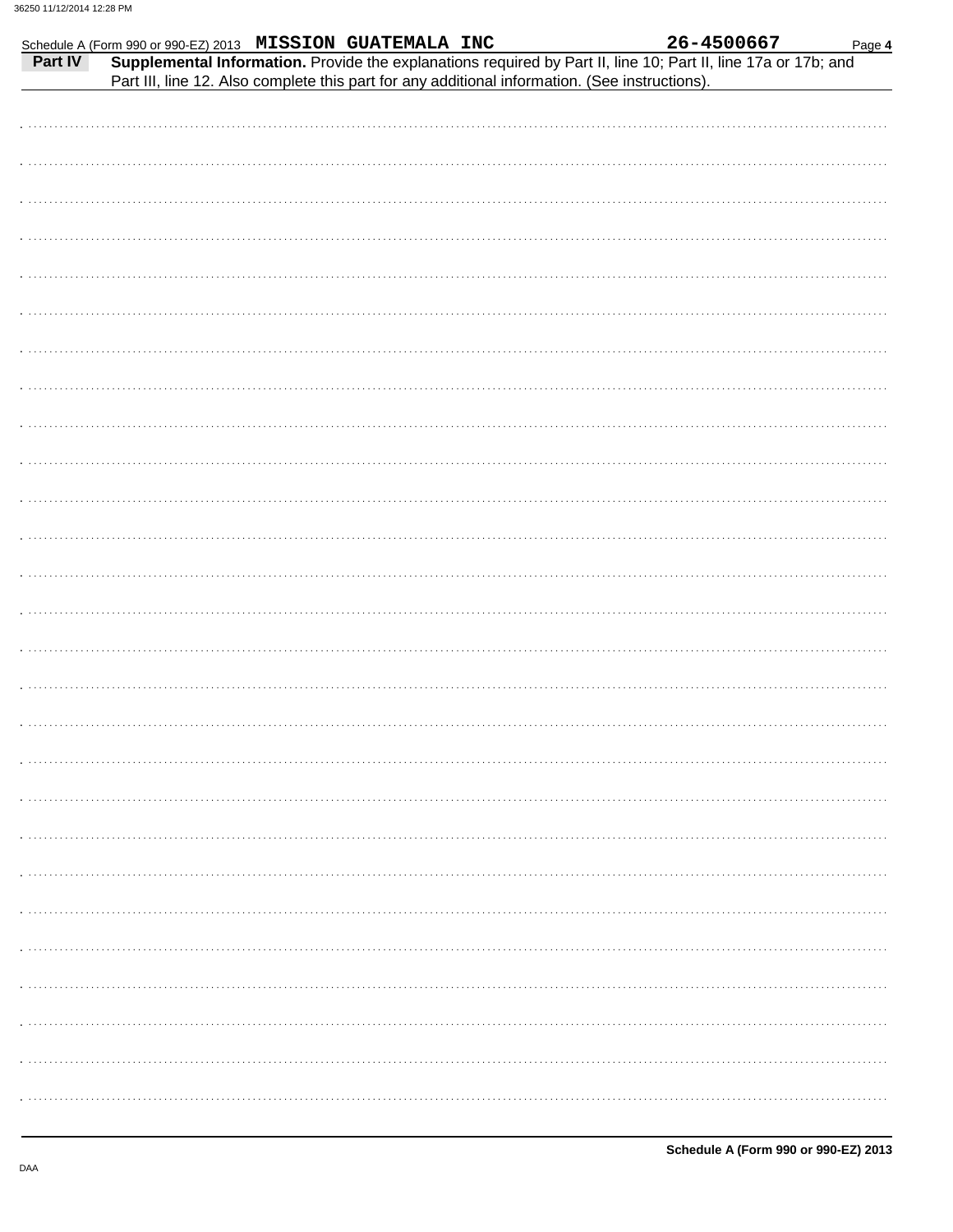**(Form 990)**

# **SCHEDULE D Supplemental Financial Statements**

 **Attach to Form 990. Part IV, line 6, 7, 8, 9, 10, 11a, 11b, 11c, 11d, 11e, 11f, 12a, or 12b. Complete if the organization answered "Yes," to Form 990,**

 **Information about Schedule D (Form 990) and its instructions is at www.irs.gov/form990.**

Department of the Treasury Internal Revenue Service **Name of the organization**

**2013**

**Open to Public Inspection**

OMB No. 1545-0047

| Name of the organization                                                                                                                                                                                                       |                                                     | <b>Employer identification number</b>                 |
|--------------------------------------------------------------------------------------------------------------------------------------------------------------------------------------------------------------------------------|-----------------------------------------------------|-------------------------------------------------------|
| <b>MISSION GUATEMALA INC</b>                                                                                                                                                                                                   |                                                     | 26-4500667                                            |
| Organizations Maintaining Donor Advised Funds or Other Similar Funds or Accounts.<br>Part I<br>Complete if the organization answered "Yes" to Form 990, Part IV, line 6.                                                       |                                                     |                                                       |
|                                                                                                                                                                                                                                | (a) Donor advised funds                             | (b) Funds and other accounts                          |
| Total number at end of year<br>1                                                                                                                                                                                               |                                                     |                                                       |
| 2                                                                                                                                                                                                                              |                                                     |                                                       |
| 3                                                                                                                                                                                                                              |                                                     |                                                       |
| 4                                                                                                                                                                                                                              |                                                     |                                                       |
| Did the organization inform all donors and donor advisors in writing that the assets held in donor advised<br>5                                                                                                                |                                                     |                                                       |
|                                                                                                                                                                                                                                |                                                     | Yes<br>No                                             |
| Did the organization inform all grantees, donors, and donor advisors in writing that grant funds can be used<br>6                                                                                                              |                                                     |                                                       |
| only for charitable purposes and not for the benefit of the donor or donor advisor, or for any other purpose                                                                                                                   |                                                     |                                                       |
|                                                                                                                                                                                                                                |                                                     | <b>Yes</b><br>No                                      |
| Part II<br><b>Conservation Easements.</b><br>Complete if the organization answered "Yes" to Form 990, Part IV, line 7.                                                                                                         |                                                     |                                                       |
| Purpose(s) of conservation easements held by the organization (check all that apply).<br>1                                                                                                                                     |                                                     |                                                       |
| Preservation of land for public use (e.g., recreation or education)                                                                                                                                                            | Preservation of an historically important land area |                                                       |
| Protection of natural habitat                                                                                                                                                                                                  | Preservation of a certified historic structure      |                                                       |
| Preservation of open space                                                                                                                                                                                                     |                                                     |                                                       |
| Complete lines 2a through 2d if the organization held a qualified conservation contribution in the form of a conservation<br>2                                                                                                 |                                                     |                                                       |
| easement on the last day of the tax year.                                                                                                                                                                                      |                                                     | Held at the End of the Tax Year                       |
| a Total number of conservation easements [11, 12] The Conservation conservation of the Conservation conservation conservation conservation conservation conservation conservation conservation conservation conservation conse |                                                     | 2a                                                    |
|                                                                                                                                                                                                                                |                                                     | 2 <sub>b</sub>                                        |
| Number of conservation easements on a certified historic structure included in (a)<br>[20]                                                                                                                                     |                                                     | 2c                                                    |
| d Number of conservation easements included in (c) acquired after 8/17/06, and not on a                                                                                                                                        |                                                     |                                                       |
| Number of conservation easements modified, transferred, released, extinguished, or terminated by the organization during the                                                                                                   |                                                     | 2d                                                    |
| 3                                                                                                                                                                                                                              |                                                     |                                                       |
| Number of states where property subject to conservation easement is located $\blacktriangleright$<br>4                                                                                                                         |                                                     |                                                       |
| Does the organization have a written policy regarding the periodic monitoring, inspection, handling of<br>5                                                                                                                    |                                                     |                                                       |
| violations, and enforcement of the conservation easements it holds?<br>[2012]<br>Although the conservation easements it holds?<br><br>$\frac{1}{2}$                                                                            |                                                     | Yes<br>No                                             |
| Staff and volunteer hours devoted to monitoring, inspecting, and enforcing conservation easements during the year<br>6                                                                                                         |                                                     |                                                       |
| .                                                                                                                                                                                                                              |                                                     |                                                       |
| Amount of expenses incurred in monitoring, inspecting, and enforcing conservation easements during the year<br>7                                                                                                               |                                                     |                                                       |
| $\blacktriangleright$ \$                                                                                                                                                                                                       |                                                     |                                                       |
| Does each conservation easement reported on line $2(d)$ above satisfy the requirements of section 170(h)(4)(B)                                                                                                                 |                                                     |                                                       |
|                                                                                                                                                                                                                                |                                                     | Yes<br>No                                             |
| In Part XIII, describe how the organization reports conservation easements in its revenue and expense statement, and<br>9                                                                                                      |                                                     |                                                       |
| balance sheet, and include, if applicable, the text of the footnote to the organization's financial statements that describes the                                                                                              |                                                     |                                                       |
| organization's accounting for conservation easements.                                                                                                                                                                          |                                                     |                                                       |
| Organizations Maintaining Collections of Art, Historical Treasures, or Other Similar Assets.<br>Part III<br>Complete if the organization answered "Yes" to Form 990, Part IV, line 8.                                          |                                                     |                                                       |
| 1a If the organization elected, as permitted under SFAS 116 (ASC 958), not to report in its revenue statement and balance sheet                                                                                                |                                                     |                                                       |
| works of art, historical treasures, or other similar assets held for public exhibition, education, or research in furtherance of                                                                                               |                                                     |                                                       |
| public service, provide, in Part XIII, the text of the footnote to its financial statements that describes these items.                                                                                                        |                                                     |                                                       |
| <b>b</b> If the organization elected, as permitted under SFAS 116 (ASC 958), to report in its revenue statement and balance sheet                                                                                              |                                                     |                                                       |
| works of art, historical treasures, or other similar assets held for public exhibition, education, or research in furtherance of                                                                                               |                                                     |                                                       |
| public service, provide the following amounts relating to these items:                                                                                                                                                         |                                                     |                                                       |
|                                                                                                                                                                                                                                |                                                     |                                                       |
|                                                                                                                                                                                                                                |                                                     |                                                       |
| If the organization received or held works of art, historical treasures, or other similar assets for financial gain, provide the<br>2                                                                                          |                                                     |                                                       |
| following amounts required to be reported under SFAS 116 (ASC 958) relating to these items:                                                                                                                                    |                                                     |                                                       |
| a                                                                                                                                                                                                                              |                                                     |                                                       |
| b<br>For Paperwork Reduction Act Notice, see the Instructions for Form 990.                                                                                                                                                    |                                                     | $\blacktriangleright$ s<br>Schedule D (Form 990) 2013 |

DAA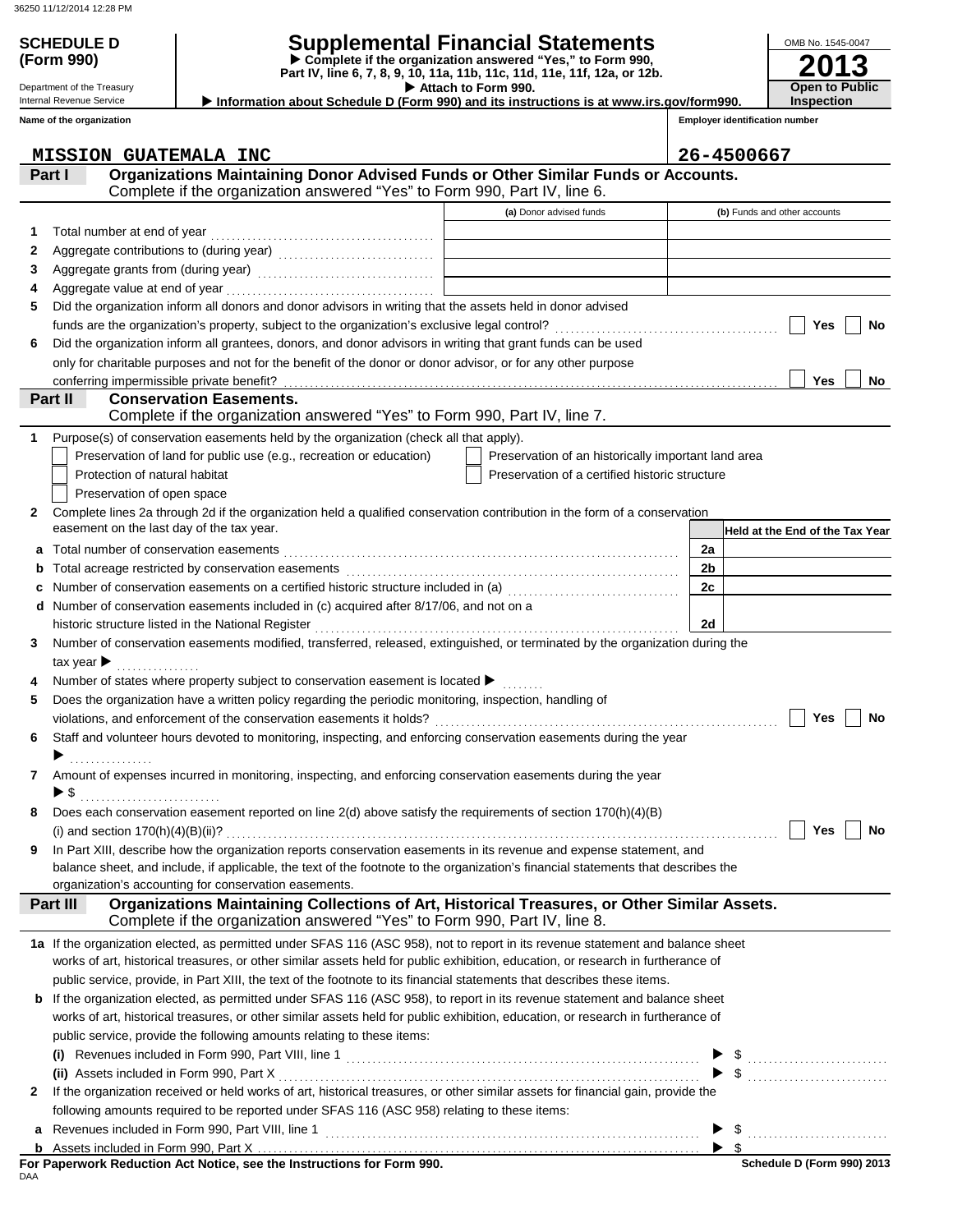| Schedule D (Form 990) 2013 MISSION GUATEMALA INC                                                                                                                                                                                   |                         |                           |                         | 26-4500667           | Page 2                   |
|------------------------------------------------------------------------------------------------------------------------------------------------------------------------------------------------------------------------------------|-------------------------|---------------------------|-------------------------|----------------------|--------------------------|
| Organizations Maintaining Collections of Art, Historical Treasures, or Other Similar Assets (continued)<br>Part III                                                                                                                |                         |                           |                         |                      |                          |
| Using the organization's acquisition, accession, and other records, check any of the following that are a significant use of its<br>3<br>collection items (check all that apply):                                                  |                         |                           |                         |                      |                          |
| Public exhibition<br>a                                                                                                                                                                                                             | d                       | Loan or exchange programs |                         |                      |                          |
| Scholarly research<br>b                                                                                                                                                                                                            | е                       |                           |                         |                      |                          |
| Preservation for future generations<br>c                                                                                                                                                                                           |                         |                           |                         |                      |                          |
| Provide a description of the organization's collections and explain how they further the organization's exempt purpose in Part                                                                                                     |                         |                           |                         |                      |                          |
| XIII.                                                                                                                                                                                                                              |                         |                           |                         |                      |                          |
| During the year, did the organization solicit or receive donations of art, historical treasures, or other similar<br>5                                                                                                             |                         |                           |                         |                      |                          |
| <b>Part IV</b><br><b>Escrow and Custodial Arrangements.</b>                                                                                                                                                                        |                         |                           |                         |                      | Yes<br>No                |
| Complete if the organization answered "Yes" to Form 990, Part IV, line 9, or reported an amount on Form                                                                                                                            |                         |                           |                         |                      |                          |
| 990, Part X, line 21.<br>1a Is the organization an agent, trustee, custodian or other intermediary for contributions or other assets not                                                                                           |                         |                           |                         |                      |                          |
|                                                                                                                                                                                                                                    |                         |                           |                         |                      | Yes<br>No                |
| <b>b</b> If "Yes," explain the arrangement in Part XIII and complete the following table:                                                                                                                                          |                         |                           |                         |                      |                          |
|                                                                                                                                                                                                                                    |                         |                           |                         |                      | Amount                   |
| Beginning balance expression and the contract of the contract of the contract of the contract of the contract of the contract of the contract of the contract of the contract of the contract of the contract of the contract<br>c |                         |                           |                         | 1c                   |                          |
|                                                                                                                                                                                                                                    |                         |                           |                         | 1d                   |                          |
|                                                                                                                                                                                                                                    |                         |                           |                         | 1е                   |                          |
| Ending balance with the continuum control of the control of the control of the control of the control of the control of the control of the control of the control of the control of the control of the control of the control      |                         |                           |                         | 1f                   |                          |
|                                                                                                                                                                                                                                    |                         |                           |                         |                      | <b>Yes</b><br>No         |
| Part V<br><b>Endowment Funds.</b>                                                                                                                                                                                                  |                         |                           |                         |                      |                          |
| Complete if the organization answered "Yes" to Form 990, Part IV, line 10.                                                                                                                                                         |                         |                           |                         |                      |                          |
|                                                                                                                                                                                                                                    | (a) Current year        | (b) Prior year            | (c) Two years back      | (d) Three years back | (e) Four years back      |
| 1a Beginning of year balance                                                                                                                                                                                                       |                         |                           |                         |                      |                          |
| <b>b</b> Contributions                                                                                                                                                                                                             |                         |                           |                         |                      |                          |
| c Net investment earnings, gains, and                                                                                                                                                                                              |                         |                           |                         |                      |                          |
|                                                                                                                                                                                                                                    |                         |                           |                         |                      |                          |
| d Grants or scholarships                                                                                                                                                                                                           |                         |                           |                         |                      |                          |
| e Other expenditures for facilities and                                                                                                                                                                                            |                         |                           |                         |                      |                          |
| f Administrative expenses                                                                                                                                                                                                          |                         |                           |                         |                      |                          |
|                                                                                                                                                                                                                                    |                         |                           |                         |                      |                          |
| Provide the estimated percentage of the current year end balance (line 1g, column (a)) held as:                                                                                                                                    |                         |                           |                         |                      |                          |
| a Board designated or quasi-endowment > %                                                                                                                                                                                          |                         |                           |                         |                      |                          |
| <b>b</b> Permanent endowment <b>b</b> %                                                                                                                                                                                            |                         |                           |                         |                      |                          |
| c Temporarily restricted endowment $\blacktriangleright$                                                                                                                                                                           | %<br>.                  |                           |                         |                      |                          |
| The percentages in lines 2a, 2b, and 2c should equal 100%.                                                                                                                                                                         |                         |                           |                         |                      |                          |
| 3a Are there endowment funds not in the possession of the organization that are held and administered for the                                                                                                                      |                         |                           |                         |                      |                          |
| organization by:                                                                                                                                                                                                                   |                         |                           |                         |                      | Yes<br>No<br>3a(i)       |
| (ii) related organizations expansion of the contract of the contract of the contract or the contract or the contract or the contract of the contract of the contract of the contract of the contract of the contract or the co     |                         |                           |                         |                      | 3a(ii)                   |
|                                                                                                                                                                                                                                    |                         |                           |                         |                      | 3b                       |
| Describe in Part XIII the intended uses of the organization's endowment funds.<br>4                                                                                                                                                |                         |                           |                         |                      |                          |
| <b>Part VI</b><br>Land, Buildings, and Equipment.                                                                                                                                                                                  |                         |                           |                         |                      |                          |
| Complete if the organization answered "Yes" to Form 990, Part IV, line 11a. See Form 990, Part X, line 10.                                                                                                                         |                         |                           |                         |                      |                          |
| Description of property                                                                                                                                                                                                            | (a) Cost or other basis |                           | (b) Cost or other basis | (c) Accumulated      | (d) Book value           |
|                                                                                                                                                                                                                                    | (investment)            |                           | (other)                 | depreciation         |                          |
|                                                                                                                                                                                                                                    |                         |                           | 27,960<br>163,711       | 13,175               | <u>27,960</u><br>150,536 |
| c Leasehold improvements                                                                                                                                                                                                           |                         |                           |                         |                      |                          |
|                                                                                                                                                                                                                                    |                         |                           | 75,017                  | 36,504               | 38,513                   |
|                                                                                                                                                                                                                                    |                         |                           |                         |                      |                          |
|                                                                                                                                                                                                                                    |                         |                           |                         |                      | 217,009                  |

**Schedule D (Form 990) 2013**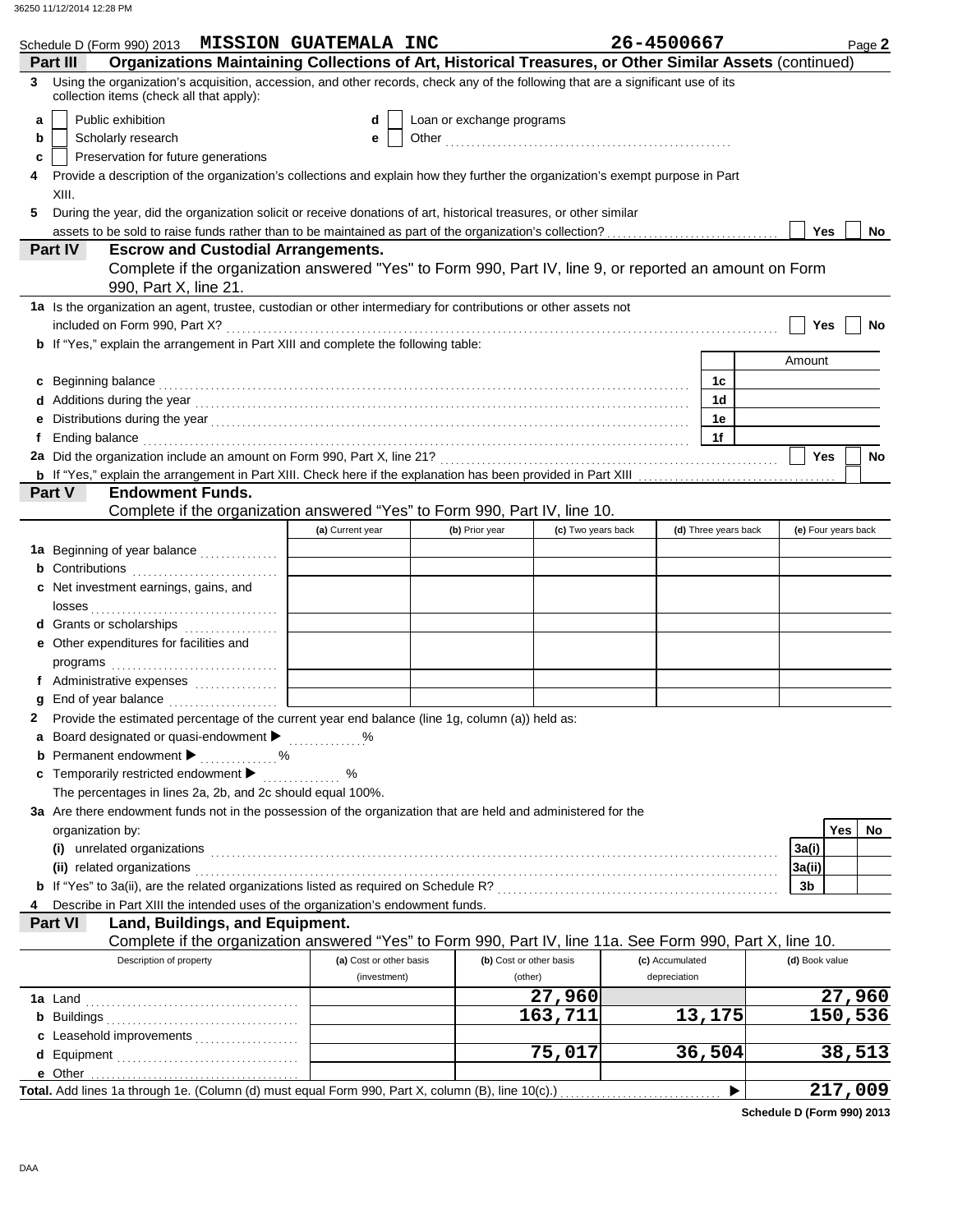|                  | <b>MISSION GUATEMALA INC</b><br>Schedule D (Form 990) 2013                                                                                            |                | 26-4500667                       | Page 3         |
|------------------|-------------------------------------------------------------------------------------------------------------------------------------------------------|----------------|----------------------------------|----------------|
| <b>Part VII</b>  | <b>Investments-Other Securities.</b>                                                                                                                  |                |                                  |                |
|                  | Complete if the organization answered "Yes" to Form 990, Part IV, line 11b. See Form 990, Part X, line 12.<br>(a) Description of security or category | (b) Book value | (c) Method of valuation:         |                |
|                  | (including name of security)                                                                                                                          |                | Cost or end-of-year market value |                |
|                  |                                                                                                                                                       |                |                                  |                |
|                  |                                                                                                                                                       |                |                                  |                |
|                  | (3) Other $\qquad \qquad$ (3) Other $\qquad \qquad$                                                                                                   |                |                                  |                |
|                  |                                                                                                                                                       |                |                                  |                |
| (B)              |                                                                                                                                                       |                |                                  |                |
| (C)              |                                                                                                                                                       |                |                                  |                |
| (D)              |                                                                                                                                                       |                |                                  |                |
| (E)              |                                                                                                                                                       |                |                                  |                |
| (F)              |                                                                                                                                                       |                |                                  |                |
| (G)              |                                                                                                                                                       |                |                                  |                |
| (H)              |                                                                                                                                                       |                |                                  |                |
|                  | Total. (Column (b) must equal Form 990, Part X, col. (B) line 12.) ▶                                                                                  |                |                                  |                |
| <b>Part VIII</b> | <b>Investments-Program Related.</b>                                                                                                                   |                |                                  |                |
|                  | Complete if the organization answered "Yes" to Form 990, Part IV, line 11c. See Form 990, Part X, line 13.                                            |                |                                  |                |
|                  | (a) Description of investment                                                                                                                         | (b) Book value | (c) Method of valuation:         |                |
|                  |                                                                                                                                                       |                | Cost or end-of-year market value |                |
| (1)              |                                                                                                                                                       |                |                                  |                |
| (2)              |                                                                                                                                                       |                |                                  |                |
| (3)              |                                                                                                                                                       |                |                                  |                |
| (4)              |                                                                                                                                                       |                |                                  |                |
| (5)<br>(6)       |                                                                                                                                                       |                |                                  |                |
|                  |                                                                                                                                                       |                |                                  |                |
| (7)              |                                                                                                                                                       |                |                                  |                |
| (8)              |                                                                                                                                                       |                |                                  |                |
| (9)              |                                                                                                                                                       |                |                                  |                |
| Part IX          | Total. (Column (b) must equal Form 990, Part X, col. (B) line 13.) ▶<br><b>Other Assets.</b>                                                          |                |                                  |                |
|                  | Complete if the organization answered "Yes" to Form 990, Part IV, line 11d. See Form 990, Part X, line 15.                                            |                |                                  |                |
|                  | (a) Description                                                                                                                                       |                |                                  | (b) Book value |
| (1)              |                                                                                                                                                       |                |                                  |                |
| (2)              |                                                                                                                                                       |                |                                  |                |
| (3)              |                                                                                                                                                       |                |                                  |                |
| (4)              |                                                                                                                                                       |                |                                  |                |
| (5)              |                                                                                                                                                       |                |                                  |                |
| (6)              |                                                                                                                                                       |                |                                  |                |
| (7)              |                                                                                                                                                       |                |                                  |                |
| (8)              |                                                                                                                                                       |                |                                  |                |
| (9)              |                                                                                                                                                       |                |                                  |                |
|                  | Total. (Column (b) must equal Form 990, Part X, col. (B) line 15.)                                                                                    |                |                                  |                |
| Part X           | <b>Other Liabilities.</b>                                                                                                                             |                |                                  |                |
|                  | Complete if the organization answered "Yes" to Form 990, Part IV, line 11e or 11f. See Form 990, Part X,                                              |                |                                  |                |
|                  | line 25.                                                                                                                                              |                |                                  |                |
|                  | (a) Description of liability                                                                                                                          | (b) Book value |                                  |                |
| (1)              | Federal income taxes                                                                                                                                  |                |                                  |                |
| (2)              |                                                                                                                                                       |                |                                  |                |
| (3)              |                                                                                                                                                       |                |                                  |                |
| (4)              |                                                                                                                                                       |                |                                  |                |
| (5)              |                                                                                                                                                       |                |                                  |                |
| (6)              |                                                                                                                                                       |                |                                  |                |
| (7)              |                                                                                                                                                       |                |                                  |                |
| (8)              |                                                                                                                                                       |                |                                  |                |
| (9)              |                                                                                                                                                       |                |                                  |                |
|                  | Total. (Column (b) must equal Form 990, Part X, col. (B) line 25.) ▶                                                                                  |                |                                  |                |

Liability for uncertain tax positions. In Part XIII, provide the text of the footnote to the organization's financial statements that reports the **2.** organization's liability for uncertain tax positions under FIN 48 (ASC 740). Check here if the text of the footnote has been provided in Part XIII .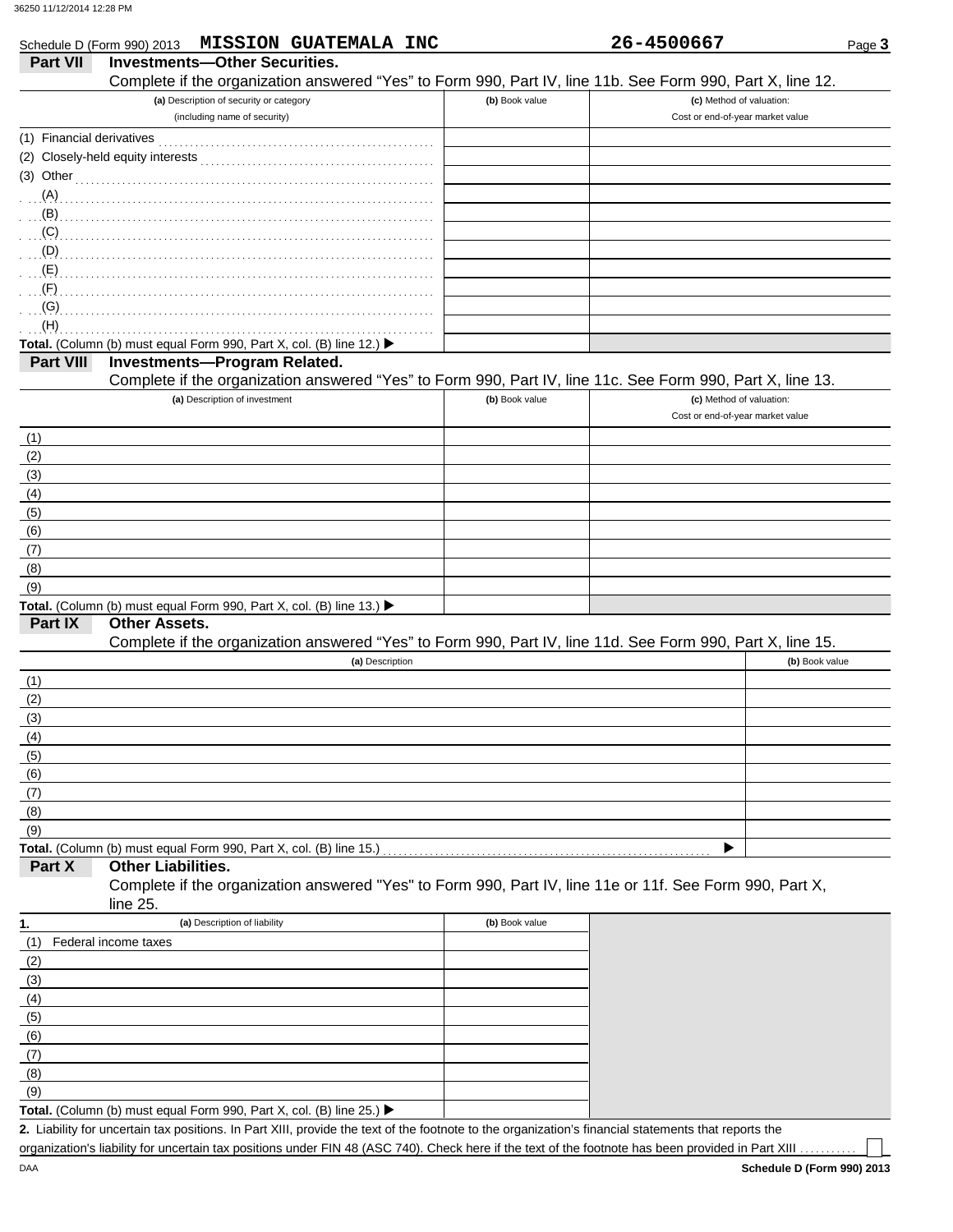|          | Schedule D (Form 990) 2013 MISSION GUATEMALA INC                                                                                                                                                                                                                                 |                | 26-4500667 | Page 4 |
|----------|----------------------------------------------------------------------------------------------------------------------------------------------------------------------------------------------------------------------------------------------------------------------------------|----------------|------------|--------|
| Part XI  | Reconciliation of Revenue per Audited Financial Statements With Revenue per Return.<br>Complete if the organization answered "Yes" to Form 990, Part IV, line 12a.                                                                                                               |                |            |        |
| 1        |                                                                                                                                                                                                                                                                                  |                | 1          |        |
| 2        | Amounts included on line 1 but not on Form 990, Part VIII, line 12:                                                                                                                                                                                                              |                |            |        |
| a        |                                                                                                                                                                                                                                                                                  | 2a             |            |        |
| b        |                                                                                                                                                                                                                                                                                  | 2 <sub>b</sub> |            |        |
| с        |                                                                                                                                                                                                                                                                                  | 2c             |            |        |
| d        |                                                                                                                                                                                                                                                                                  | 2d             |            |        |
| е        | Add lines 2a through 2d [11] March 2013 [12] March 2014 [12] March 2014 [12] March 2014 [12] March 2014 [12] March 2014 [12] March 2014 [12] March 2014 [12] March 2014 [12] March 2014 [12] March 2014 [12] March 2014 [12] M                                                   |                | 2e         |        |
| З        |                                                                                                                                                                                                                                                                                  |                | 3          |        |
| 4        | Amounts included on Form 990, Part VIII, line 12, but not on line 1:                                                                                                                                                                                                             |                |            |        |
| а        |                                                                                                                                                                                                                                                                                  | 4a             |            |        |
| b        |                                                                                                                                                                                                                                                                                  | 4b             |            |        |
| c        | Add lines 4a and 4b                                                                                                                                                                                                                                                              |                | 4c         |        |
| 5.       |                                                                                                                                                                                                                                                                                  |                | 5          |        |
| Part XII | Reconciliation of Expenses per Audited Financial Statements With Expenses per Return.                                                                                                                                                                                            |                |            |        |
|          | Complete if the organization answered "Yes" to Form 990, Part IV, line 12a.                                                                                                                                                                                                      |                |            |        |
| 1.       |                                                                                                                                                                                                                                                                                  |                | 1          |        |
| 2        | Amounts included on line 1 but not on Form 990, Part IX, line 25:                                                                                                                                                                                                                |                |            |        |
| а        |                                                                                                                                                                                                                                                                                  | 2a             |            |        |
| b        |                                                                                                                                                                                                                                                                                  | 2b             |            |        |
| c        |                                                                                                                                                                                                                                                                                  | 2c             |            |        |
| d        |                                                                                                                                                                                                                                                                                  | 2d             |            |        |
|          |                                                                                                                                                                                                                                                                                  |                |            |        |
| е<br>3   | Add lines 2a through 2d [11] March 2014 [12] March 2014 [12] March 2014 [12] March 2014 [12] March 2014 [12] March 2014 [12] March 2014 [12] March 2014 [12] March 2014 [12] March 2014 [12] March 2014 [12] March 2014 [12] M                                                   |                | 2e<br>3    |        |
|          |                                                                                                                                                                                                                                                                                  |                |            |        |
| 4        | Amounts included on Form 990, Part IX, line 25, but not on line 1:                                                                                                                                                                                                               |                |            |        |
| а        | Investment expenses not included on Form 990, Part VIII, line 7b [                                                                                                                                                                                                               | 4a<br>4b       |            |        |
| b        |                                                                                                                                                                                                                                                                                  |                |            |        |
| c<br>5.  | Add lines 4a and 4b<br>Total expenses. Add lines 3 and 4c. (This must equal Form 990, Part I, line 18.) [10] content and stream in the 18.)                                                                                                                                      |                | 4c<br>5    |        |
|          |                                                                                                                                                                                                                                                                                  |                |            |        |
|          | <b>Part XIII</b> Supplemental Information                                                                                                                                                                                                                                        |                |            |        |
|          | Provide the descriptions required for Part II, lines 3, 5, and 9; Part III, lines 1a and 4; Part IV, lines 1b and 2b; Part V, line 4; Part X, line<br>2; Part XI, lines 2d and 4b; and Part XII, lines 2d and 4b. Also complete this part to provide any additional information. |                |            |        |
|          |                                                                                                                                                                                                                                                                                  |                |            |        |
|          |                                                                                                                                                                                                                                                                                  |                |            |        |
|          |                                                                                                                                                                                                                                                                                  |                |            |        |
|          |                                                                                                                                                                                                                                                                                  |                |            |        |
|          |                                                                                                                                                                                                                                                                                  |                |            |        |
|          |                                                                                                                                                                                                                                                                                  |                |            |        |
|          |                                                                                                                                                                                                                                                                                  |                |            |        |
|          |                                                                                                                                                                                                                                                                                  |                |            |        |
|          |                                                                                                                                                                                                                                                                                  |                |            |        |
|          |                                                                                                                                                                                                                                                                                  |                |            |        |
|          |                                                                                                                                                                                                                                                                                  |                |            |        |
|          |                                                                                                                                                                                                                                                                                  |                |            |        |
|          |                                                                                                                                                                                                                                                                                  |                |            |        |
|          |                                                                                                                                                                                                                                                                                  |                |            |        |
|          |                                                                                                                                                                                                                                                                                  |                |            |        |
|          |                                                                                                                                                                                                                                                                                  |                |            |        |
|          |                                                                                                                                                                                                                                                                                  |                |            |        |
|          |                                                                                                                                                                                                                                                                                  |                |            |        |
|          |                                                                                                                                                                                                                                                                                  |                |            |        |
|          |                                                                                                                                                                                                                                                                                  |                |            |        |
|          |                                                                                                                                                                                                                                                                                  |                |            |        |
|          |                                                                                                                                                                                                                                                                                  |                |            |        |
|          |                                                                                                                                                                                                                                                                                  |                |            |        |
|          |                                                                                                                                                                                                                                                                                  |                |            |        |
|          |                                                                                                                                                                                                                                                                                  |                |            |        |
|          |                                                                                                                                                                                                                                                                                  |                |            |        |
|          |                                                                                                                                                                                                                                                                                  |                |            |        |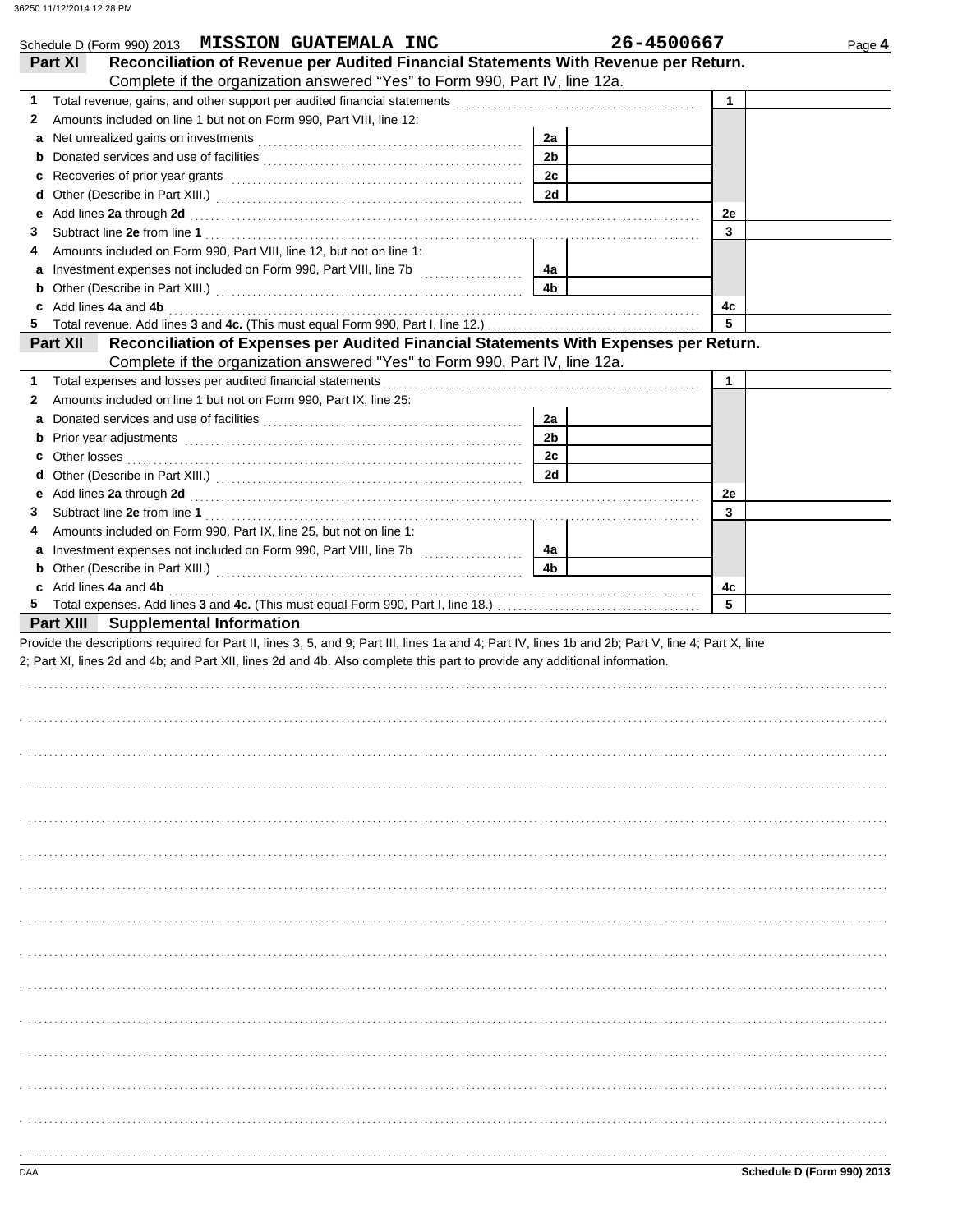| Schedule D (Form 990) 2013 MISSION GUATEMALA INC<br>Part XIII Supplemental Information (continued) | 26-4500667 | Page 5 |
|----------------------------------------------------------------------------------------------------|------------|--------|
|                                                                                                    |            |        |
|                                                                                                    |            |        |
|                                                                                                    |            |        |
|                                                                                                    |            |        |
|                                                                                                    |            |        |
|                                                                                                    |            |        |
|                                                                                                    |            |        |
|                                                                                                    |            |        |
|                                                                                                    |            |        |
|                                                                                                    |            |        |
|                                                                                                    |            |        |
|                                                                                                    |            |        |
|                                                                                                    |            |        |
|                                                                                                    |            |        |
|                                                                                                    |            |        |
|                                                                                                    |            |        |
|                                                                                                    |            |        |
|                                                                                                    |            |        |
|                                                                                                    |            |        |
|                                                                                                    |            |        |
|                                                                                                    |            |        |
|                                                                                                    |            |        |
|                                                                                                    |            |        |
|                                                                                                    |            |        |
|                                                                                                    |            |        |
|                                                                                                    |            |        |
|                                                                                                    |            |        |
|                                                                                                    |            |        |
|                                                                                                    |            |        |
|                                                                                                    |            |        |
|                                                                                                    |            |        |
|                                                                                                    |            |        |
|                                                                                                    |            |        |
|                                                                                                    |            |        |
|                                                                                                    |            |        |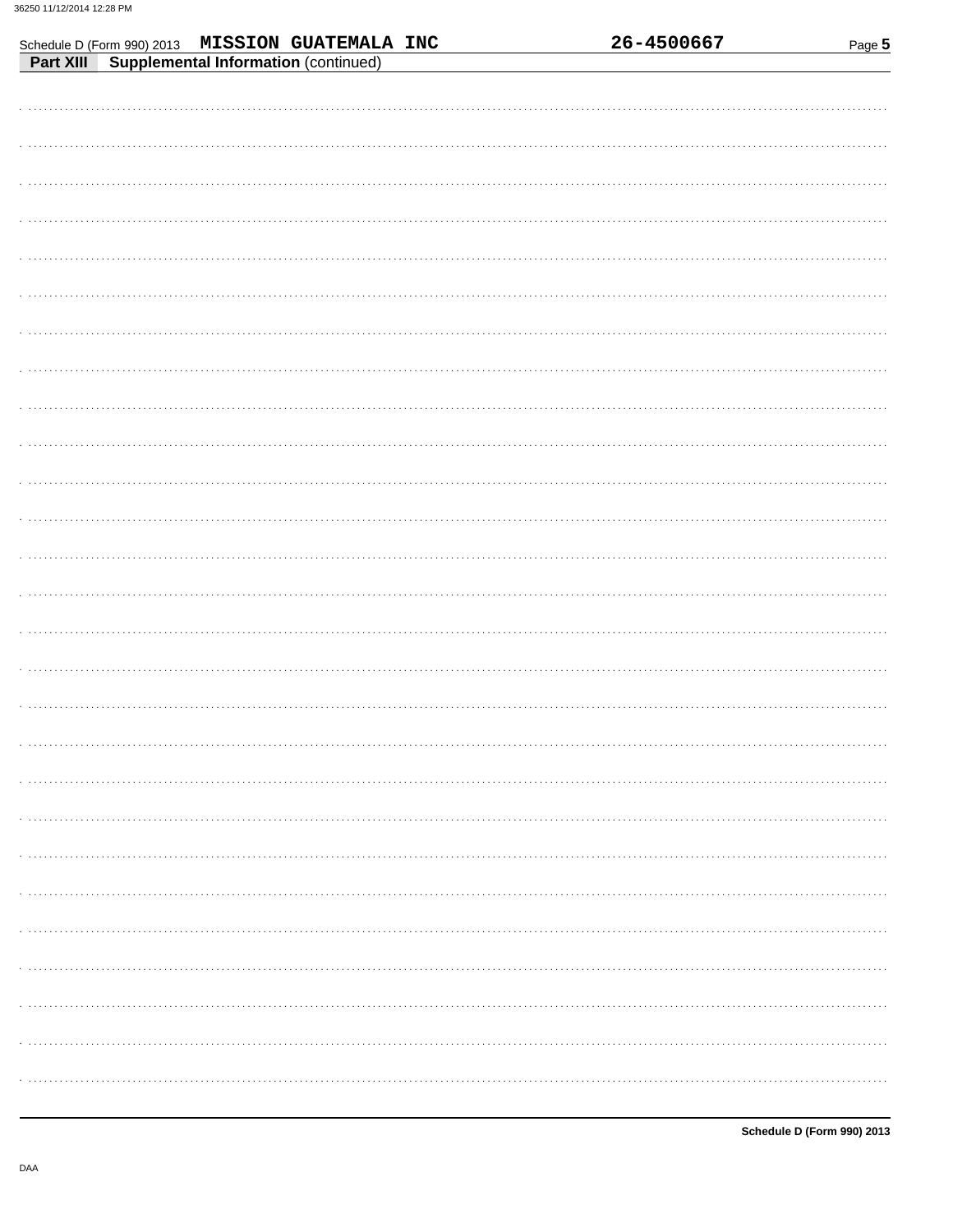| <b>SCHEDULE F</b><br>(Form 990)                        |                                                                                         |                                           | <b>Statement of Activities Outside the United States</b><br>> Complete if the organization answered "Yes" on Form 990, Part IV, line 14b, 15, or 16.                                                                           |    |                                                                                                                                                            |  |                                                                                                             | OMB No. 1545-0047                                             |
|--------------------------------------------------------|-----------------------------------------------------------------------------------------|-------------------------------------------|--------------------------------------------------------------------------------------------------------------------------------------------------------------------------------------------------------------------------------|----|------------------------------------------------------------------------------------------------------------------------------------------------------------|--|-------------------------------------------------------------------------------------------------------------|---------------------------------------------------------------|
|                                                        |                                                                                         |                                           |                                                                                                                                                                                                                                |    | Attach to Form 990. See separate instructions.                                                                                                             |  |                                                                                                             | <b>Open to Public</b>                                         |
| Department of the Treasury<br>Internal Revenue Service | Information about Schedule F (Form 990) and its instructions is at www.irs.gov/form990. |                                           |                                                                                                                                                                                                                                |    |                                                                                                                                                            |  |                                                                                                             |                                                               |
| Name of the organization                               |                                                                                         |                                           | <b>MISSION GUATEMALA INC</b>                                                                                                                                                                                                   |    |                                                                                                                                                            |  | <b>Employer identification number</b><br>26-4500667                                                         |                                                               |
| Part I                                                 |                                                                                         |                                           | General Information on Activities Outside the United States. Complete if the organization answered "Yes" on                                                                                                                    |    |                                                                                                                                                            |  |                                                                                                             |                                                               |
| 1                                                      |                                                                                         | Form 990, Part IV, line 14b.              |                                                                                                                                                                                                                                |    |                                                                                                                                                            |  |                                                                                                             |                                                               |
| grants or assistance?                                  |                                                                                         |                                           | For grantmakers. Does the organization maintain records to substantiate the amount of its grants and other<br>assistance, the grantees' eligibility for the grants or assistance, and the selection criteria used to award the |    |                                                                                                                                                            |  |                                                                                                             | $ \mathbf{x} $<br>Yes<br>No                                   |
| 2                                                      |                                                                                         | assistance outside the United States.     | For grantmakers. Describe in Part V the organization's procedures for monitoring the use of its grants and other                                                                                                               |    |                                                                                                                                                            |  |                                                                                                             |                                                               |
| 3                                                      |                                                                                         |                                           | Activities per Region. (The following Part I, line 3 table can be duplicated if additional space is needed.)                                                                                                                   |    |                                                                                                                                                            |  |                                                                                                             |                                                               |
| (a) Region                                             |                                                                                         | (b) Number of<br>offices in the<br>region | (c) Number of<br>employees, agents,<br>and independent<br>contractors<br>in region                                                                                                                                             |    | (d) Activities conducted in<br>region (by type) (e.g.,<br>fundraising, program services,<br>investments,<br>grants to recipients<br>located in the region) |  | (e) If activity listed in (d) is<br>a program service,<br>describe specific type of<br>service(s) in region | (f) Total<br>expenditures for<br>and investments<br>in region |
| CENTRAL AMERICA AND THE                                |                                                                                         |                                           | <b>CARIBBEAN</b>                                                                                                                                                                                                               |    |                                                                                                                                                            |  |                                                                                                             |                                                               |
| (1)                                                    |                                                                                         |                                           | 1                                                                                                                                                                                                                              |    | 19 PROGRAM SERVICES                                                                                                                                        |  | MEDICAL, FOOD, SUPPL                                                                                        | 523,522                                                       |
| (2)                                                    |                                                                                         |                                           |                                                                                                                                                                                                                                |    |                                                                                                                                                            |  |                                                                                                             |                                                               |
| (3)                                                    |                                                                                         |                                           |                                                                                                                                                                                                                                |    |                                                                                                                                                            |  |                                                                                                             |                                                               |
| (4)                                                    |                                                                                         |                                           |                                                                                                                                                                                                                                |    |                                                                                                                                                            |  |                                                                                                             |                                                               |
| (5)                                                    |                                                                                         |                                           |                                                                                                                                                                                                                                |    |                                                                                                                                                            |  |                                                                                                             |                                                               |
| (6)                                                    |                                                                                         |                                           |                                                                                                                                                                                                                                |    |                                                                                                                                                            |  |                                                                                                             |                                                               |
|                                                        |                                                                                         |                                           |                                                                                                                                                                                                                                |    |                                                                                                                                                            |  |                                                                                                             |                                                               |
| (7)                                                    |                                                                                         |                                           |                                                                                                                                                                                                                                |    |                                                                                                                                                            |  |                                                                                                             |                                                               |
| (8)                                                    |                                                                                         |                                           |                                                                                                                                                                                                                                |    |                                                                                                                                                            |  |                                                                                                             |                                                               |
| (9)                                                    |                                                                                         |                                           |                                                                                                                                                                                                                                |    |                                                                                                                                                            |  |                                                                                                             |                                                               |
| (10)                                                   |                                                                                         |                                           |                                                                                                                                                                                                                                |    |                                                                                                                                                            |  |                                                                                                             |                                                               |
| (11)                                                   |                                                                                         |                                           |                                                                                                                                                                                                                                |    |                                                                                                                                                            |  |                                                                                                             |                                                               |
| (12)                                                   |                                                                                         |                                           |                                                                                                                                                                                                                                |    |                                                                                                                                                            |  |                                                                                                             |                                                               |
| (13)                                                   |                                                                                         |                                           |                                                                                                                                                                                                                                |    |                                                                                                                                                            |  |                                                                                                             |                                                               |
| (14)                                                   |                                                                                         |                                           |                                                                                                                                                                                                                                |    |                                                                                                                                                            |  |                                                                                                             |                                                               |
| (15)                                                   |                                                                                         |                                           |                                                                                                                                                                                                                                |    |                                                                                                                                                            |  |                                                                                                             |                                                               |
| (16)                                                   |                                                                                         |                                           |                                                                                                                                                                                                                                |    |                                                                                                                                                            |  |                                                                                                             |                                                               |
|                                                        |                                                                                         |                                           |                                                                                                                                                                                                                                |    |                                                                                                                                                            |  |                                                                                                             |                                                               |
| (17)<br>3a Sub-total                                   |                                                                                         |                                           | $\mathbf{1}$                                                                                                                                                                                                                   | 19 |                                                                                                                                                            |  |                                                                                                             | 523,522                                                       |
| <b>b</b> Total from continuation                       |                                                                                         |                                           |                                                                                                                                                                                                                                |    |                                                                                                                                                            |  |                                                                                                             |                                                               |
| sheets to Part I<br>c Totals (add                      |                                                                                         |                                           | 1                                                                                                                                                                                                                              | 19 |                                                                                                                                                            |  |                                                                                                             |                                                               |
| lines 3a and 3b)                                       |                                                                                         |                                           |                                                                                                                                                                                                                                |    |                                                                                                                                                            |  |                                                                                                             | 523,522                                                       |

**For Paperwork Reduction Act Notice, see the Instructions for Form 990.** Schedule F (Form 990) 2013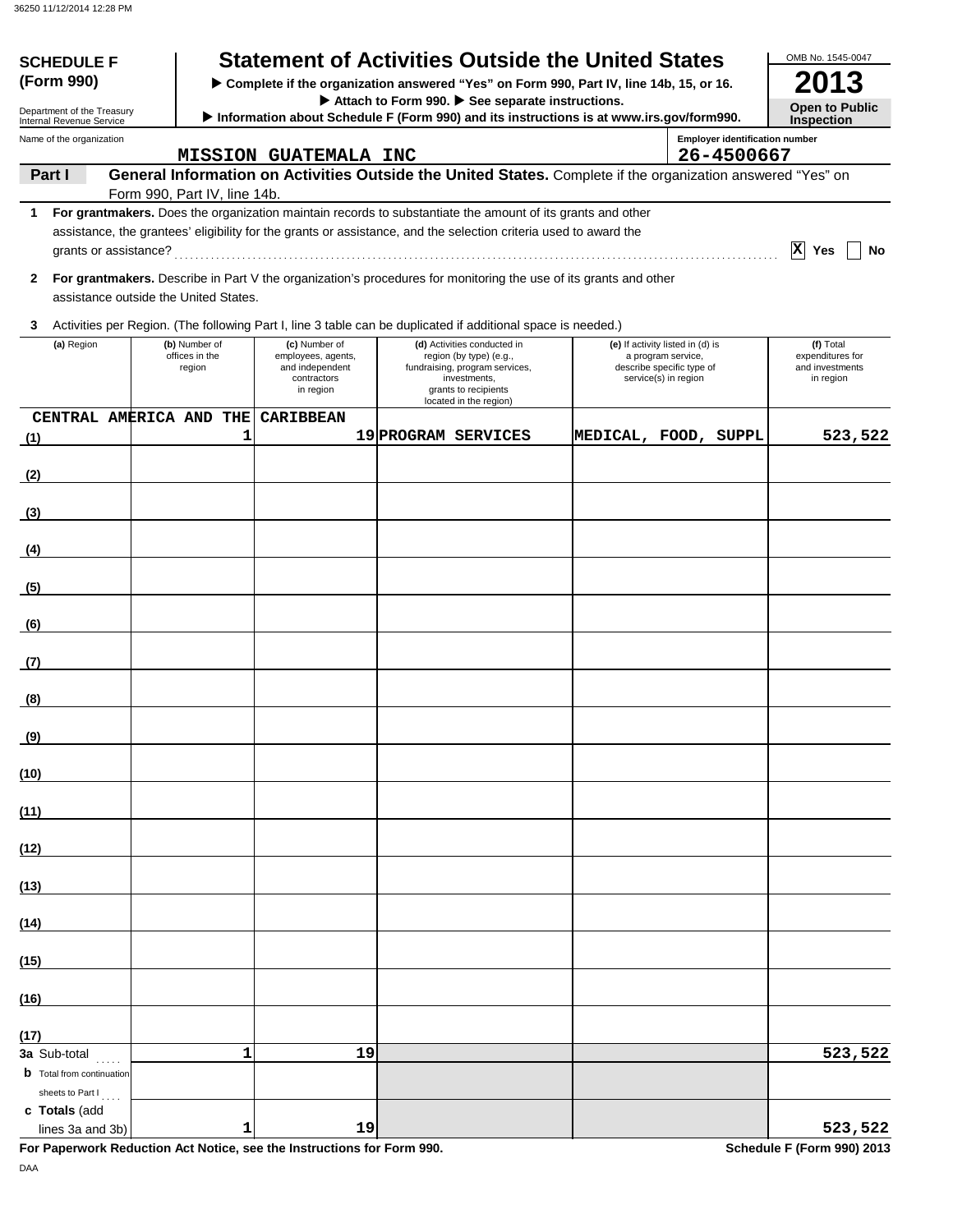|         | Schedule F (Form 990) 2013 MISSION GUATEMALA INC |                                                    |            |                                                                                                                                                         | 26-4500667                  |                                       |                                         |                                              | Page 2                                                            |
|---------|--------------------------------------------------|----------------------------------------------------|------------|---------------------------------------------------------------------------------------------------------------------------------------------------------|-----------------------------|---------------------------------------|-----------------------------------------|----------------------------------------------|-------------------------------------------------------------------|
| Part II |                                                  |                                                    |            | Grants and Other Assistance to Organizations or Entities Outside the United States. Complete if the organization answered "Yes" on Form 990,            |                             |                                       |                                         |                                              |                                                                   |
| -1      | (a) Name of<br>organization                      | (b) IRS code<br>section and EIN<br>(if applicable) | (c) Region | Part IV, line 15, for any recipient who received more than \$5,000. Part II can be duplicated if additional space is needed.<br>(d) Purpose of<br>grant | (e) Amount of<br>cash grant | (f) Manner of<br>cash<br>disbursement | (g) Amount of<br>non-cash<br>assistance | (h) Description<br>of non-cash<br>assistance | (i) Method of<br>valuation<br>(book, FMV,<br>appraisal,<br>other) |
|         |                                                  |                                                    |            | SCHOOL CONSTRUCTION                                                                                                                                     | 5,224                       | <b>PURCHASES</b>                      |                                         |                                              |                                                                   |
| (1)     |                                                  |                                                    |            | CENTRAL AMERICAN AND THE CARIBBEAN                                                                                                                      |                             |                                       |                                         |                                              |                                                                   |
|         |                                                  |                                                    |            | CONSTRUCTION ASSIST<br>CENTRAL AMERICAN AND THE CARRIBEAN                                                                                               | 7,414                       | <b>SUPPLIES</b>                       |                                         |                                              |                                                                   |
| (2)     |                                                  |                                                    |            |                                                                                                                                                         |                             |                                       |                                         |                                              |                                                                   |
| (3)     |                                                  |                                                    |            |                                                                                                                                                         |                             |                                       |                                         |                                              |                                                                   |
| (4)     |                                                  |                                                    |            |                                                                                                                                                         |                             |                                       |                                         |                                              |                                                                   |
| (5)     |                                                  |                                                    |            |                                                                                                                                                         |                             |                                       |                                         |                                              |                                                                   |
|         |                                                  |                                                    |            |                                                                                                                                                         |                             |                                       |                                         |                                              |                                                                   |
| (6)     |                                                  |                                                    |            |                                                                                                                                                         |                             |                                       |                                         |                                              |                                                                   |
| (7)     |                                                  |                                                    |            |                                                                                                                                                         |                             |                                       |                                         |                                              |                                                                   |
| (8)     |                                                  |                                                    |            |                                                                                                                                                         |                             |                                       |                                         |                                              |                                                                   |
| (9)     |                                                  |                                                    |            |                                                                                                                                                         |                             |                                       |                                         |                                              |                                                                   |
| (10)    |                                                  |                                                    |            |                                                                                                                                                         |                             |                                       |                                         |                                              |                                                                   |
| (11)    |                                                  |                                                    |            |                                                                                                                                                         |                             |                                       |                                         |                                              |                                                                   |
|         |                                                  |                                                    |            |                                                                                                                                                         |                             |                                       |                                         |                                              |                                                                   |
| (12)    |                                                  |                                                    |            |                                                                                                                                                         |                             |                                       |                                         |                                              |                                                                   |
| (13)    |                                                  |                                                    |            |                                                                                                                                                         |                             |                                       |                                         |                                              |                                                                   |
| (14)    |                                                  |                                                    |            |                                                                                                                                                         |                             |                                       |                                         |                                              |                                                                   |
| (15)    |                                                  |                                                    |            |                                                                                                                                                         |                             |                                       |                                         |                                              |                                                                   |
| (16)    |                                                  |                                                    |            |                                                                                                                                                         |                             |                                       |                                         |                                              |                                                                   |

| Enter total number of recipient organizations listed above that are recognized as charities by the foreign country, recognized as tax-exempt |  |  |
|----------------------------------------------------------------------------------------------------------------------------------------------|--|--|
| by the IRS, or for which the grantee or counsel has provided a section $501(c)(3)$ equivalency letter                                        |  |  |
| Enter total number of other organizations or entities                                                                                        |  |  |

**Schedule F (Form 990) 2013**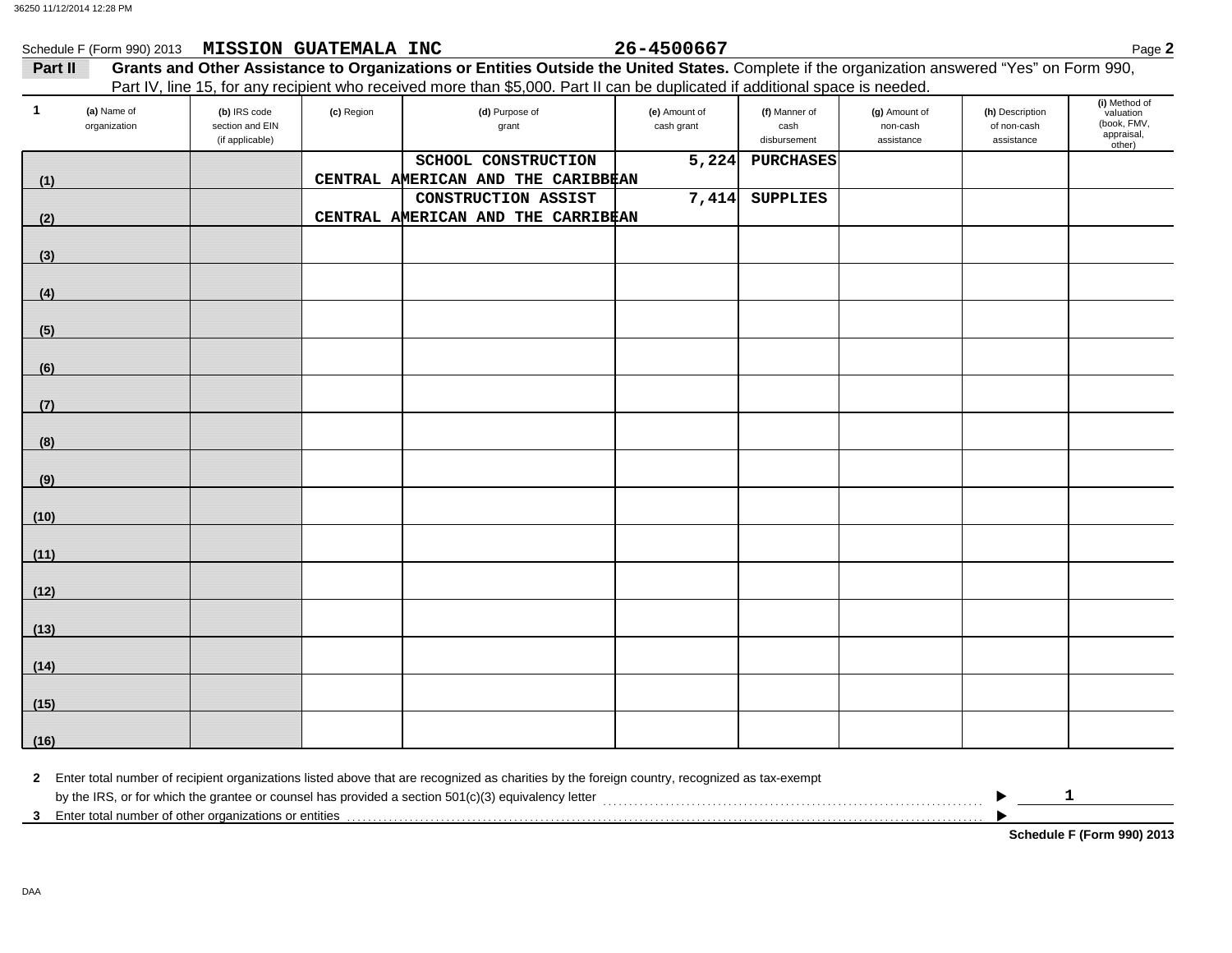| Schedule F (Form 990) 2013 MISSION GUATEMALA INC                                                                            |                |                             |                             | 26-4500667                            |                                         |                                                                                                                                                  | Page 3                                                            |
|-----------------------------------------------------------------------------------------------------------------------------|----------------|-----------------------------|-----------------------------|---------------------------------------|-----------------------------------------|--------------------------------------------------------------------------------------------------------------------------------------------------|-------------------------------------------------------------------|
| Part III                                                                                                                    |                |                             |                             |                                       |                                         | Grants and Other Assistance to Individuals Outside the United States. Complete if the organization answered "Yes" on Form 990, Part IV, line 16. |                                                                   |
| Part III can be duplicated if additional space is needed.<br>(a) Type of grant or assistance                                | (b) Region     | (c) Number of<br>recipients | (d) Amount of<br>cash grant | (e) Manner of<br>cash<br>disbursement | (f) Amount of<br>non-cash<br>assistance | (g) Description<br>of non-cash assistance                                                                                                        | (h) Method of<br>valuation<br>(book, FMV,<br>appraisal,<br>other) |
|                                                                                                                             | <b>CENTRAL</b> | AMERICA AND                 | THE CARIBBEAN               |                                       |                                         |                                                                                                                                                  |                                                                   |
| (1) FOOD FOR CHRISTMAS                                                                                                      | <b>CENTRAL</b> | <b>AMERICA AND</b>          | THE CARIBBEAN               |                                       | 4,811                                   | FOOD BASKETS                                                                                                                                     | <b>COST</b>                                                       |
| (2) SCHOLARSHIPS                                                                                                            |                |                             |                             |                                       | 4,240                                   | SCHOLARSHIPS                                                                                                                                     | <b>COST</b>                                                       |
| (3) HOME CONSTRUCTION                                                                                                       | <b>CENTRAL</b> | <b>AMERICA AND</b>          | THE CARIBBEAN               |                                       | 1,258                                   | LABOR/MATERIALS                                                                                                                                  | COST                                                              |
| (4)                                                                                                                         |                |                             |                             |                                       |                                         |                                                                                                                                                  |                                                                   |
| (5)                                                                                                                         |                |                             |                             |                                       |                                         |                                                                                                                                                  |                                                                   |
| (6)                                                                                                                         |                |                             |                             |                                       |                                         |                                                                                                                                                  |                                                                   |
| (7)                                                                                                                         |                |                             |                             |                                       |                                         |                                                                                                                                                  |                                                                   |
| (8)<br><u> 1980 - Jan Stein Stein Stein Stein Stein Stein Stein Stein Stein Stein Stein Stein Stein Stein Stein Stein S</u> |                |                             |                             |                                       |                                         |                                                                                                                                                  |                                                                   |
| (9)                                                                                                                         |                |                             |                             |                                       |                                         |                                                                                                                                                  |                                                                   |
| (10)                                                                                                                        |                |                             |                             |                                       |                                         |                                                                                                                                                  |                                                                   |
| (11)                                                                                                                        |                |                             |                             |                                       |                                         |                                                                                                                                                  |                                                                   |
| (12)                                                                                                                        |                |                             |                             |                                       |                                         |                                                                                                                                                  |                                                                   |
| (13)                                                                                                                        |                |                             |                             |                                       |                                         |                                                                                                                                                  |                                                                   |
| (14)                                                                                                                        |                |                             |                             |                                       |                                         |                                                                                                                                                  |                                                                   |
| (15)                                                                                                                        |                |                             |                             |                                       |                                         |                                                                                                                                                  |                                                                   |
| (16)                                                                                                                        |                |                             |                             |                                       |                                         |                                                                                                                                                  |                                                                   |
| (17)                                                                                                                        |                |                             |                             |                                       |                                         |                                                                                                                                                  |                                                                   |
|                                                                                                                             |                |                             |                             |                                       |                                         |                                                                                                                                                  |                                                                   |

**Schedule F (Form 990) 2013**

**(18)**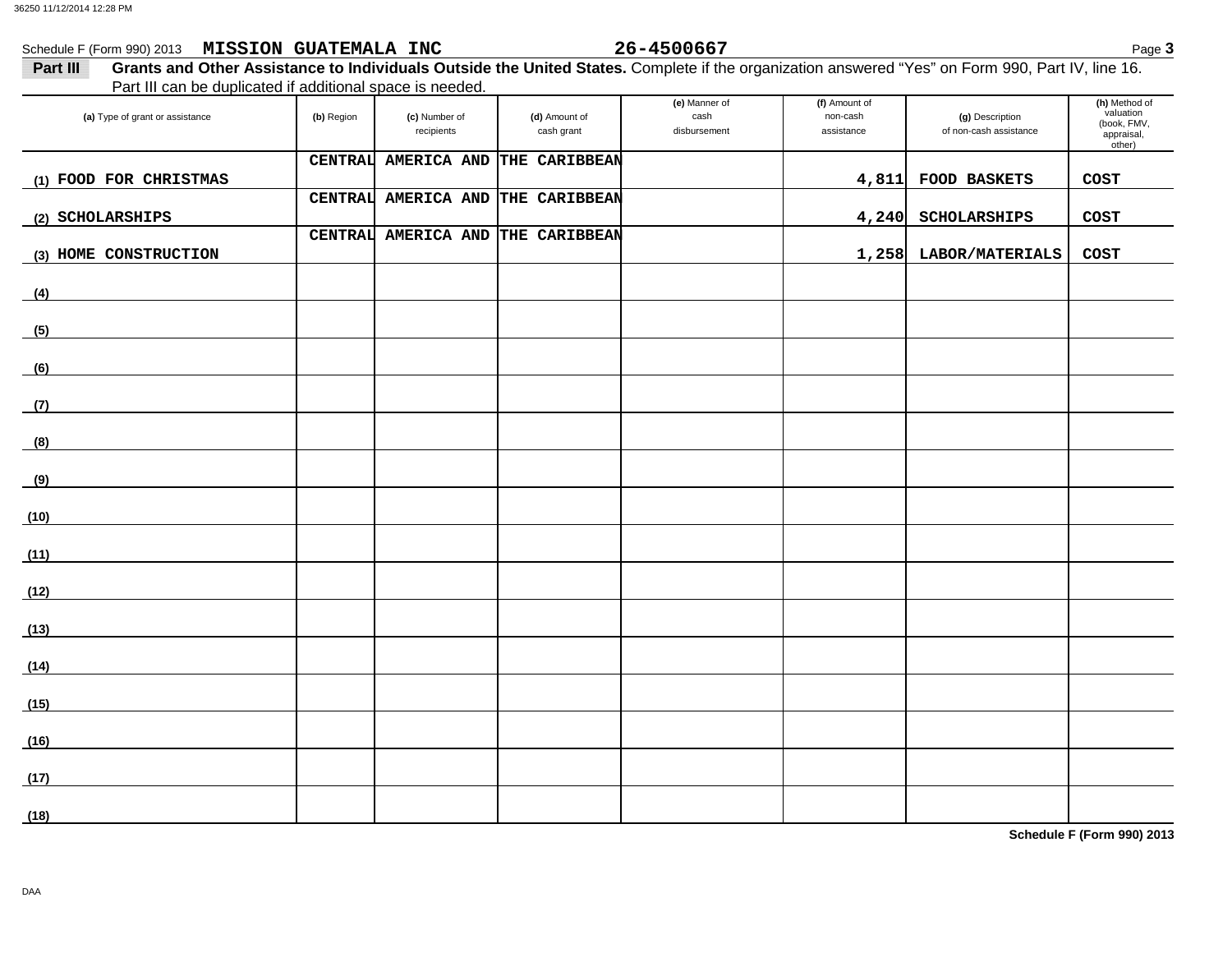|   | Schedule F (Form 990) 2013<br><b>MISSION GUATEMALA INC</b>                                                                                                                                                                                                                                                                                                                                                                                      | 26-4500667 |     | Page 4                      |
|---|-------------------------------------------------------------------------------------------------------------------------------------------------------------------------------------------------------------------------------------------------------------------------------------------------------------------------------------------------------------------------------------------------------------------------------------------------|------------|-----|-----------------------------|
|   | Part IV<br><b>Foreign Forms</b>                                                                                                                                                                                                                                                                                                                                                                                                                 |            |     |                             |
| 1 | Was the organization a U.S. transferor of property to a foreign corporation during the tax year? If "Yes,"<br>the organization may be required to file Form 926, Return by a U.S. Transferor of Property to a Foreign                                                                                                                                                                                                                           |            | Yes | $ \mathbf{X} $<br>No        |
| 2 | Did the organization have an interest in a foreign trust during the tax year? If "Yes," the organization<br>may be required to file Form 3520, Annual Return to Report Transactions with Foreign Trusts and<br>Receipt of Certain Foreign Gifts, and/or Form 3520-A, Annual Information Return of Foreign Trust With a                                                                                                                          |            | Yes | $ \mathbf{X} $<br>No        |
| 3 | Did the organization have an ownership interest in a foreign corporation during the tax year? If "Yes,"<br>the organization may be required to file Form 5471, Information Return of U.S. Persons With Respect To                                                                                                                                                                                                                               |            | Yes | ΙxΙ<br><b>No</b>            |
| 4 | Was the organization a direct or indirect shareholder of a passive foreign investment company or a<br>qualified electing fund during the tax year? If "Yes," the organization may be required to file Form 8621,<br>Information Return by a Shareholder of a Passive Foreign Investment Company or Qualified Electing                                                                                                                           |            | Yes | $ \mathbf{x} $<br><b>No</b> |
| 5 | Did the organization have an ownership interest in a foreign partnership during the tax year? If "Yes,"<br>the organization may be required to file Form 8865, Return of U.S. Persons With Respect To Certain<br>Foreign Partnerships. (see Instructions for Form 8865) [11] Conserved Conserved Conserved Conserved Conserved Conserved Conserved Conserved Conserved Conserved Conserved Conserved Conserved Conserved Conserved Conserved Co |            | Yes | $ \mathbf{X} $<br><b>No</b> |
| 6 | Did the organization have any operations in or related to any boycotting countries during the tax year? If<br>"Yes," the organization may be required to file Form 5713, International Boycott Report (see Instructions<br>for Form 5713) $\ldots$ $\ldots$ $\ldots$ $\ldots$ $\ldots$ $\ldots$ $\ldots$ $\ldots$ $\ldots$ $\ldots$ $\ldots$ $\ldots$ $\ldots$ $\ldots$ $\ldots$ $\ldots$                                                       |            | Yes | $ \mathbf{x} $<br><b>No</b> |

**Schedule F (Form 990) 2013**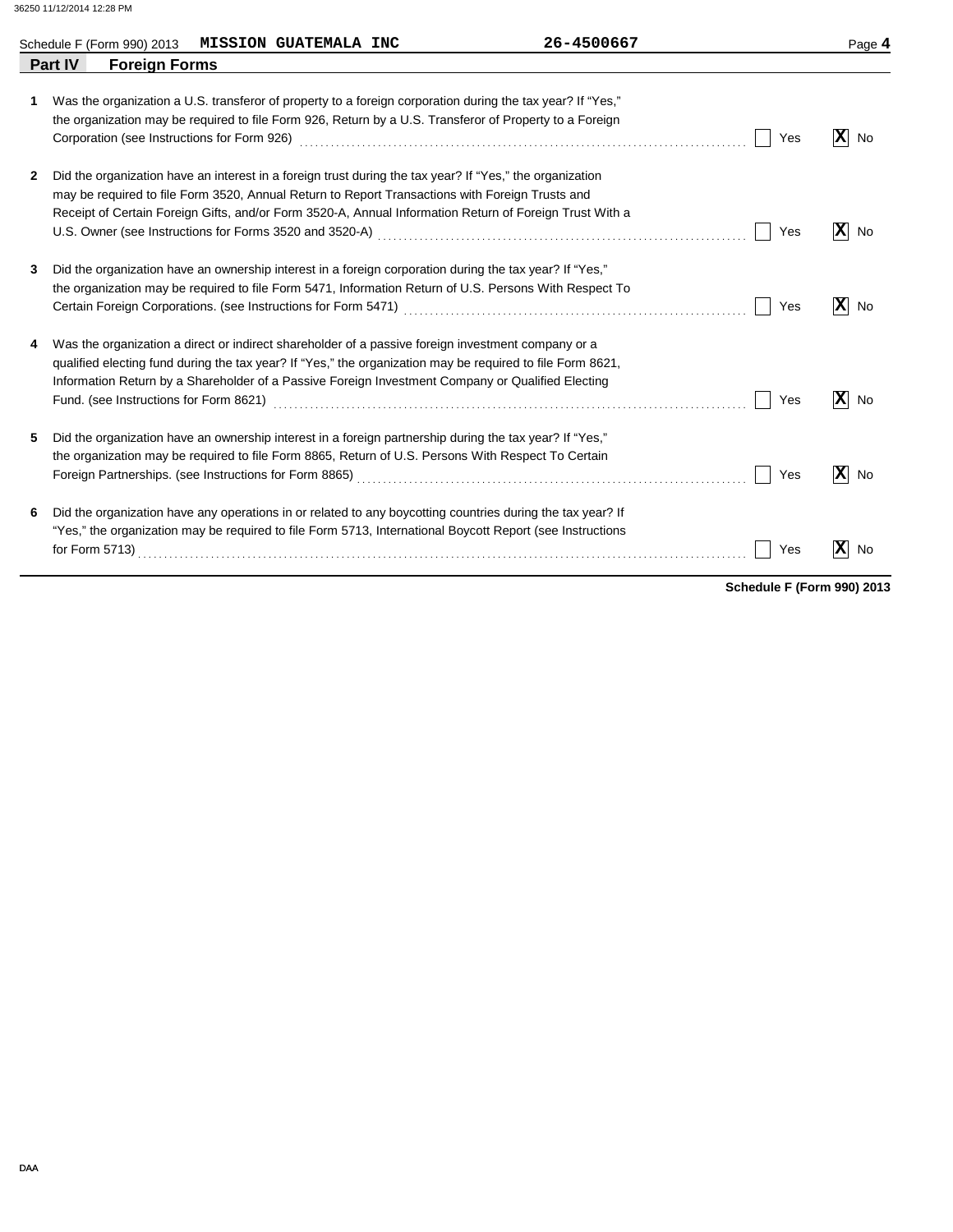| Part V        | <b>MISSION GUATEMALA INC</b><br>Schedule F (Form 990) 2013<br><b>Supplemental Information</b><br>Provide the information required by Part I, line 2 (monitoring of funds); Part I, line 3, column (f) (accounting method;                                                                 | 26-4500667                                              | Page 5                              |
|---------------|-------------------------------------------------------------------------------------------------------------------------------------------------------------------------------------------------------------------------------------------------------------------------------------------|---------------------------------------------------------|-------------------------------------|
|               | amounts of investments vs. expenditures per region); Part II, line 1 (accounting method); Part III (accounting method); and<br>Part III, column (c) (estimated number of recipients), as applicable. Also complete this part to provide any additional<br>information (see instructions). |                                                         |                                     |
|               | PART I, LINE 2 - PROCEDURES FOR MONITORING THE USE OF GRANT FUNDS                                                                                                                                                                                                                         |                                                         |                                     |
|               | MISSION GUATEMALA HAS PEOPLE AND STAFF ON THE GROUND IN GUATEMALA.                                                                                                                                                                                                                        |                                                         | ΙN                                  |
|               | GENERAL, THE INDIVIDUAL/ORGANIZATIONAL NEED IS OBSERVED BY A MISSION                                                                                                                                                                                                                      |                                                         |                                     |
|               | GUATEMALA STAFF PERSON.                                                                                                                                                                                                                                                                   | ON A FEW OCCASIONS, MISSION GUATEMALA IS SOLICITED      |                                     |
|               | FOR HELP BY THE INDIVIDUAL OR ORGANIZATION.                                                                                                                                                                                                                                               | THE STAFF SOCIAL WORKER                                 |                                     |
|               | FURTHER INVESTIGATES THE NEED AND REPORTS BACK TO THE SENIOR STAFF PEOPLE                                                                                                                                                                                                                 |                                                         |                                     |
|               | IN GUATEMALA.                                                                                                                                                                                                                                                                             | BASED ON THE RECOMMENDATION OF THE SOCIAL WORKER, STAFF |                                     |
|               | OBSERVATIONS, AND GENERAL KNOWLEDGE OF THE COUNTRY AND NEED, A DECISION IS                                                                                                                                                                                                                |                                                         |                                     |
|               | REACHED ON WHETHER OR NOT TO ISSUE THE GRANT.                                                                                                                                                                                                                                             |                                                         | <b>AGAIN, BECAUSE WE HAVE STAFF</b> |
|               | ON THE GROUND, THERE IS USUALLY A FOLLOW UP VISIT(S) TO ENSURE THAT THE                                                                                                                                                                                                                   |                                                         |                                     |
|               | GRANT IS BEING USED PROPERLY AND AS INTENDED.                                                                                                                                                                                                                                             |                                                         |                                     |
|               |                                                                                                                                                                                                                                                                                           |                                                         |                                     |
|               |                                                                                                                                                                                                                                                                                           |                                                         |                                     |
|               | PART I, LINE 3 - ACTIVITIES PER REGION                                                                                                                                                                                                                                                    |                                                         |                                     |
| <b>REGION</b> |                                                                                                                                                                                                                                                                                           | <b>EXPENDITURES</b>                                     | <b>INVESTMENTS</b>                  |
|               | CENTRAL AMERICA AND THE CARIBBEAN                                                                                                                                                                                                                                                         | \$<br>$487,725$ \$                                      | 35,797                              |
|               |                                                                                                                                                                                                                                                                                           |                                                         |                                     |
|               |                                                                                                                                                                                                                                                                                           |                                                         |                                     |
|               |                                                                                                                                                                                                                                                                                           |                                                         |                                     |
|               |                                                                                                                                                                                                                                                                                           |                                                         |                                     |
|               |                                                                                                                                                                                                                                                                                           |                                                         |                                     |
|               |                                                                                                                                                                                                                                                                                           |                                                         |                                     |
|               |                                                                                                                                                                                                                                                                                           |                                                         |                                     |
|               |                                                                                                                                                                                                                                                                                           |                                                         |                                     |
|               |                                                                                                                                                                                                                                                                                           |                                                         |                                     |
|               |                                                                                                                                                                                                                                                                                           |                                                         |                                     |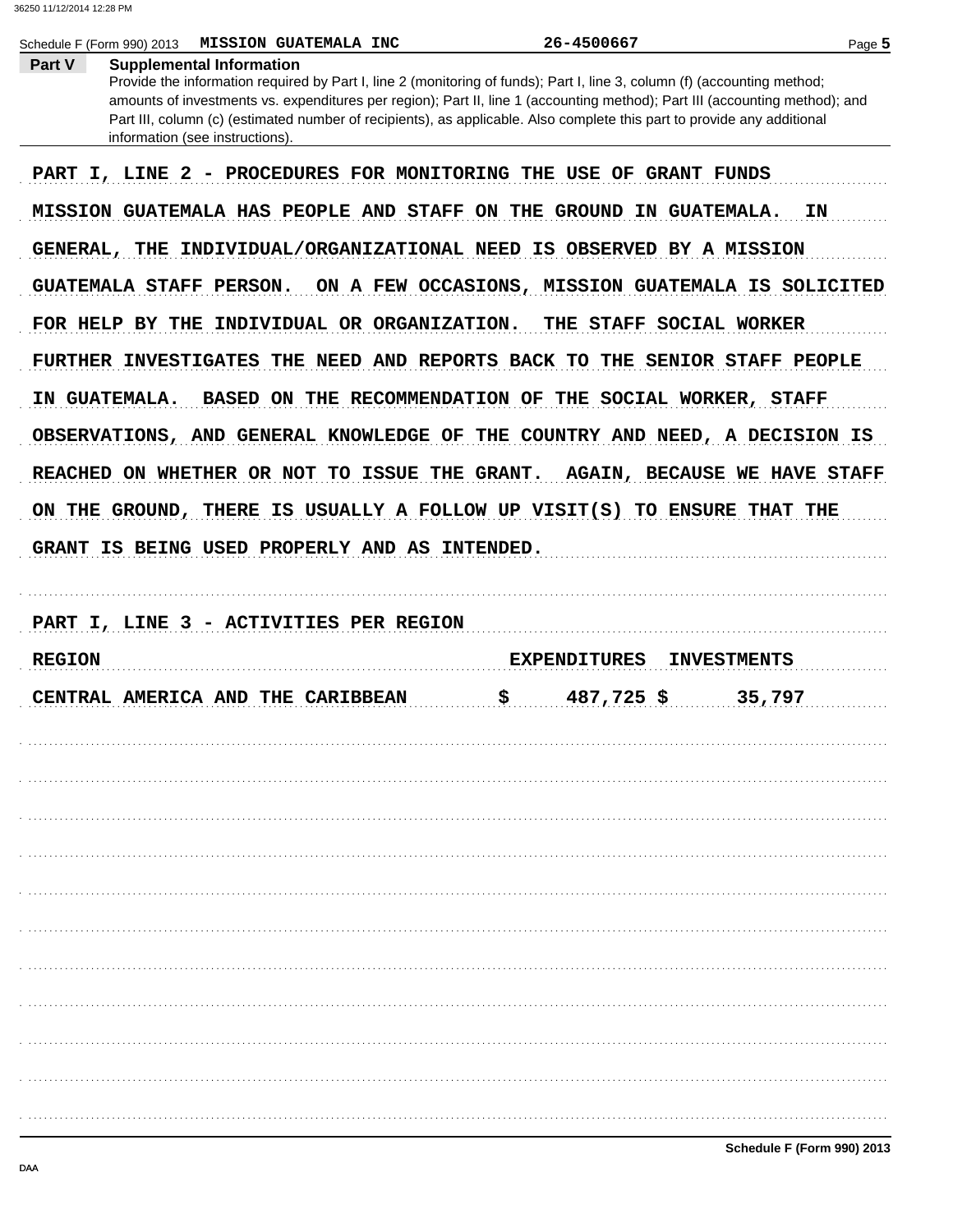| <b>SCHEDULE M</b>                                      |                             |                                                                                                                                                                                                                                                                                              |                                                    |     | OMB No. 1545-0047                     |  |
|--------------------------------------------------------|-----------------------------|----------------------------------------------------------------------------------------------------------------------------------------------------------------------------------------------------------------------------------------------------------------------------------------------|----------------------------------------------------|-----|---------------------------------------|--|
| (Form 990)                                             |                             | <b>Noncash Contributions</b><br>2013<br>> Complete if the organizations answered "Yes" on Form 990, Part IV, lines 29 or 30.<br>Attach to Form 990.<br><b>Open To Public</b><br>Information about Schedule M (Form 990) and its instructions is at www.irs.gov/form990.<br><b>Inspection</b> |                                                    |     |                                       |  |
| Department of the Treasury<br>Internal Revenue Service |                             |                                                                                                                                                                                                                                                                                              |                                                    |     |                                       |  |
| Name of the organization                               |                             |                                                                                                                                                                                                                                                                                              |                                                    |     | <b>Employer identification number</b> |  |
|                                                        | <b>GUATEMALA</b><br>MISSION | INC                                                                                                                                                                                                                                                                                          |                                                    |     | 26-4500667                            |  |
| <b>Types of Property</b><br>Part I                     |                             |                                                                                                                                                                                                                                                                                              |                                                    |     |                                       |  |
|                                                        | (a)<br>Check if             | (b)<br>Number of contributions or                                                                                                                                                                                                                                                            | (c)<br>Noncash contribution<br>amounts reported on | (d) | Method of determining                 |  |

|          |                                                                                                                                                                                                                                           | Check if    | Number of contributions or | amounts reported on                                                                             | Method of determining        |     |        |             |
|----------|-------------------------------------------------------------------------------------------------------------------------------------------------------------------------------------------------------------------------------------------|-------------|----------------------------|-------------------------------------------------------------------------------------------------|------------------------------|-----|--------|-------------|
|          |                                                                                                                                                                                                                                           | applicable  | items contributed          | Form 990, Part VIII, line 1g                                                                    | noncash contribution amounts |     |        |             |
| 1        | Art - Works of art                                                                                                                                                                                                                        |             |                            |                                                                                                 |                              |     |        |             |
| 2        | Art - Historical treasures                                                                                                                                                                                                                |             |                            |                                                                                                 |                              |     |        |             |
| 3        | Art - Fractional interests                                                                                                                                                                                                                |             |                            |                                                                                                 |                              |     |        |             |
| 4        | Books and publications                                                                                                                                                                                                                    |             |                            |                                                                                                 |                              |     |        |             |
| 5        | Clothing and household                                                                                                                                                                                                                    |             |                            |                                                                                                 |                              |     |        |             |
|          |                                                                                                                                                                                                                                           |             |                            |                                                                                                 |                              |     |        |             |
| 6        | Cars and other vehicles                                                                                                                                                                                                                   |             |                            |                                                                                                 |                              |     |        |             |
| 7        | Boats and planes                                                                                                                                                                                                                          |             |                            |                                                                                                 |                              |     |        |             |
| 8        |                                                                                                                                                                                                                                           |             |                            |                                                                                                 |                              |     |        |             |
| 9        | Securities - Publicly traded                                                                                                                                                                                                              |             |                            |                                                                                                 |                              |     |        |             |
| 10       | Securities - Closely held stock                                                                                                                                                                                                           |             |                            |                                                                                                 |                              |     |        |             |
| 11       | Securities - Partnership, LLC,                                                                                                                                                                                                            |             |                            |                                                                                                 |                              |     |        |             |
|          | or trust interests                                                                                                                                                                                                                        |             |                            |                                                                                                 |                              |     |        |             |
| 12       | Securities - Miscellaneous                                                                                                                                                                                                                |             |                            |                                                                                                 |                              |     |        |             |
| 13       | Qualified conservation                                                                                                                                                                                                                    |             |                            |                                                                                                 |                              |     |        |             |
|          | contribution - Historic                                                                                                                                                                                                                   |             |                            |                                                                                                 |                              |     |        |             |
|          | structures                                                                                                                                                                                                                                |             |                            |                                                                                                 |                              |     |        |             |
| 14       | Qualified conservation                                                                                                                                                                                                                    |             |                            |                                                                                                 |                              |     |        |             |
|          | contribution - Other                                                                                                                                                                                                                      |             |                            |                                                                                                 |                              |     |        |             |
| 15       | Real estate - Residential                                                                                                                                                                                                                 |             |                            |                                                                                                 |                              |     |        |             |
| 16       | Real estate - Commercial                                                                                                                                                                                                                  |             |                            |                                                                                                 |                              |     |        |             |
| 17       | Real estate - Other                                                                                                                                                                                                                       |             |                            |                                                                                                 |                              |     |        |             |
| 18       |                                                                                                                                                                                                                                           |             |                            |                                                                                                 |                              |     |        |             |
| 19       | Food inventory                                                                                                                                                                                                                            | $\mathbf x$ | $\mathbf 1$                |                                                                                                 | 67,716 ESTIMATED COSTS       |     |        |             |
| 20       | Drugs and medical supplies                                                                                                                                                                                                                |             |                            |                                                                                                 |                              |     |        |             |
| 21       | Taxidermy                                                                                                                                                                                                                                 |             |                            |                                                                                                 |                              |     |        |             |
| 22       | Historical artifacts                                                                                                                                                                                                                      |             |                            |                                                                                                 |                              |     |        |             |
| 23       | Scientific specimens                                                                                                                                                                                                                      |             |                            |                                                                                                 |                              |     |        |             |
| 24       | Archeological artifacts                                                                                                                                                                                                                   |             |                            |                                                                                                 |                              |     |        |             |
| 25       | Other $\blacktriangleright$ (MED, SUPPLIES)                                                                                                                                                                                               | x           | $\mathbf 1$                |                                                                                                 | 5,500 ESTIMATED COSTS        |     |        |             |
| 26       |                                                                                                                                                                                                                                           |             |                            |                                                                                                 |                              |     |        |             |
| 27       |                                                                                                                                                                                                                                           |             |                            |                                                                                                 |                              |     |        |             |
|          |                                                                                                                                                                                                                                           |             |                            |                                                                                                 |                              |     |        |             |
| 28<br>29 | Number of Forms 8283 received by the organization during the tax year for contributions for                                                                                                                                               |             |                            |                                                                                                 |                              |     |        |             |
|          | which the organization completed Form 8283, Part IV, Donee Acknowledgement [                                                                                                                                                              |             |                            |                                                                                                 | 0<br>29                      |     |        |             |
|          |                                                                                                                                                                                                                                           |             |                            |                                                                                                 |                              |     | Yes No |             |
|          |                                                                                                                                                                                                                                           |             |                            |                                                                                                 |                              |     |        |             |
|          | 30a During the year, did the organization receive by contribution any property reported in Part I, lines 1 - 28, that<br>it must hold for at least three years from the date of the initial contribution, and which is not required to be |             |                            |                                                                                                 |                              |     |        |             |
|          |                                                                                                                                                                                                                                           |             |                            |                                                                                                 |                              |     |        | $\mathbf x$ |
|          |                                                                                                                                                                                                                                           |             |                            |                                                                                                 |                              | 30a |        |             |
| b        | If "Yes," describe the arrangement in Part II.                                                                                                                                                                                            |             |                            |                                                                                                 |                              |     |        |             |
| 31       | Does the organization have a gift acceptance policy that requires the review of any non-standard                                                                                                                                          |             |                            |                                                                                                 |                              |     |        |             |
|          | contributions?                                                                                                                                                                                                                            |             |                            |                                                                                                 |                              | 31  |        | x           |
| 32a      | Does the organization hire or use third parties or related organizations to solicit, process, or sell noncash                                                                                                                             |             |                            |                                                                                                 |                              |     |        |             |
|          | contributions?                                                                                                                                                                                                                            |             |                            |                                                                                                 |                              | 32a |        | x           |
|          | If "Yes," describe in Part II.                                                                                                                                                                                                            |             |                            | of an account to column (a) for a fine of compatible for which column (a) is shown in the start |                              |     |        |             |
|          |                                                                                                                                                                                                                                           |             |                            |                                                                                                 |                              |     |        |             |

**33** If the organization did not report an amount in column (c) for a type of property for which column (a) is checked, describe in Part II.

**For Paperwork Reduction Act Notice, see the Instructions for Form 990. Schedule M (Form 990) (2013)**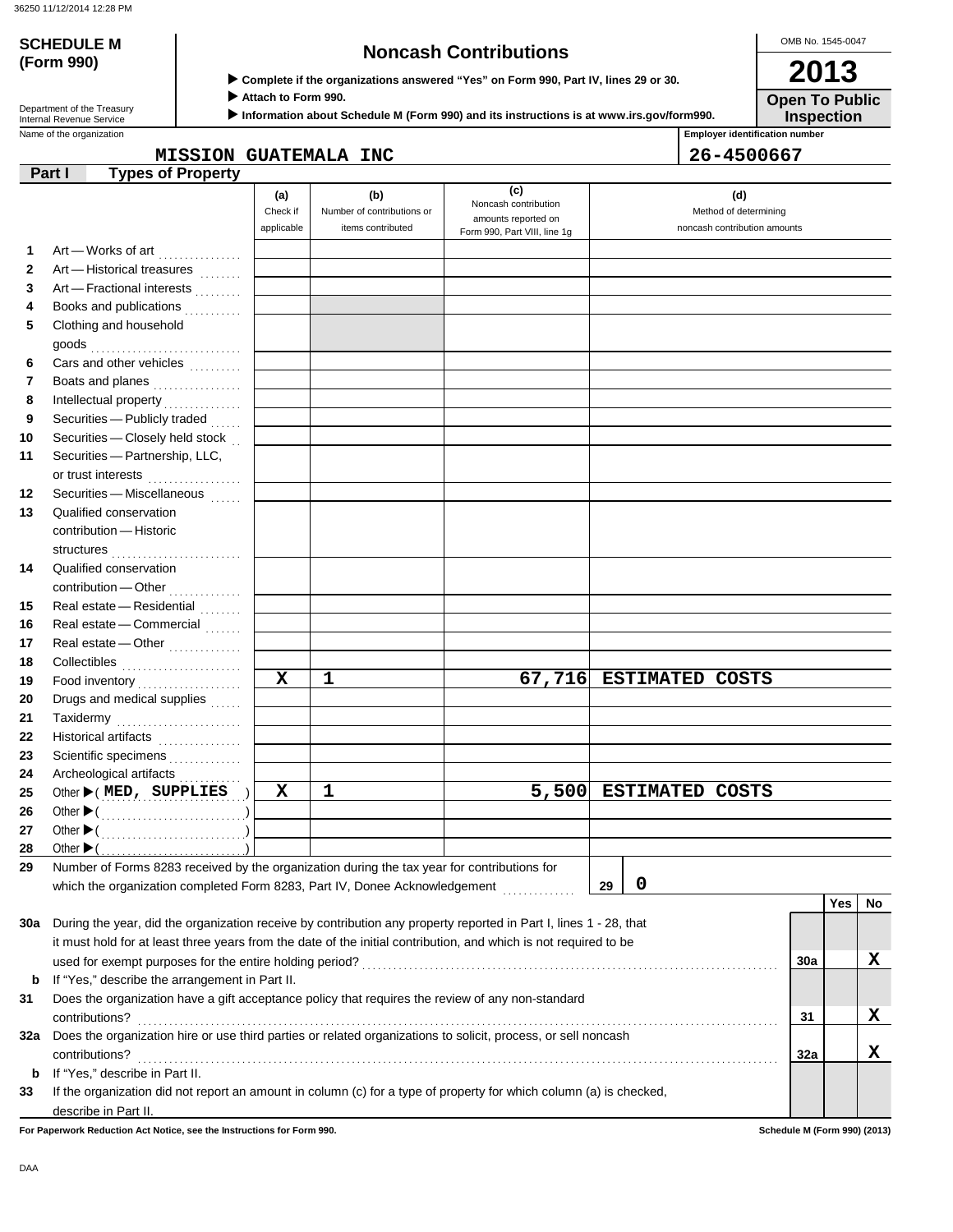| Schedule M (Form 990) (2013)<br>Part II | <b>MISSION GUATEMALA INC</b>                                                      |  | 26-4500667 | Supplemental Information. Provide the information required by Part I, lines 30b, 32b, and 33, and whether       | Page $2$ |
|-----------------------------------------|-----------------------------------------------------------------------------------|--|------------|-----------------------------------------------------------------------------------------------------------------|----------|
|                                         | or a combination of both. Also complete this part for any additional information. |  |            | the organization is reporting in Part I, column (b), the number of contributions, the number of items received, |          |
|                                         |                                                                                   |  |            |                                                                                                                 |          |
|                                         |                                                                                   |  |            |                                                                                                                 |          |
|                                         |                                                                                   |  |            |                                                                                                                 |          |
|                                         |                                                                                   |  |            |                                                                                                                 |          |
|                                         |                                                                                   |  |            |                                                                                                                 |          |
|                                         |                                                                                   |  |            |                                                                                                                 |          |
|                                         |                                                                                   |  |            |                                                                                                                 |          |
|                                         |                                                                                   |  |            |                                                                                                                 |          |
|                                         |                                                                                   |  |            |                                                                                                                 |          |
|                                         |                                                                                   |  |            |                                                                                                                 |          |
|                                         |                                                                                   |  |            |                                                                                                                 |          |
|                                         |                                                                                   |  |            |                                                                                                                 |          |
|                                         |                                                                                   |  |            |                                                                                                                 |          |
|                                         |                                                                                   |  |            |                                                                                                                 |          |
|                                         |                                                                                   |  |            |                                                                                                                 |          |
|                                         |                                                                                   |  |            |                                                                                                                 |          |
|                                         |                                                                                   |  |            |                                                                                                                 |          |
|                                         |                                                                                   |  |            |                                                                                                                 |          |
|                                         |                                                                                   |  |            |                                                                                                                 |          |
|                                         |                                                                                   |  |            |                                                                                                                 |          |
|                                         |                                                                                   |  |            |                                                                                                                 |          |
|                                         |                                                                                   |  |            |                                                                                                                 |          |
|                                         |                                                                                   |  |            |                                                                                                                 |          |
|                                         |                                                                                   |  |            |                                                                                                                 |          |
|                                         |                                                                                   |  |            |                                                                                                                 |          |
|                                         |                                                                                   |  |            |                                                                                                                 |          |
|                                         |                                                                                   |  |            |                                                                                                                 |          |
|                                         |                                                                                   |  |            |                                                                                                                 |          |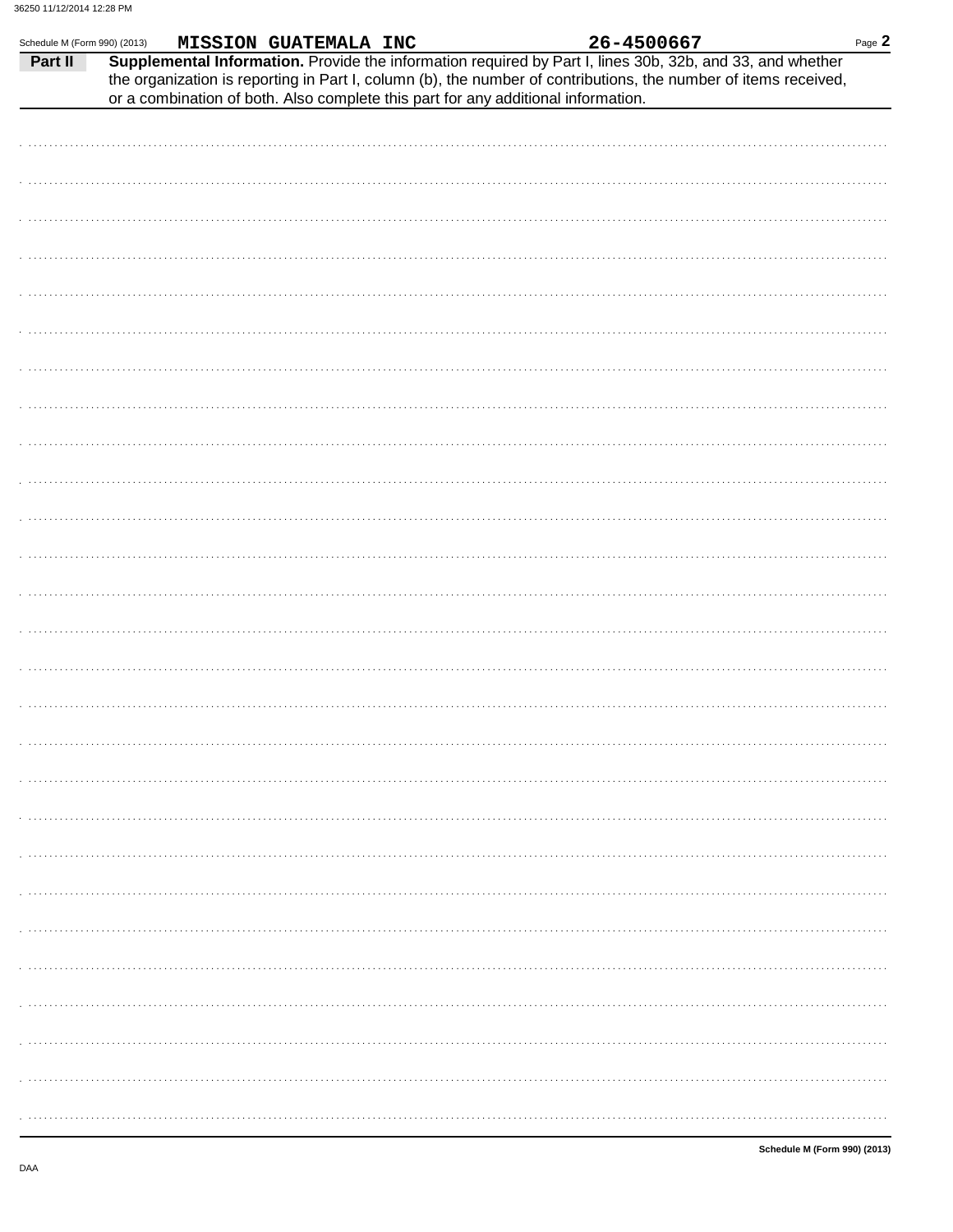| <b>SCHEDULE O</b><br>(Form 990 or 990-EZ)<br>Department of the Treasury<br>Internal Revenue Service                                                                                                                                          | Supplemental Information to Form 990 or 990-EZ<br>Complete to provide information for responses to specific questions on<br>Form 990 or 990-EZ or to provide any additional information.<br>Attach to Form 990 or 990-EZ.<br>Information about Schedule O (Form 990 or 990-EZ) and its instructions is at www.irs.gov/form990. | OMB No. 1545-0047<br>2013<br><b>Open to Public</b><br><b>Inspection</b> |  |  |  |  |  |  |  |
|----------------------------------------------------------------------------------------------------------------------------------------------------------------------------------------------------------------------------------------------|--------------------------------------------------------------------------------------------------------------------------------------------------------------------------------------------------------------------------------------------------------------------------------------------------------------------------------|-------------------------------------------------------------------------|--|--|--|--|--|--|--|
| Name of the organization                                                                                                                                                                                                                     | <b>MISSION GUATEMALA INC</b>                                                                                                                                                                                                                                                                                                   | <b>Employer identification number</b><br>26-4500667                     |  |  |  |  |  |  |  |
| DURING 2011,                                                                                                                                                                                                                                 | FORM 990, PART III, LINE 4D -<br><b>ALL OTHER ACCOMPLISHMENT</b><br>THE ORGANIZATION BROUGHT U.S. VOLUNTEERS                                                                                                                                                                                                                   | TO GUATEMALA TO                                                         |  |  |  |  |  |  |  |
| WITH PROJECTS<br>ASSIST<br>WHICH BENEFITED<br>THE GUATEMALAN COMMUNITIES WHERE THE<br>MISSION IS LOCATED.<br><b>PROJECTS</b><br>INCLUDED HOME REPAIR, REPAIR OF SCHOOL AND<br>PRESCHOOL FACILITIES, AND EMERGENCY RELIEF<br><b>PROGRAMS.</b> |                                                                                                                                                                                                                                                                                                                                |                                                                         |  |  |  |  |  |  |  |
|                                                                                                                                                                                                                                              |                                                                                                                                                                                                                                                                                                                                |                                                                         |  |  |  |  |  |  |  |
| <b>COPIES OF FORM 990</b><br>PRIOR TO FILING.                                                                                                                                                                                                | FORM 990, PART VI, LINE 11B -<br>ORGANIZATION'S PROCESS TO REVIEW FORM 990<br>IS GIVEN<br>TO AND REVIEWED BY THE BOARD OF DIRECTORS                                                                                                                                                                                            |                                                                         |  |  |  |  |  |  |  |
| THEY ARE AWARE.                                                                                                                                                                                                                              | FORM 990, PART VI, LINE 12C -<br><b>ENFORCEMENT OF CONFLICTS POLICY</b><br>BOARD MEMBERS, OFFICERS, VOLUNTEERS, STAFF MEMEBER, AND KEY STAKEHOLDERS<br>MUST FILE AN ANNUAL STATEMENT DISCLOSING ANY CONFLICTS OF INTEREST OF WHICH                                                                                             |                                                                         |  |  |  |  |  |  |  |
|                                                                                                                                                                                                                                              | FORM 990, PART VI, LINE 15A - COMPENSATION PROCESS FOR TOP OFFICIAL<br>EXECUTIVE DIRECTOR'S COMPENSATION IS APPROVED BY THE BOARD OF DIRECTORS AND<br>DOCUMENTED IN THE MINUTES.                                                                                                                                               |                                                                         |  |  |  |  |  |  |  |
|                                                                                                                                                                                                                                              | FORM 990, PART VI, LINE 19 - GOVERNING DOCUMENTS DISCLOSURE EXPLANATION<br>ALL GOVERNING DOCUMENTS AND INFORMATION RETURNS ARE AVAILABLE AT<br>WWW.MISSIONGUATEMALA.COM, AND MAY BE VIEWED BY SELECTING "DISCLOSURES."                                                                                                         |                                                                         |  |  |  |  |  |  |  |